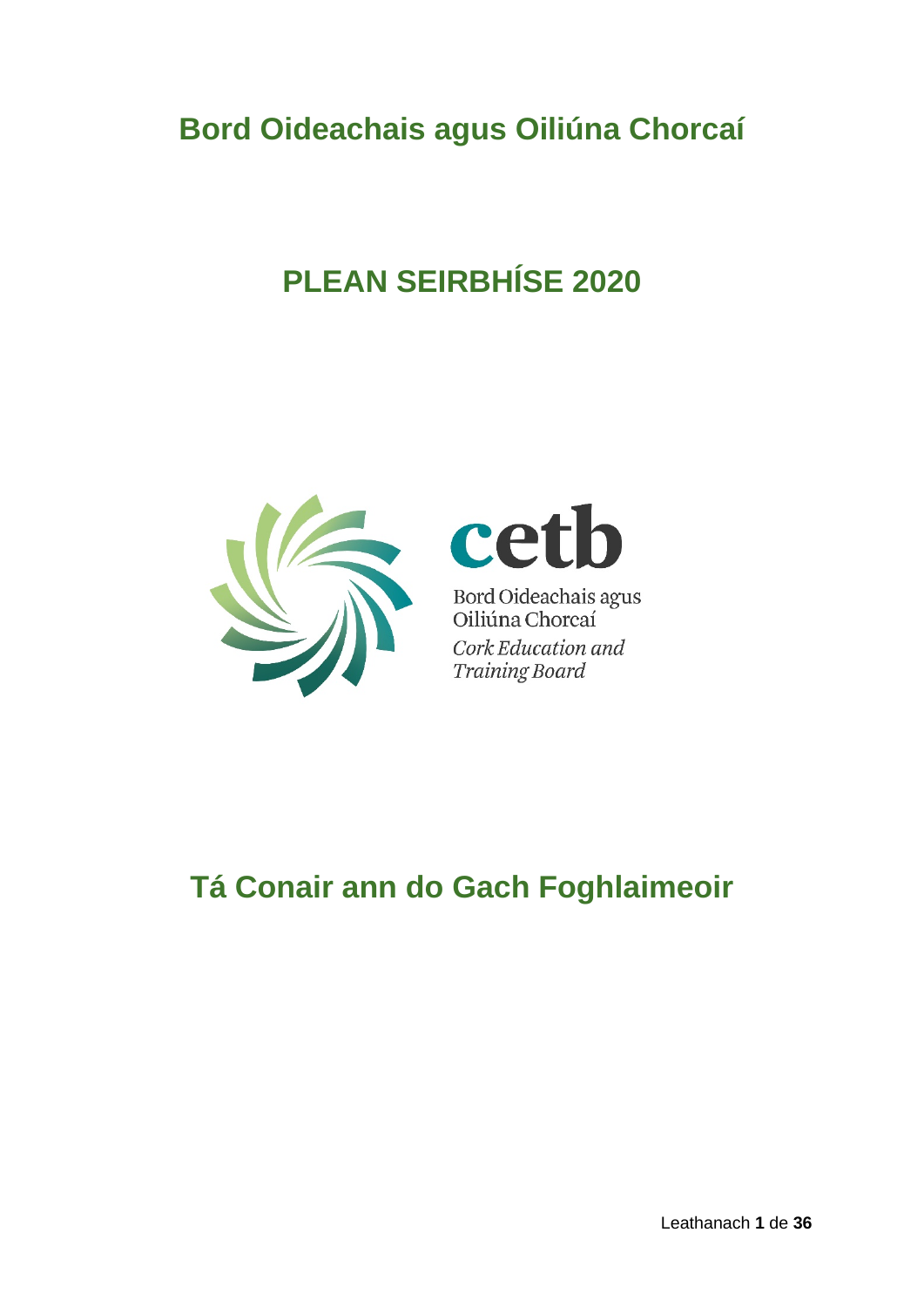# Clár Ábhair

| 1. | Brollach ó Chathaoirleach Bhord Oideachais agus Oiliúna Chorcaí  3 |  |
|----|--------------------------------------------------------------------|--|
| 2. |                                                                    |  |
| 3. |                                                                    |  |
|    |                                                                    |  |
| 4. |                                                                    |  |
|    |                                                                    |  |
|    |                                                                    |  |
|    |                                                                    |  |
|    |                                                                    |  |
| 5. |                                                                    |  |
| 6. |                                                                    |  |
|    |                                                                    |  |
|    |                                                                    |  |
|    |                                                                    |  |
|    |                                                                    |  |
|    |                                                                    |  |
|    |                                                                    |  |
|    |                                                                    |  |
|    |                                                                    |  |
|    |                                                                    |  |
|    |                                                                    |  |
|    |                                                                    |  |
|    |                                                                    |  |
|    |                                                                    |  |
|    |                                                                    |  |
|    |                                                                    |  |
|    |                                                                    |  |
|    |                                                                    |  |
|    |                                                                    |  |
|    |                                                                    |  |
| 7. |                                                                    |  |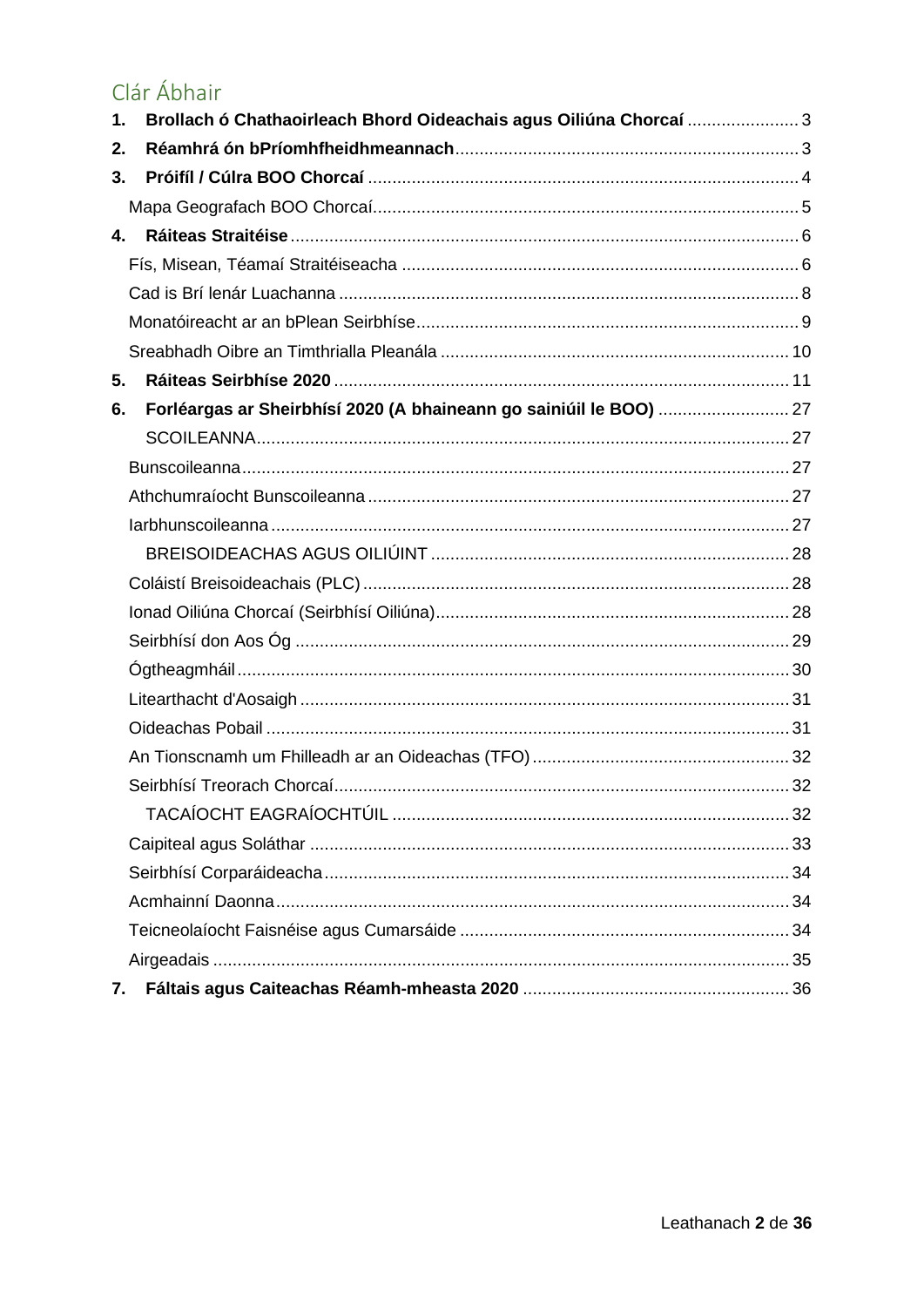# <span id="page-2-0"></span>**1. Brollach ó Chathaoirleach Bhord Oideachais agus Oiliúna Chorcaí**

Mar Chathaoirleach BOO Chorcaí, tá bród orm an Plean Seirbhíse 2020 a chur i láthair. Is léiriú ar na téamaí, tosaíochtaí agus gníomhaíochtaí atá leagtha amach i Ráiteas Straitéise BOO Chorcaí 2017 - 2021 é an Plean Seirbhíse seo. Leis na tosaíochtaí atá leagtha amach lena gcur i crích le linn 2020, déanfar cinnte de go dtiocfaidh méadú breise ar na seirbhísí a sholáthraíonn BOO Chorcaí, agus ag an am céanna, go soláthrófar níos mó conairí dul chun cinn a chuireann an foghlaimeoir ag croílár an tsoláthair.

Ba mhaith liom gach rath a ghuí ar bhaill foirne agus foghlaimeoirí mar a oibrímid le chéile chun na tosaíochtaí do 2020 a chur i gcrích agus muid ag leanúint le BOO Chorcaí a chur chun cinn mar rogha seirbhíse d'fhoghlaimeoirí agus páirtithe leasmhara.

An Clr. Patrick Gerard Murphy

Cathaoirleach, Bord Oideachais agus Oiliúna Chorcaí

# <span id="page-2-1"></span>**2. Réamhrá ón bPríomhfheidhmeannach**

Mar Phríomhfheidhmeannach Bhord Oideachais agus Oiliúna Chorcaí, tá bród orm an Plean Seirbhíse 2020 a chur i láthair. Is Plean tábhachtach é an Plean Seirbhíse seo, ós rud é gurb é an chéad Phlean le linn dom a bheith i mo Phríomhfheidhmeannach. Ach chomh maith leis sin, is léiriú é ar eagraíocht a leanann air ag bogadh ar aghaidh, chun deiseanna fáis a chruthú, agus a fheidhmíonn de réir a mana 'Tá Conair ann do gach Foghlaimeoir'.

Tá cur chuige BOO Chorcaí maidir le soláthar seirbhíse bunaithe ar riachtanais an fhoghlaimeora mar dhuine, agus mar bhall dá p(h)obal féin agus den phobal i gcoitinne, a shásamh. Soláthraíonn BOO Chorcaí roghanna ardchaighdeáin oideachais agus oiliúna chun na riachtanais sin a chomhlíonadh, agus bíonn sé freagrach do riachtanais fostóirí agus na tosaíochtaí á leagadh amach ag an Rialtas.

Mar eagraíocht seirbhíse, tá sé riachtanach go bhfuil BOO Chorcaí ábalta cláir oideachais agus oiliúna atá ábhartha agus oiriúnach a phleanáil, a chur ar fáil, a chomhordú, a athbhreithniú agus a sholáthar chun go gcinnteofar go bhfuil seirbhís éifeachtúil, éifeachtach agus chuntasach ar fáil d'fhoghlaimeoirí. Ní bheifí ábalta seirbhísí a sholáthar mura mbeadh na baill foirne ar fad chomh díograiseach agus tiomanta is atá siad. Déanann siad cinnte, mar gheall ar a n-iarrachtaí gach lá, go leanann BOO Chorcaí ag fás agus gurb é BOO Chorcaí an rogha soláthraí oideachais do mhuintir Chorcaí.

An tUasal Denis Leamy

Príomhfheidhmeannach, Bord Oideachais agus Oiliúna Chorcaí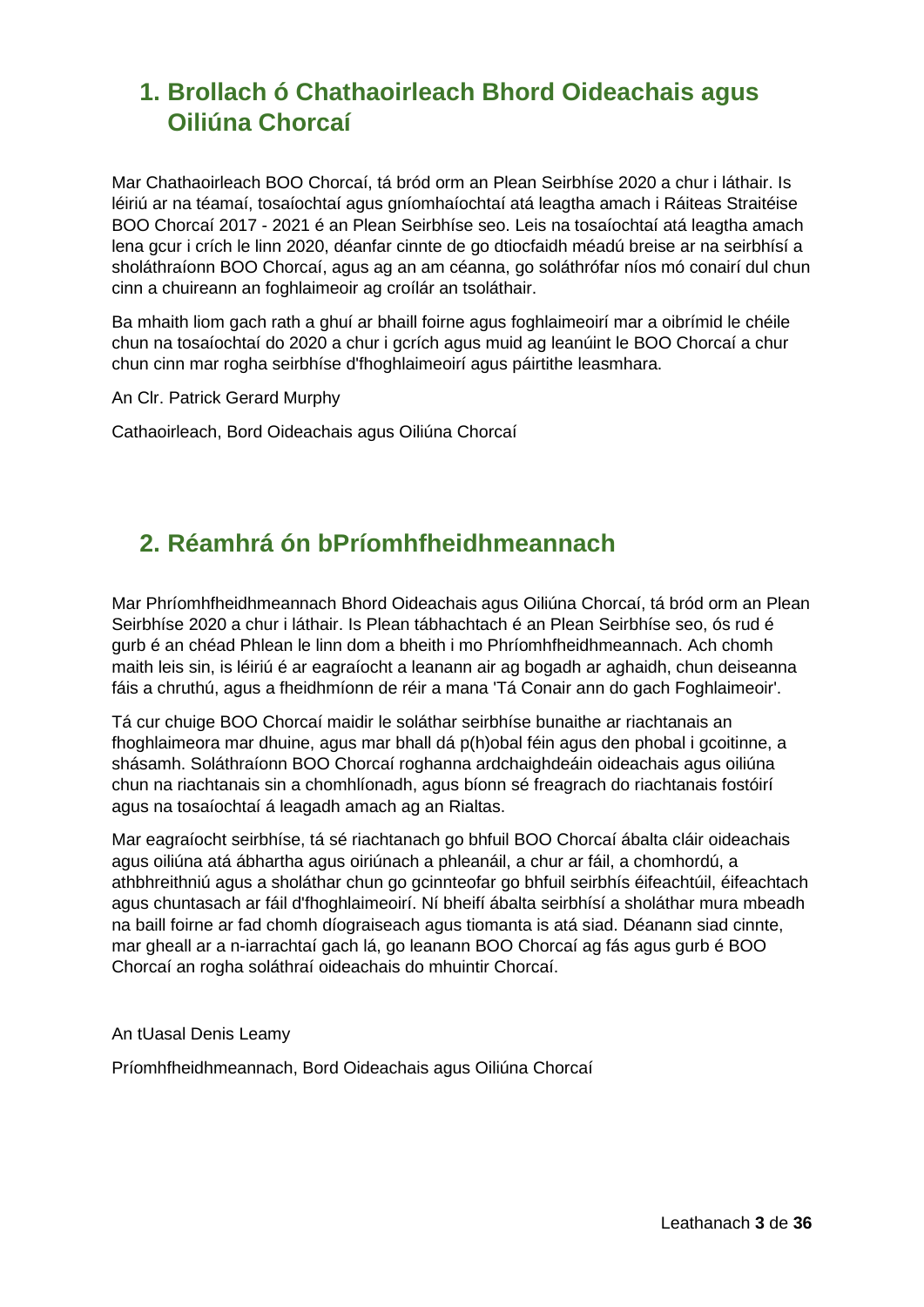# <span id="page-3-0"></span>**3. Próifíl / Cúlra BOO Chorcaí**

Bunaíodh Bord Oideachais agus Oiliúna Chorcaí (dá ngairtear BOO Chorcaí ina dhiaidh seo) faoin Acht um Boird Oideachais agus Oiliúna, 2013, agus tá sé freagrach agus cuntasach as a fheidhmeanna, a stiúradh agus a rialú mar is ceart, laistigh de limistéir údaráis áitiúil Comhairle Contae Chorcaí agus Comhairle Cathrach Chorcaí.

Ritheadh an tAcht um Boird Oideachais agus Oiliúna, 2013, i mBealtaine 2013 le bheith in éifeacht ó 1 Iúil 2013. Rinneadh foráil leis an Acht do na Cistí Gairmoideachais a lánscor agus do na 16 Bhord Oideachais agus Oiliúna (BOOanna) a bhunú trí phróiseas inar cumascadh roinnt de na 33 Coistí Gairmoideachais a bhí ann. Tar éis Coiste Gairmoideachais Chathair Chorcaí agus Coiste Gairmoideachais Chontae Chorcaí a chumasc, bunaíodh Bord Oideachais agus Oiliúna Chorcaí (BOO Chorcaí) agus tugadh an fhreagracht as oideachas bunscoile agus meánscoile agus breisoideachas a chur ar fáil dó, mar a rinne na Coistí Gairmoideachais a bhí ann rompu.

Shínigh an tAcht Breisoideachais agus Oiliúna 2013 ina dhlí in Iúil 2013. Bunaíodh SOLAS (An tÚdarás Breisoideachais agus Oiliúna) leis an Acht. Tá SOLAS freagrach as na seirbhísí Breisoideachais agus Oiliúna a sholáthraíonn BOOanna ag leibhéal áitiúil a phleanáil, a mhaoiniú agus a chomhordú. Rinneadh foráil leis an Acht chomh maith d'aistriú na niarfheidhmeanna oiliúna agus baill foirne FÁS chuig na BOOanna nuabhunaithe.

Is é BOO Chorcaí an t-aon comhlacht reachtúil i gCorcaigh a bhfuil an fhreagracht as oideachas agus oiliúint a chur ar fáil thar réimse leathan seirbhísí. Bíonn líon na bhfoghlaimeoirí agus an éagsúlacht na rudaí lena bhfuil foghlaimeoirí ag súil leo mar ghné dúshlánach do na seirbhísí á gcur ar fáil againn. Is é líon na bhfoghlaimeoirí agus rannpháirtithe a ghlacann páirt in oideachas, oiliúint agus gníomhaíochtaí BOO Chorcaí ná:

| Daltaí Bunscoile                         | 343    |
|------------------------------------------|--------|
| Daltaí larbhunscoile                     | 12001  |
| Mic Léinn Breisoideachais                | 3743   |
| Oiliúint Printíseachta                   | 739    |
| Ionaid Oiliúna Pobail                    | 100    |
| Tionscnaimh Áitiúla Oiliúna              | 280    |
| Soláthróirí Sainoiliúna                  | 185    |
| Sainoiliúint Scileanna                   | 1012   |
| Traenáil ar Chúrsaí Oiliúna              | 195    |
| Ógtheagmháil                             | 621    |
| Grúpaí Litearthachta d'Aosaigh           | 3642   |
| Grúpaí an Tionscnaimh um Fhilleadh ar an | 1690   |
| Oideachas                                |        |
| Béarla do Chainteoirí Teangacha Eile     | 754    |
| Oiliúint Oíche                           | 871    |
| Teagasc Dian in Oideachas Bunata Aosach  | 268    |
| Scileanna don Obair                      | 191    |
| Scileanna chun Dul Chun Cinn             | 140    |
| Oideachas Pobail                         | 4949   |
| Teagasc Deonach Litearthachta            | 45     |
| Aitheantas Réamhfhoghlama                | 25     |
| Maoiniú Eile                             | 78     |
| <b>IOMLAN</b>                            | 31,872 |

**Foinsí Sonraí:** Fuarthas na sonraí ar fad ón tuairisceán FARR SOLAS, seachas na sonraí maidir le daltaí agus mic léinn Bunscoile, Iarbhunscoile agus Breisoideachais a fuarthas ó na tuairisceáin don Roinn Oideachais agus Scileanna. Is ionann an bhliain tagartha agus 2019.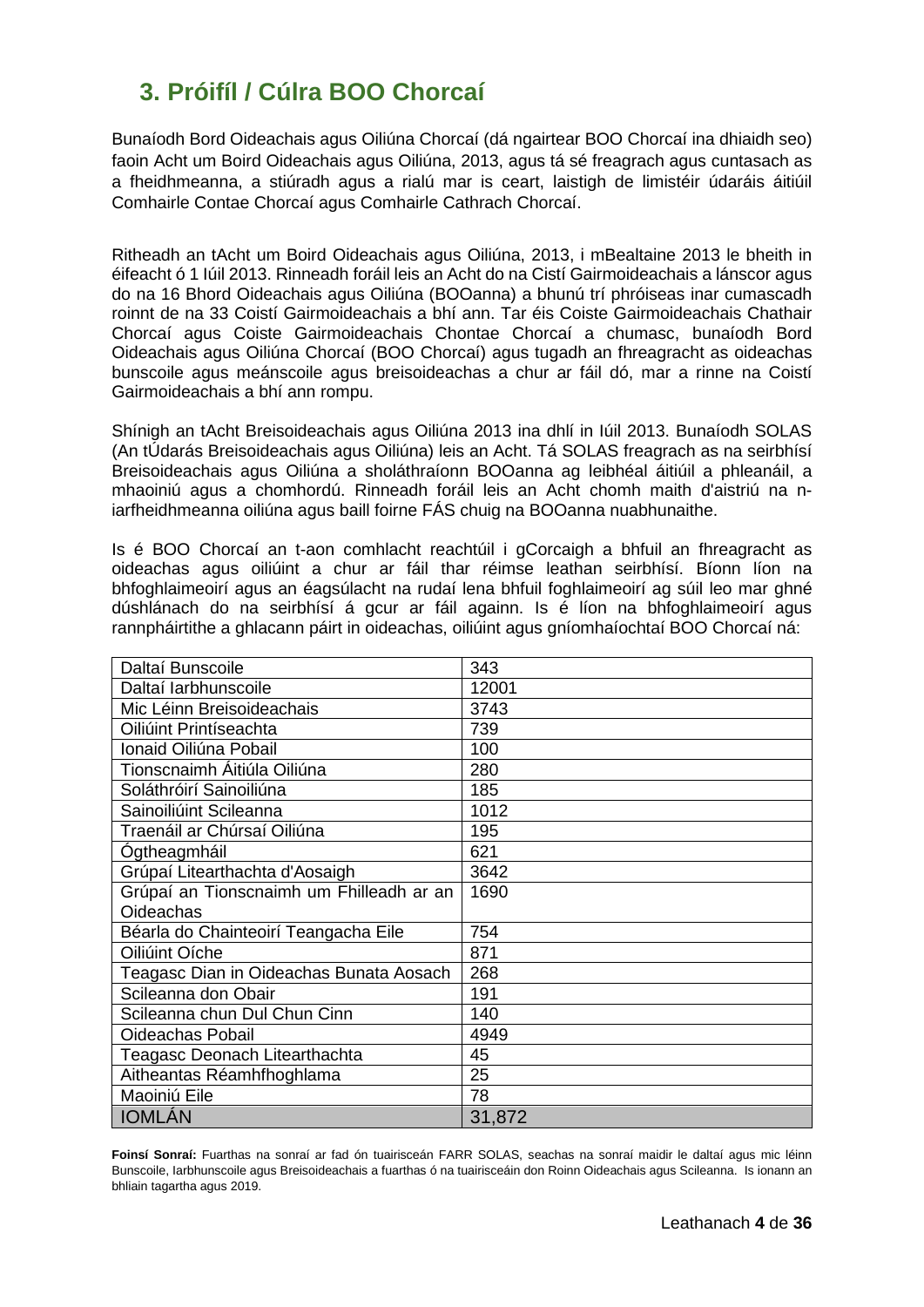### Mapa Geografach BOO Chorcaí

<span id="page-4-0"></span>

Leathanach **5** de **36**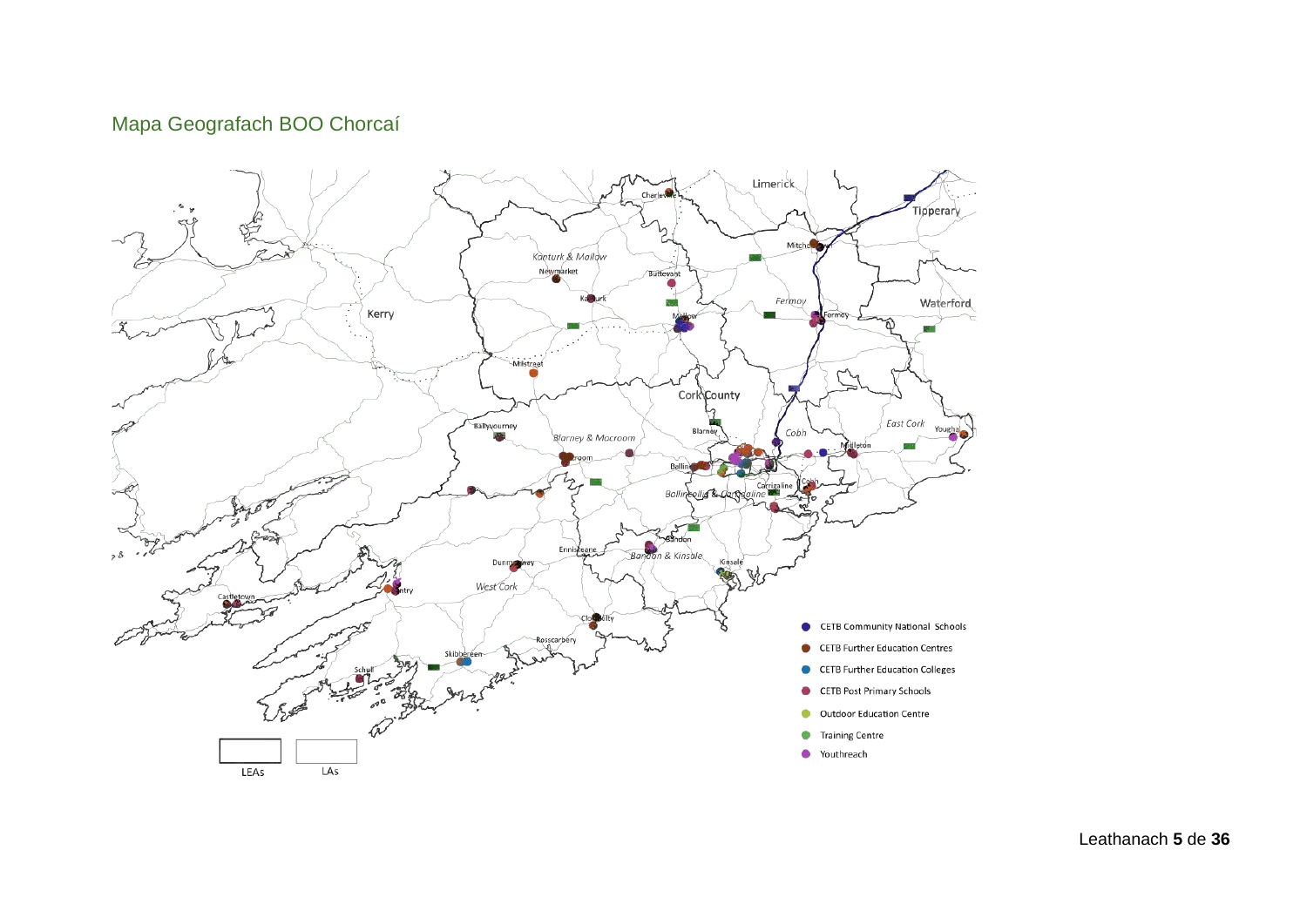# <span id="page-5-0"></span>**4. Ráiteas Straitéise**

#### <span id="page-5-1"></span>Fís, Misean, Téamaí Straitéiseacha

Agus na téamaí straitéiseach á bhforbairt aige, leag BOO Chorcaí béim ar leith ar fhís agus misean na heagraíochta. Rinneadh iad a fhorbairt trí mheán próiseas comhairliúcháin leis an bhfoireann agus le páirtithe leasmhara. Is é aidhm na dtéamaí straitéiseacha ná forbairt bhreise a dhéanamh ar ár ráiteas físe agus misin don eagraíocht. D'aithin baill foirne agus páirtithe leasmhara treoirphrionsabail agus luachanna atá ina ndlúthchuid de cad a chiallaíonn sé a bheith páirteach i BOO Chorcaí agus cad é a seasann BOO Chorcaí dó. Tá na prionsabail agus luachanna sin mar bhonn agus mar thaca ag gach gné dár straitéis.

| Fís                       | • Is é BOO Chorcaí a spreagann<br>oideachas agus oiliúint i gCorcaigh.<br>Soláthraíonn sé seirbhísí ar<br>ardchaighdeán atá nuálach, freagrach<br>agus ionchuimsitheach. Tá conair ann<br>do gach foghlaimeoir trí BOO Chorcaí. |
|---------------------------|---------------------------------------------------------------------------------------------------------------------------------------------------------------------------------------------------------------------------------|
| Misean                    | • Bíonn oideachas, oiliúint agus<br>seirbhísí don óige i gCorcaigh á<br>bpleanáil, á soláthar, á dtacú agus á<br>gcomhordú ag BOO Chorcaí agus<br>aithítear go hidirnáisiúnta iad mar<br>eiseamláir de scothchleachtas.         |
| Téamaí<br>Straitéiseacha: | Ár bhFoghlaimeoirí<br>Ár nDaoine<br>Ár Seirbhísí<br>Ár nEagraíocht                                                                                                                                                              |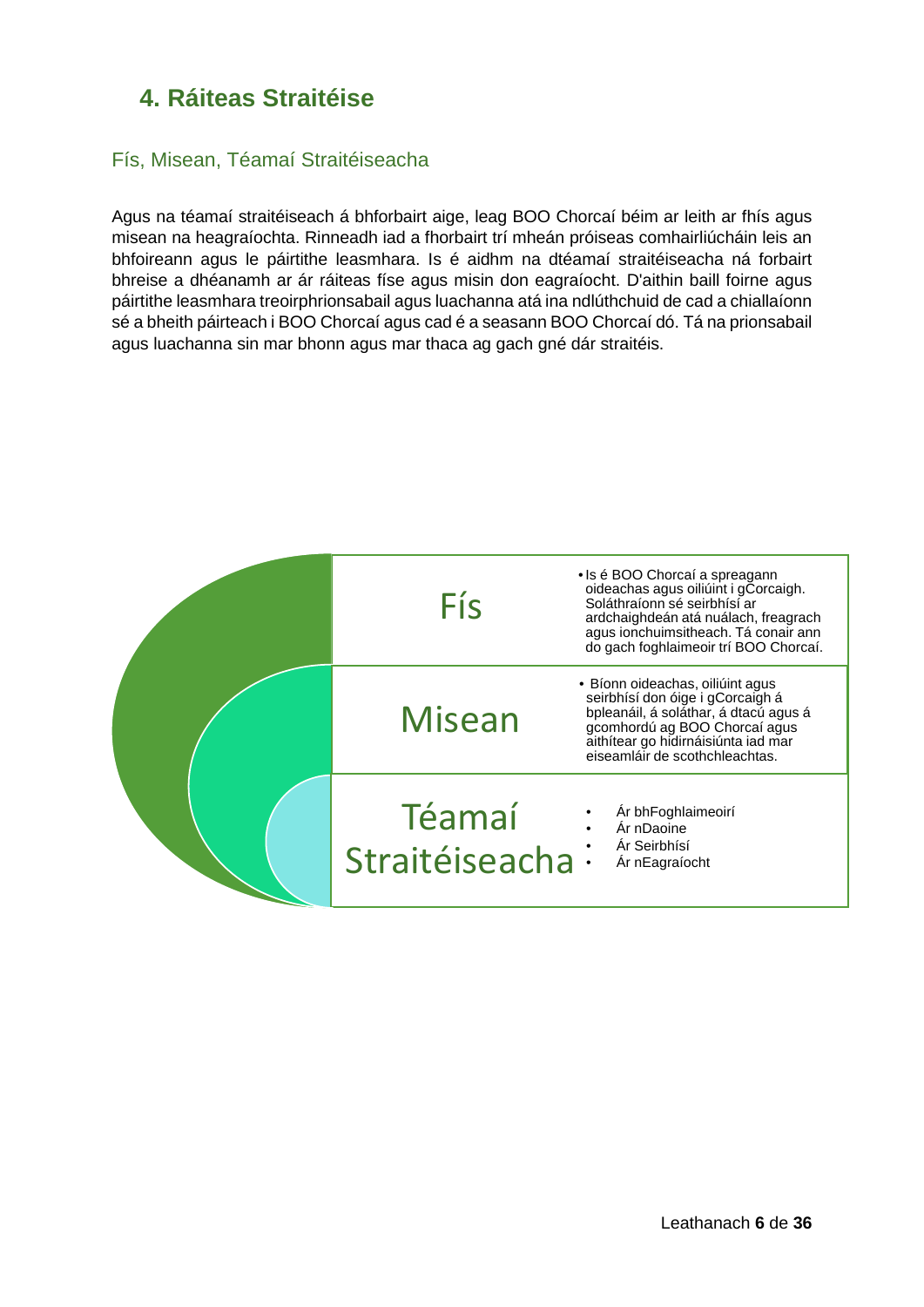**Feidhmeoidh BOO Chorcaí ar son leasa na bhfoghlaimeoirí an t-am ar fad. Tá na prionsabail agus luachanna a leanas mar bhonn agus mar thaca dár smaointeoireacht, pleanáil, cinnteoireacht straitéiseach agus dár ngníomhaíochtaí laethúla.**



**Tús áite a thabhairt do riachtanais na bhfoghlaimeoirí**

**Seirbhís ag ardchaighdeáin a sholáthar**

**A bheith ag feidhmiú le macántacht phroifisiúnta** 

**An rud ceart a dhéanamh** 

**Caitheamh go measúil agus go hómósach le daoine**

**A bheith cothrom, oscailte agus freagrach** 

**Luach ar airgead a chinntiú**

**A bheith ag oibriú ar na caighdeáin is airde eitice, phroifisiúnta, mhórálacha agus dlí.**



**Comhbhách**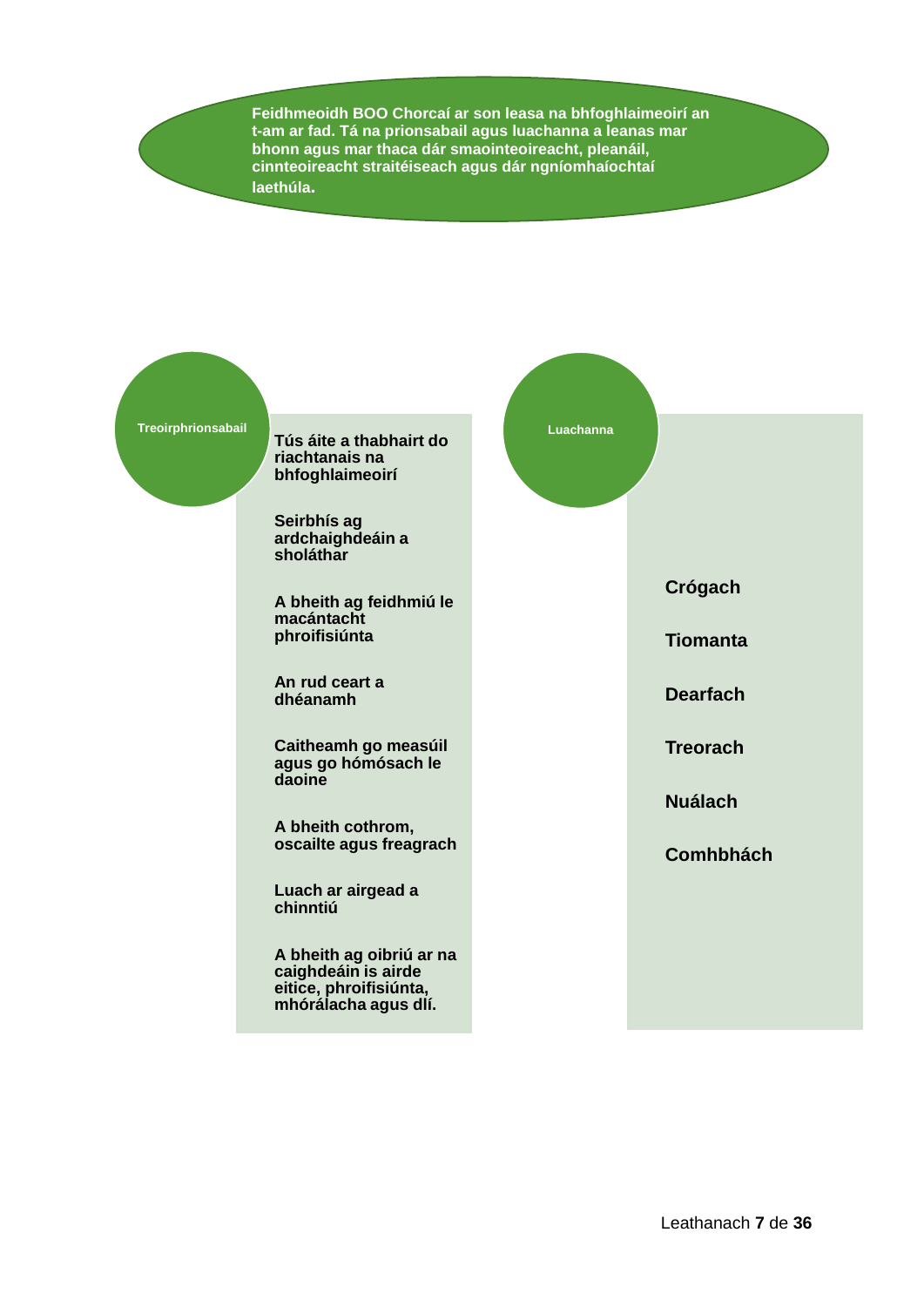### Cad is Brí lenár Luachanna

<span id="page-7-0"></span>

| Luach                                                                                                | Crógach                                                                                                                                                                                                                                                                                                                                                                                                                                               | Tiomanta                                                                                                                                                                                                                                                                                                                                                                                                                                                                    | <b>Dearfach</b>                                                                                                                                                                                                                                                                                                                      | <b>Treorach</b>                                                                                                                                                                                                                                                                                                                                                                                                                                                                                                                                    | <b>Nuálach</b>                                                                                                                                                                                                                                                                                                                       | <b>Comhbhách</b>                                                                                                                                                                                                                                                                                                                                                                                                                                                                                                                 |
|------------------------------------------------------------------------------------------------------|-------------------------------------------------------------------------------------------------------------------------------------------------------------------------------------------------------------------------------------------------------------------------------------------------------------------------------------------------------------------------------------------------------------------------------------------------------|-----------------------------------------------------------------------------------------------------------------------------------------------------------------------------------------------------------------------------------------------------------------------------------------------------------------------------------------------------------------------------------------------------------------------------------------------------------------------------|--------------------------------------------------------------------------------------------------------------------------------------------------------------------------------------------------------------------------------------------------------------------------------------------------------------------------------------|----------------------------------------------------------------------------------------------------------------------------------------------------------------------------------------------------------------------------------------------------------------------------------------------------------------------------------------------------------------------------------------------------------------------------------------------------------------------------------------------------------------------------------------------------|--------------------------------------------------------------------------------------------------------------------------------------------------------------------------------------------------------------------------------------------------------------------------------------------------------------------------------------|----------------------------------------------------------------------------------------------------------------------------------------------------------------------------------------------------------------------------------------------------------------------------------------------------------------------------------------------------------------------------------------------------------------------------------------------------------------------------------------------------------------------------------|
|                                                                                                      |                                                                                                                                                                                                                                                                                                                                                                                                                                                       |                                                                                                                                                                                                                                                                                                                                                                                                                                                                             |                                                                                                                                                                                                                                                                                                                                      |                                                                                                                                                                                                                                                                                                                                                                                                                                                                                                                                                    |                                                                                                                                                                                                                                                                                                                                      |                                                                                                                                                                                                                                                                                                                                                                                                                                                                                                                                  |
| <b>Cad is Bri</b><br><b>Leis</b>                                                                     | Cuirimid riachtanais ár<br>bhfoghlaimeoirí chun<br>tosaigh agus níl faitíos<br>orainn na cinntí deacra<br>riachtanacha a dhéanamh<br>chun an tseirbhís is fearr<br>agus is féidir a<br>sheachadadh.                                                                                                                                                                                                                                                   | Tá fís agus feidhm<br>shoiléir againn lena<br>bhfuil muid go hiomlán<br>gafa agus a bhfuilimid<br>meáite iad a bhaint<br>amach.                                                                                                                                                                                                                                                                                                                                             | Táimid dearfach agus<br>muiníneach faoin ár<br>ndeiseanna agus<br>dúshláin agus creidimid<br>gur féidir linn difríocht<br>shuntasach a<br>dhéanamh do shaol na<br>ndaoine ar a<br>bhfreastalaímid.                                                                                                                                   | Táimid ag súil lenár<br>ndaoine a bheith ina<br>gceannairí - fís shoiléir<br>a bheith acu, dul ar<br>aghaidh agus rud a<br>dhéanamh, agus<br>foghlaimeoirí agus<br>comhghleacaithe a<br>ghríosú agus a<br>spreagadh trí shampla<br>a thabhairt.                                                                                                                                                                                                                                                                                                    | Táimid dírithe ar<br>fheabhsú leanúnach<br>agus a bheith ag tús<br>cadhnaíochta maidir le<br>hathrú agus nuálaíocht<br>in oideachas agus<br>oiliúint.                                                                                                                                                                                | Glacaimid le cur chuige<br>cuimsitheach agus measúil<br>i leith ár bhfoghlaimeoirí<br>agus foireann agus<br>déanaimid iarracht chun a<br>chinntiú go mbaineann<br>gach duine a úsáideann ár<br>seirbhísí barr a c(h)umais<br>amach.                                                                                                                                                                                                                                                                                              |
| <b>Táimid ag</b><br>Súil leis go<br>nDéanfaidh<br>ár nDaoine<br>na Rud <u>aí</u><br>seo a<br>leanas: | $\bullet$<br>An rud ceart a<br>dhéanamh<br>$\bullet$<br>Na teorainneacha a<br>bhrú chun an toradh is<br>fearr a fháil<br>A bheith diongbháilte<br>sa tóir ar fheabhsuithe<br>d'fhoghlaimeoirí<br>Tacú le cinntí maithe<br>$\bullet$<br>agus na droch-chinntí<br>a athrú<br>A bheith sásta ár<br>$\bullet$<br>gcinntí a mhíniú<br>Seasamh ar son a<br>$\bullet$<br>gcreidimid ann<br>A bheith i bhfách le<br>$\bullet$<br>foghlaimeoirí agus<br>pobail | Obair go crua<br>$\bullet$<br>larracht ar leith a<br>$\bullet$<br>dhéanamh<br>Tús áite a thabhairt<br>$\bullet$<br>d'fhoghlaimeoirí<br>$\bullet$<br>A bheith<br>dícheallach<br>$\bullet$<br>A bheith dílis don<br>eagraíocht<br>Tacú le<br>$\bullet$<br>comhghleacaithe<br>Obair mar bhaill<br>$\bullet$<br>foirne<br>A bheith<br>$\bullet$<br>comhoibríoch<br>Eitic oibre láidir a<br>$\bullet$<br>bheith acu<br>Béim a leag ar<br>$\bullet$<br>thorthaí a bhaint<br>amach | A bheith dearfach<br>$\bullet$<br>A fhreagairt go<br>$\bullet$<br>dearfach<br>A bheith<br>$\bullet$<br>réamhghníomhach<br>Deiseanna a<br>$\bullet$<br>chuardach agus<br>iad a thapú<br>Glacadh le<br>$\bullet$<br>hathruithe<br>Dul i ngleic le<br>$\bullet$<br>fadhbanna go pras<br>A bheith mar chuid<br>$\bullet$<br>den réiteach | Fís a bheith acu<br>$\bullet$<br>An dúshlán a<br>$\bullet$<br>ghlacadh<br>Cumarsáid a<br>$\bullet$<br>dhéanamh<br>Spreagadh a<br>$\bullet$<br>thabhairt<br>Misneach a<br>$\bullet$<br>thabhairt do<br>dhaoine<br>A bheith ag tnúth<br>le rudaí<br>Muinín a chothú<br>$\bullet$<br>An fhírinne a rá<br>$\bullet$<br>Gníomhú mar<br>$\bullet$<br>dheshampla<br>Díriú ar thorthaí<br>$\bullet$<br>Nuálaíocht a chur<br>$\bullet$<br>chun cinn<br>Tionchar a imirt<br>$\bullet$<br>Comhar a<br>$\bullet$<br>dhéanamh<br>Ionracas pearsanta<br>a léiriú | Triail a bhaint as<br>$\bullet$<br>cuir chuige nua<br>A bheith<br>$\bullet$<br>cruthaitheach<br>Athruithe a chur<br>$\bullet$<br>chun cinn<br>A bheith solúbtha<br>$\bullet$<br>larraidh feabhas a<br>$\bullet$<br>dhéanamh<br>Réitigh fadhbanna<br>$\bullet$<br>a aimsiú<br>Tacú le smaointe<br>nua<br>Cur go dearfach le<br>hathrú | Cumarsáid a<br>$\bullet$<br>dhéanamh le<br>foghlaimeoirí agus<br>comhghleacaithe<br>A bheith macánta<br>$\bullet$<br>A bheith tuisceanach<br>$\bullet$<br>A bheith comhbhách<br>larrachtaí a aithint<br>$\bullet$<br>Ionchuimsitheacht<br>$\bullet$<br>agus éagsúlacht a<br>spreagadh<br>A bheith lách<br>$\bullet$<br>Súil a choinneáil ar<br>chomhghleacaithe<br>Éisteacht le daoine<br>Caitheamh go maith le<br>daoine<br>larraidh ar aiseolas<br>$\bullet$<br>Tacú leo siúd a<br>$\bullet$<br>theastaíonn tacaíocht<br>uathu |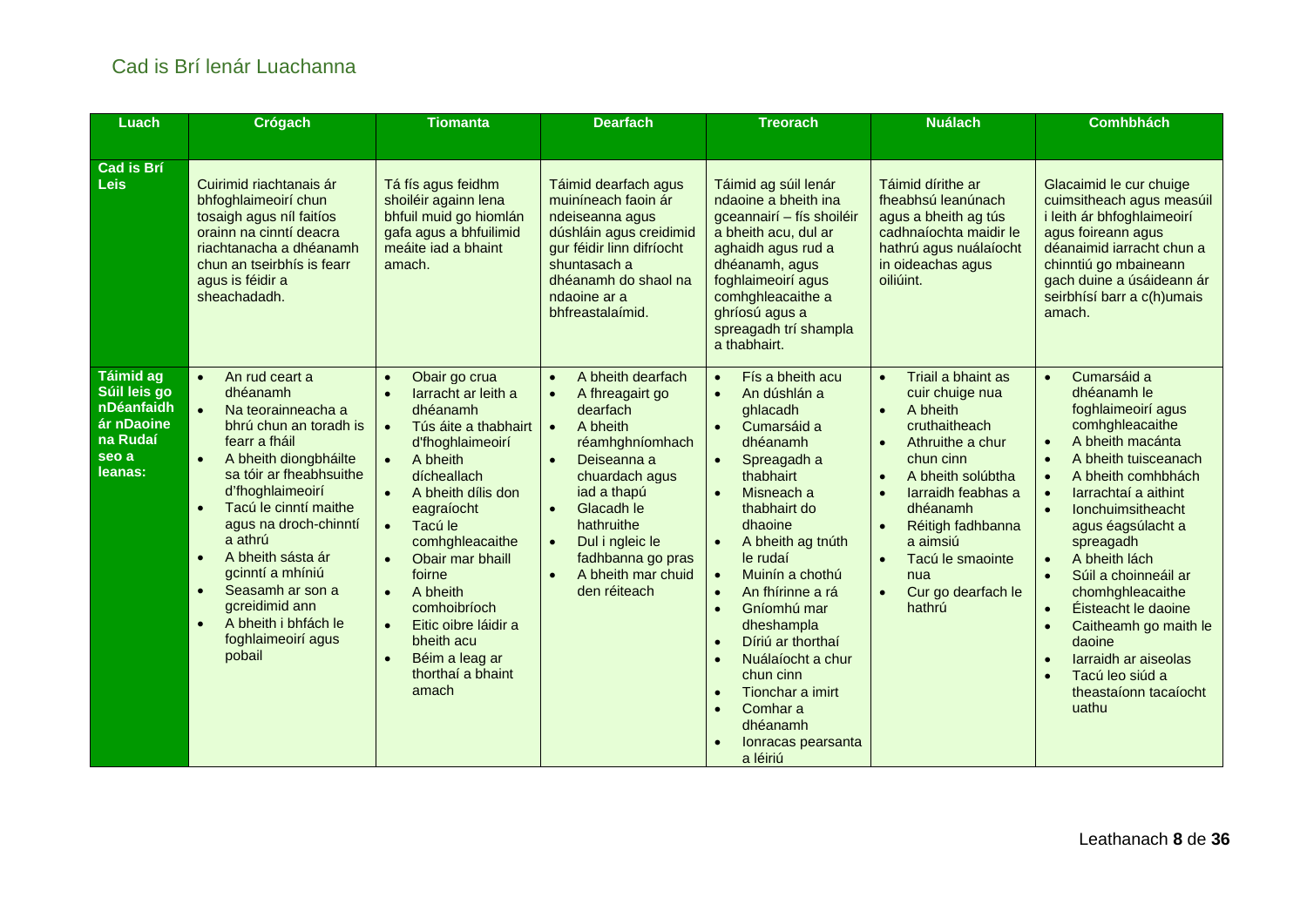#### <span id="page-8-0"></span>Monatóireacht ar an bPlean Seirbhíse

Forbraítear an Plean Seirbhíse seo chun tacú le Ráiteas Straitéise BOO Chorcaí 2017 - 2021 a chur i bhfeidhm. Cé gur leagtar amach ár dtosaíochtaí agus aidhmeanna thar thréimhse 5 bliana sa Ráiteas Straitéise, tá sé tábhachtach go mbeidh próiseas i bhfeidhm chun tacú lena mbaint amach.

Agus an Plean Seirbhíse á fhorbairt, tugadh faoi phróiseas comhairliúcháin le Bainisteoirí Sinsearacha agus Príomhoidí i ngach réimse soláthair chun a chinntiú go n-oireann na bearta atá leagtha amach lena ndéanamh le linn an Phlean Seirbhíse do na tosaíochtaí agus aidhmeanna atá leagtha amach sa Ráiteas Straitéise Corparáideach.

Déanann an próiseas comhairliúcháin cinnte de freisin gur féidir na torthaí atá beartaithe do 2020 a bhaint amach agus go mbíonn Bainisteoirí Sinsearacha agus Príomhoidí ina n-úinéirí ar na torthaí ina réimsí soláthair seirbhíse faoi seach.

Chun tacú leis na torthaí aitheanta a bhaint amach, bíonn Ceannairí Tionscadail agus Urraitheoirí ainmnithe i ngach réimse soláthair.

Déantar cur síos ar ról na gCeannairí Tionscadail agus na nUrraitheoirí mar seo a leanas;

#### *Ceannaire Tionscadail:*

*Tá an Ceannaire freagrach as a bheith i gceannas ar sholáthar an ghnímh trí oibriú le comhghleacaithe Bainistíochta agus comhghleacaithe eile mar is cuí chun an toradh beartaithe a bhaint amach.* 

#### *Urraitheoir:*

*Tacaíocht a thabhairt don Cheannaire trí bhualadh leo go rialta chun a chinntiú go bhfuiltear ag dul chun cinn mar a bhfuiltear ag súil leis agus réiteach a aimsiú ar fhadhbanna gan réiteach. Chomh maith leis sin, tacaíocht a thabhairt lena chinntiú go mbainfear amach na tairbhí a bhfuiltear ag súil leo de bharr cur i gcrích an ghnímh.*

Anuas ar an méid thuas, tá na grúpaí seo a leanas ann le tacaíocht agus/nó acmhainní a chur ar fáil más gá chun a chinntiú go mbainfear amach na torthaí;

- Grúpa Feidhmiúcháin
- Grúpa Ardbhainistíochta
- Grúpa Stiúrtha Breisoideachais agus Oiliúna
- Grúpa na bPríomhoidí
- Grúpa na Leas-Phríomhoidí
- Grúpa na gComhordaitheoirí Ógtheagmhála
- Grúpa na Meánbhainistíochta

Buaileann na grúpa seo le chéile go rialta agus soláthraíonn siad tacaíocht trasearnála/áitiúil do cheannaire tionscadail agus urraitheoirí trína chinntiú go mbíonn próiseas cumarsáide ilghnéitheach i bhfeidhm chun tacú le soláthar agus monatóireacht a dhéanamh air. Áirítear leis an tacaíocht sin freisin, más cuí, grúpaí oibre tras-seirbhíse a chur ar bun sa chás go bhfuil sé de dhíth chun gníomhartha aitheanta ar leith a chur i gcrích, mar shampla grúpa oibre maidir le hinlíon, Straitéis maidir le Foghlaim le Cuidiú Teicneolaíochta.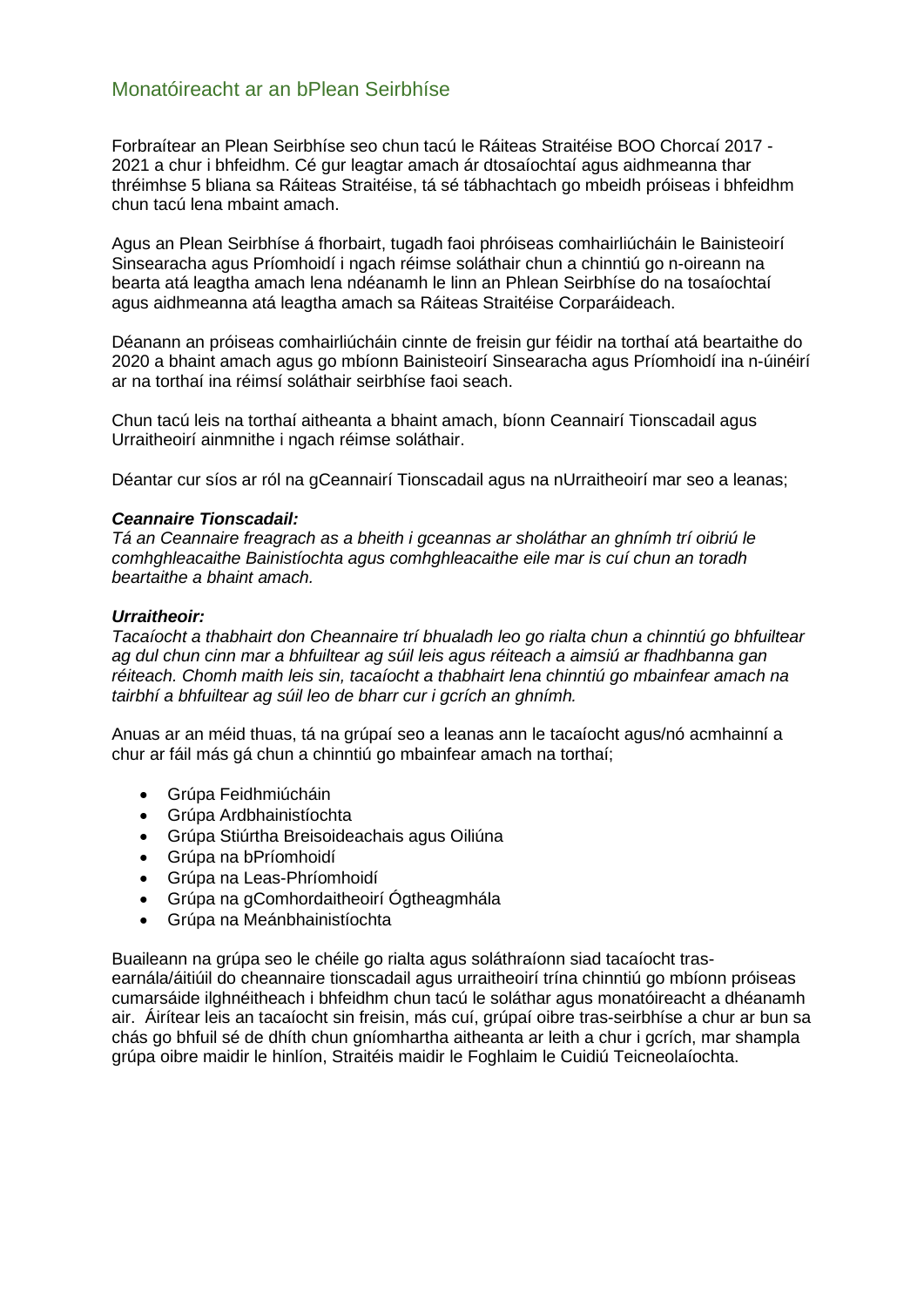### <span id="page-9-0"></span>Sreabhadh Oibre an Timthrialla Pleanála



Tá sé tábhachtach go mbaintear úsáid as an bpróiseas thuas chun a chinntiú go mbíonn trédhearcacht agus soiléire cuspóra ann agus chun béim a choinneáil ar a bheith ag obair go gníomhach chun na rudaí a bheartaíomar lena mbaint amach thar shaolré an Ráitis Straitéise a bhaint amach.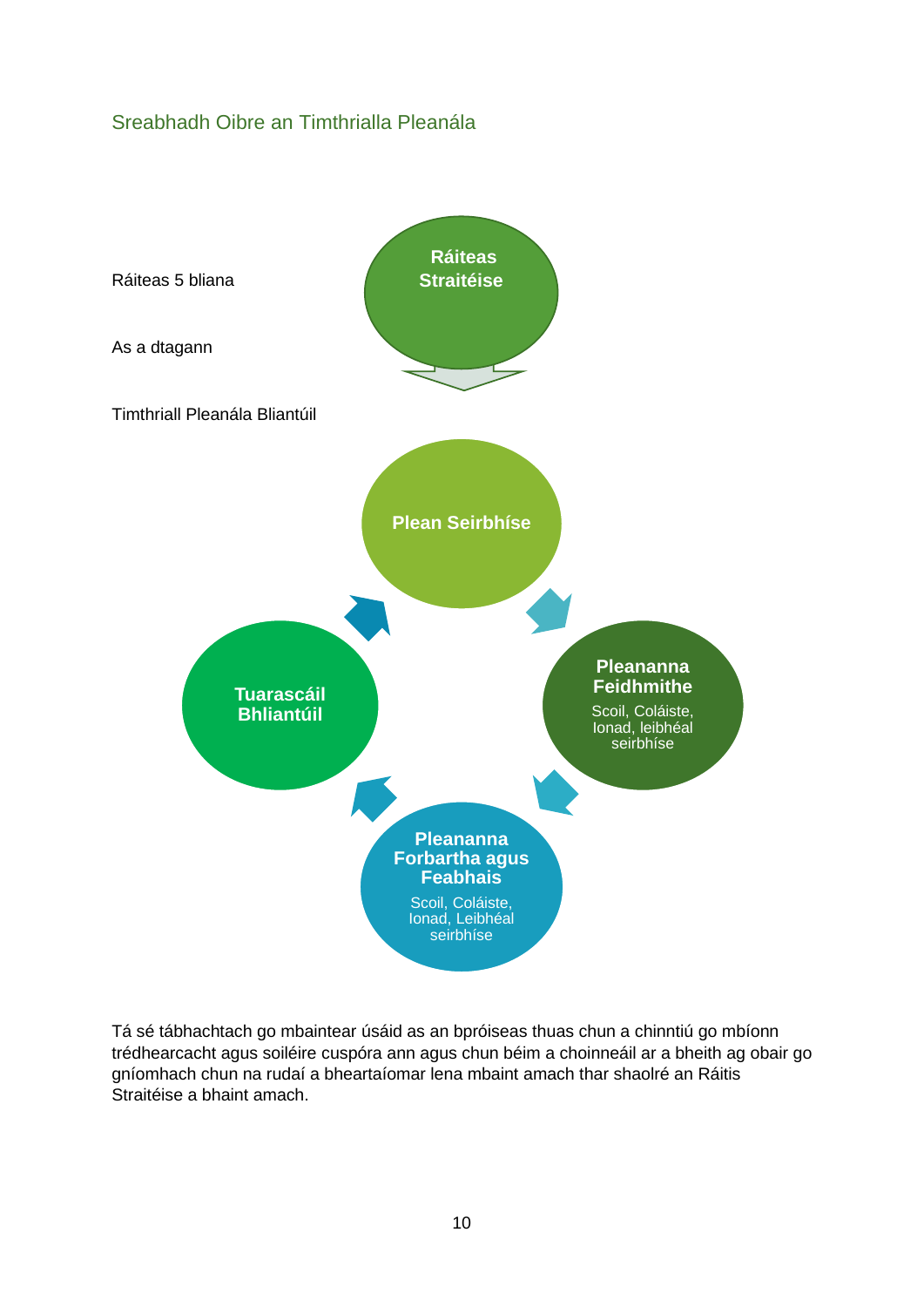# **5. Ráiteas Seirbhíse 2020**

Cuireann BOO Chorcaí gach gné de Spriocanna Ardleibhéil Forbartha Inbhuanaithe na Náisiún Aontaithe chun cinn agus leagann sé béim ar leith ar Sprioc 4, is é sin oideachas ardchaighdeáin a chur ar fáil agus foghlaim fad saoil do chách a chur chun cinn. Tabharfaidh BOO Chorcaí faoi roinnt tionscnamh, i gcomhar le hinstitiúidí agus údaráis áitiúla eile i gCorcaigh, chun próifíl na foghlama fad saoil a ardú agus feasacht a mhéadú ar Chorcaigh mar Chathair agus Contae Foghlama.

Oibreoidh BOO Chorcaí leis an Roinn Oideachais agus Scileanna chun a chinntiú go soláthraítear curaclam leathan lena chinntiú go dtéann ár ndaltaí ar aghaidh ón mBunscoil go dtí Iarbhunscoil tar éis oideachas bunúsach ardchaighdeáin atá bunaithe ar luachanna a fháil, go háirithe do luach na gcomhdheiseanna do gach leanbh.

Leanann BOO Chorcaí de bheith ag comhoibriú le SOLAS maidir le haidhmeanna straitéiseacha a fhorbairt chun Breisoideachas agus Oiliúint a fhorbairt mar fheithicil forbartha agus uasoiliúna. Déanfar é sin trí shainchúrsaí, cúrsaí oiliúna, printíseachtaí, oideachas litearthachta agus oideachas pobalbhunaithe a chur ar fáil trína mbeidh daoine d'aon aois nó cúlra ábalta dul ar aghaidh go dtí ardoideachas nó dul chun cinn a dhéanamh i saol na hoibre.

<span id="page-10-0"></span>Ina cháil mar chomhlacht reachtúil atá freagrach as oideachas agus oiliúint ardchaighdeáin a chur chun cinn agus a sholáthar i gCorcaigh, glacann BOO Chorcaí páirt ar bhoird éagsúla. Cinntíonn sé sin go leanann BOO Chorcaí lena obair a dhéanamh agus Corcaigh a fhorbairt mar Chathair agus Contae Foghlama a mbeidh todhchaí láidir ó thaobh an gheilleagair agus an tsochaí de. Cuirtear leis sin mar gheall ar chomhoibriú gníomhach le roinnt eintitis cosúil le Institiúid Teicneolaíochta Chorcaí, Coláiste na hOllscoile, Corcaigh, Comhairle Contae Chorcaí, Cumann Chomhlachais Tráchtála Chorcaí, Boird Comhpháirtíochtaí, Coistí Forbartha Pobail Áitiúil, UNESCO, Fóram an OECD maidir le Fostaíocht Áitiúil agus Forbairt Gheilleagrach.

Faoi théarmaí an Chomhaontaithe Seachadta Feidhmíochta idir an Roinne Oideachais agus Scileanna agus BOO Chorcaí, aithníodh na haidhmeanna agus tosaíochtaí seo a leanas. Is mar seo a leanas na bearta ar leith chun na tosaíochtaí sin a bhaint amach, chomh maith leis na táscairí feidhmíochta agus spriocanna lena mbaineann;

| <b>Aidhm</b>                                        | <b>Tosaíocht</b>                                                     | <b>Gníomh</b>                                                                      | <b>Táscaire</b>                        | <b>Sprioc</b>   |
|-----------------------------------------------------|----------------------------------------------------------------------|------------------------------------------------------------------------------------|----------------------------------------|-----------------|
|                                                     |                                                                      |                                                                                    | Feidhmíochta                           |                 |
| Eispéireas<br>Dalta/Foghlaimeora<br>a Bharrfheabhsú | Eispéireas foghlama dearfach a<br>chur ar fáil do gach foghlaimeoir, | Díríonn BOO Chorcaí ar theagasc<br>agus foghlaim ardchaighdeáin a<br>fhorbairt mar | Cigireachtaí ar<br>Abhair<br>Tuairiscí | Obair leanúnach |
|                                                     | foghlaimeoirí ó ghrúpaí<br>imeallaithe san áireamh                   | phríomhghníomhaíocht.                                                              | Meastóireachta ar an                   |                 |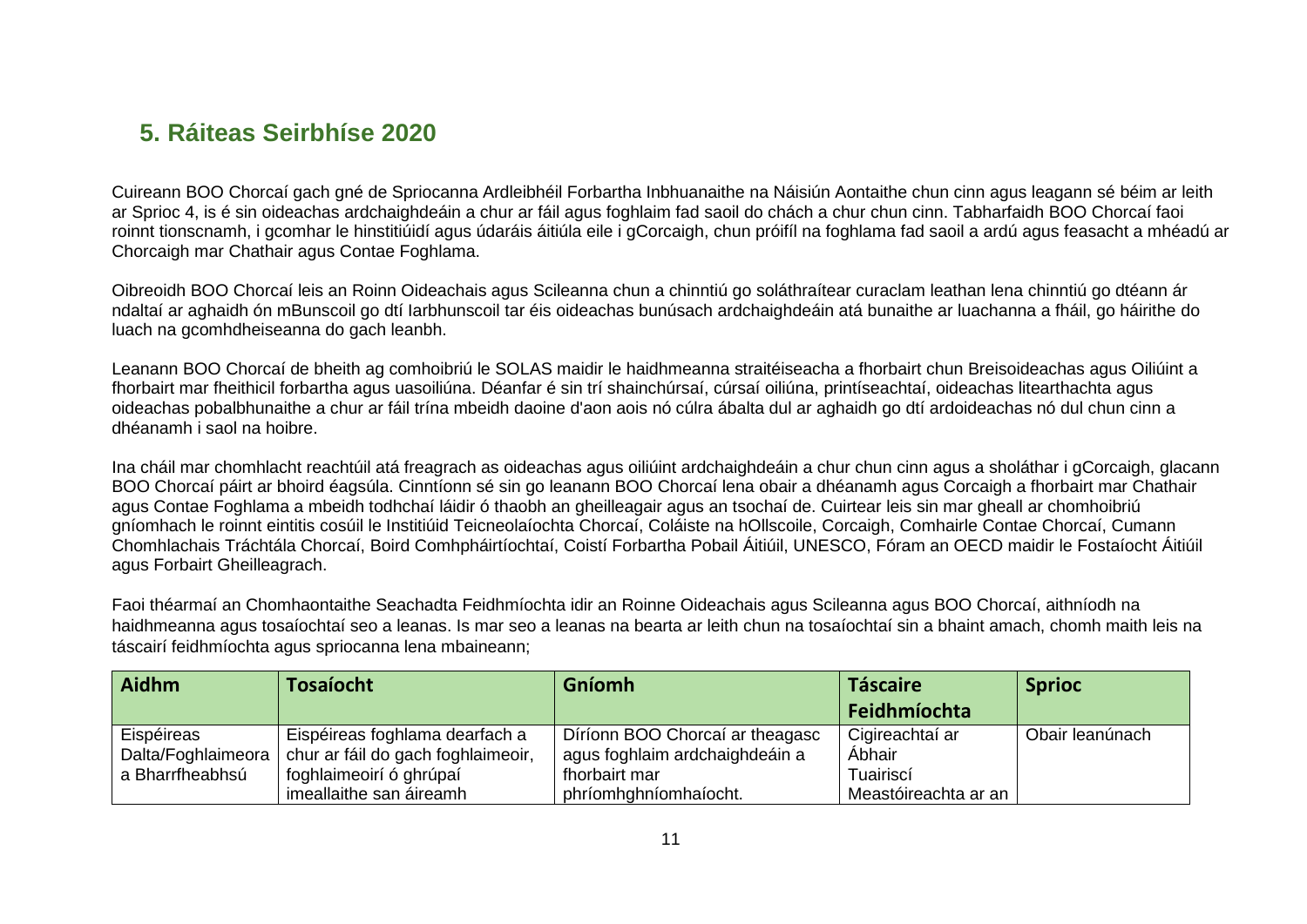|                                                                                                                          | Bainfimid úsáid as taighde<br>náisiúnta agus idirnáisiúnta chun<br>an dea-chleachtas maidir le tógáil<br>pobal láidir foghlama a aithint agus<br>a úsáid, agus glacfaimid páirt i<br>dtionscadail agus tionscnaimh<br>náisiúnta agus idirnáisiúnta chun<br>cur le pobail den chineál sin.                                                                      | Scoil Uile -<br>Bainistíocht,<br>Ceannaireacht agus<br>Foghlaim                                                                                    |                 |
|--------------------------------------------------------------------------------------------------------------------------|----------------------------------------------------------------------------------------------------------------------------------------------------------------------------------------------------------------------------------------------------------------------------------------------------------------------------------------------------------------|----------------------------------------------------------------------------------------------------------------------------------------------------|-----------------|
| Curaclam leathan a chur ar fáil                                                                                          | Cuireann BOO Chorcaí curaclam<br>leathan ar fáil i ngach réimse<br>soláthair bunaithe ar riachtanais ár<br>ndaltaí agus foghlaimeoirí. Anuas<br>ar na socruithe curaclaim a<br>leagann an ROS agus SOLAS<br>síos, déanann BOO Chorcaí<br>cumarsáid réamhghníomhach le<br>QQI, SOLAS agus fostóirí chun<br>cláir nua atá bunaithe ar<br>earnálacha a fhorbairt. | Obair leanúnach                                                                                                                                    | Obair leanúnach |
| Córais Dearbhaithe Cáilíochta a<br>chur i bhfeidhm                                                                       | Leanfaidh BOO Chorcaí ar aghaidh<br>ag cinntiú go bhfuil córais<br>dearbhaithe cáilíochta láidre ann trí<br>acmhainní foirne a chur ar fáil chun<br>an réimse seo a bhainistiú                                                                                                                                                                                 | Obair leanúnach                                                                                                                                    | Obair leanúnach |
| Tacú le daltaí/foghlaimeoirí atá i<br>mbaol míbhuntáiste oideachasúil<br>ar aon dul leis an mbeartas<br>náisiúnta reatha | Cuireann BOO Chorcaí cláir<br>éagsúla i bhfeidhm agus<br>soláthraíonn sé tacaíochtaí do<br>dhaltaí trí raon seirbhísí, cosúil leis<br>an gClár Críochnaithe Scolaíochta,<br>Teagmhálaithe Baile, Scoile agus<br>an Phobail, tionscnaimh DEIS agus<br>múinteoireacht acmhainne, agus<br>leanann sé den obair sa réimse                                          | Cigireachtaí ar<br>Ábhair<br>Tuairiscí<br>Meastóireachta ar an<br>Scoil Uile -<br>Bainistíocht,<br>Ceannaireacht agus<br>Foghlaim<br>Pleanáil DEIS | Obair leanúnach |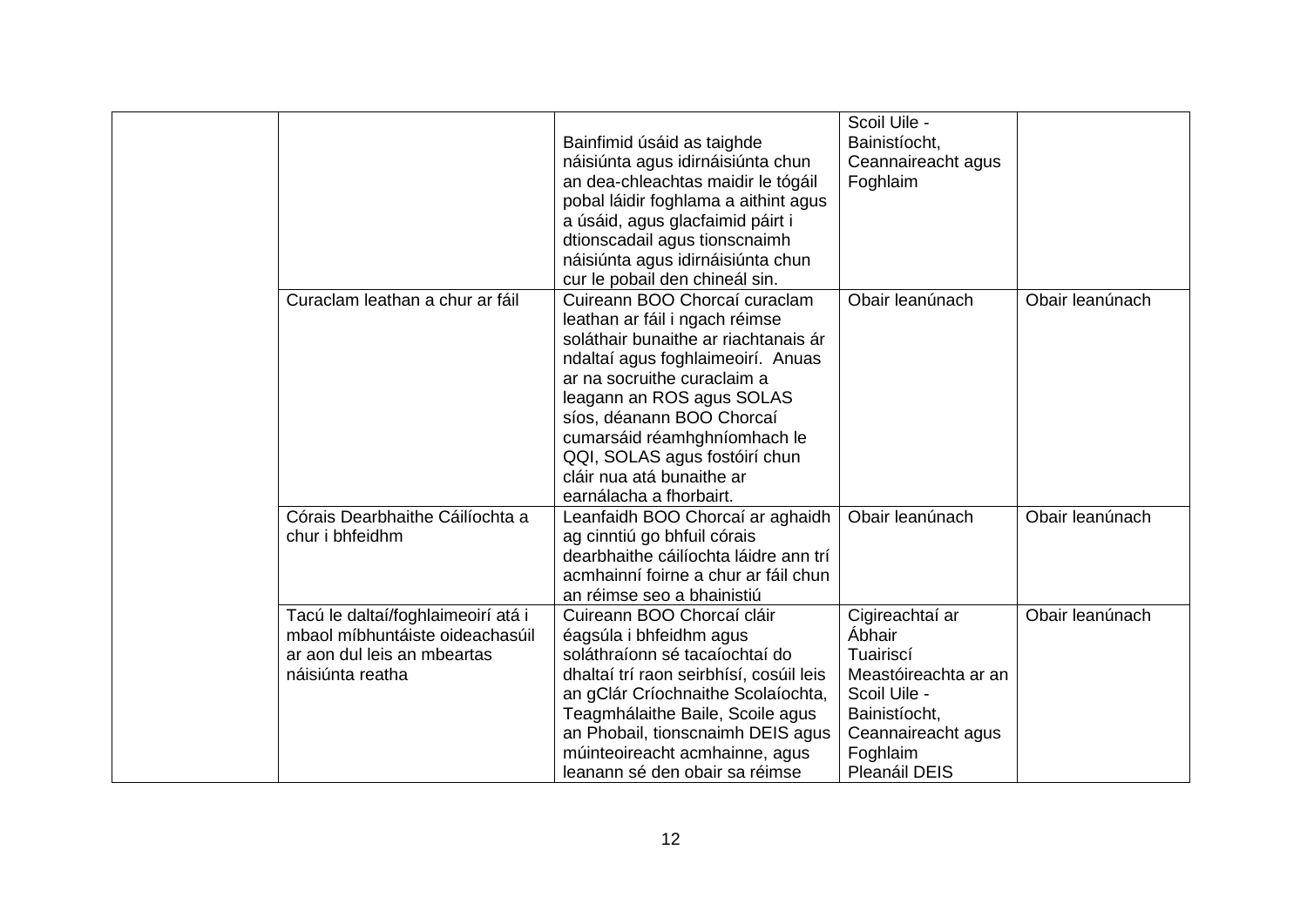|                                   | seo ar bhealach                    | Tuairiscí Coinneála   |                    |
|-----------------------------------|------------------------------------|-----------------------|--------------------|
|                                   | réamhghníomhach                    | an Chláir             |                    |
|                                   |                                    | Críochnaithe          |                    |
|                                   |                                    | Scolaíochta           |                    |
|                                   |                                    | Úsáid a bhaint as     |                    |
|                                   |                                    | Leithdháileadh        |                    |
|                                   |                                    | Múinteoireachta       |                    |
|                                   |                                    | Acmhainne             |                    |
| Seirbhís treorach agus            | Déanann BOO Chorcaí                | An Leithdháileadh     | Obair leanúnach    |
| comhairleoireachta a chur ar fáil | athbhreithniú ar a sholáthar       | Múinteoireachta       |                    |
|                                   | treorach gach bliain chun a        | Treorach a Úsáid      |                    |
|                                   | chinntiú go bhfuil na seirbhísí    | Tuairiscí             |                    |
|                                   | riachtanacha i bhfeidhm            | Meastóireachta ar an  |                    |
|                                   |                                    | Scoil Uile -          |                    |
|                                   |                                    | Bainistíocht,         |                    |
|                                   |                                    | Ceannaireacht agus    |                    |
|                                   |                                    | Foghlaim              |                    |
|                                   |                                    | Tuairiscí Cigireachta |                    |
|                                   |                                    | ar Ábhair             |                    |
| Áiseanna foghlama/oiliúna ar      | Leanfaimid d'fheabhsúcháin ar      | Spriocanna            | Obair leanúnach    |
| ardchaighdeán a chur ar fáil      | fhoirgnimh agus áiseanna BOO       | seachadta maidir le   |                    |
|                                   | Chorcaí a aithint, agus forbróimid | foirgnimh agus        |                    |
|                                   | iad ar aon dul le riachtanais      | áiseanna a            |                    |
|                                   | foghlaimeoirí agus cláir. Ag an am | chomhlíonadh          |                    |
|                                   | céanna, iarraimid ar an maoiniú    |                       |                    |
|                                   | riachtanach agus cuirimid an       |                       |                    |
|                                   | maoiniú sin ar fáil.               |                       |                    |
| Oideachas faoin aer a chur chun   | Oibríonn BOO Chorcaí 2 ionad       | Obair leanúnach       | Obair leanúnach    |
| cinn agus a fhorbairt             | oideachais allamuigh agus          |                       |                    |
|                                   | leanfaidh sé d'oideachas faoin aer |                       |                    |
|                                   | a chur chun cinn agus a fhorbairt  |                       |                    |
|                                   | trí na hionaid sin.                |                       |                    |
| Pleanáil a dhéanamh le haghaidh   | Glacfaidh BOO Chorcaí páirt i      | Páirt a ghlacadh i    | Comórtas           |
| athruithe déimeagrafaice          | gComórtais Phátrúnachta. Sna       | gcomórtais            | pátrúnachta amháin |
|                                   | réimsí larbhunscoile agus          | phátrúnachta a        | a bhuachan in 2020 |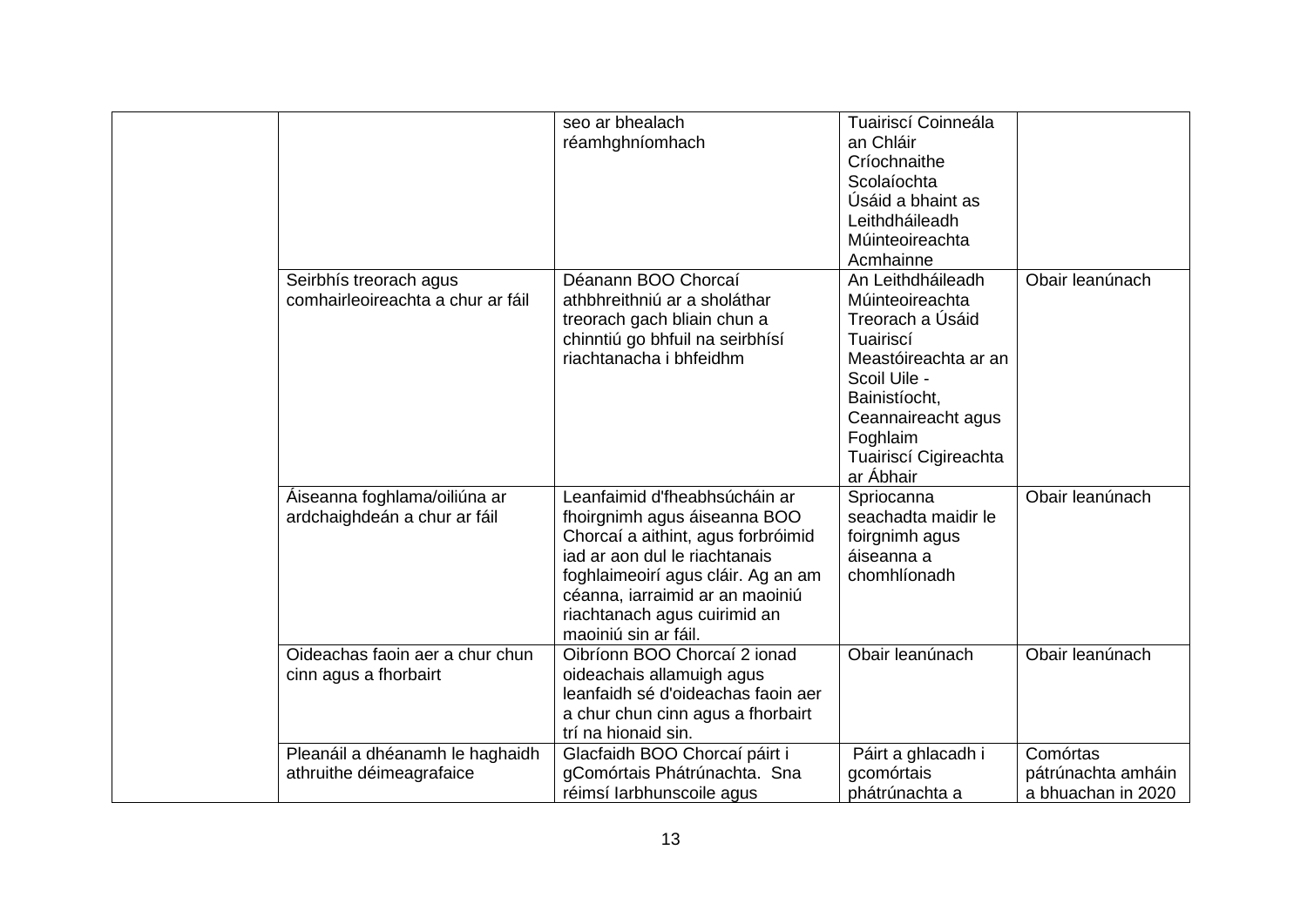|                                                                                                                                        | Breisoideachais agus Oiliúna, i<br>gcomhar le ROS agus SOLAS,<br>déanann BOO Chorcaí dianiarracht<br>pleanáil a dhéanamh le haghaidh<br>treochtaí amach anseo, agus aird á<br>tabhairt do shrianta náisiúnta ó<br>thaobh acmhainní de                                                                                                                                                                                                                                                                                                                                                                 | fhograíonn ROS<br>agus páirt<br>ghníomhach a<br>ghlacadh i<br>dtionscnaimh ROS<br>agus SOLAS maidir<br>le pleanáil don<br>todhchaí                                                                                                                                                    |                                                                                                                                                                                                                           |
|----------------------------------------------------------------------------------------------------------------------------------------|-------------------------------------------------------------------------------------------------------------------------------------------------------------------------------------------------------------------------------------------------------------------------------------------------------------------------------------------------------------------------------------------------------------------------------------------------------------------------------------------------------------------------------------------------------------------------------------------------------|---------------------------------------------------------------------------------------------------------------------------------------------------------------------------------------------------------------------------------------------------------------------------------------|---------------------------------------------------------------------------------------------------------------------------------------------------------------------------------------------------------------------------|
| Teagmháil éifeachtach a<br>dhéanamh le fostaithe                                                                                       | Forbraíonn BOO Chorcaí an<br>fheidhm rannpháirtíochta fostóirí sa<br>BOO trí bhaill foirne a shannadh do<br>róil rannpháirtíochta fostóirí ar leith<br>chun riachtanais na bhfostóirí ó<br>thaobh daoine i bhfostaíocht a<br>uasoiliúint agus a athoiliúint de a<br>shásamh, ar aon dul le socruithe<br>an tionscnaimh 'Skills to Advance'.<br>Cainéil éifeachtacha cumarsáide a<br>fhorbairt le haghaidh teagmháil le<br>fostóirí agus fostaithe. Leanfaidh<br>BOO Chorcaí d'fheabhas a chur ar<br>theagasc agus foghlaim i gcláir atá<br>ann trí chláir dhírithe<br>scáthfhoghlama do bhaill foirne | Meitheal a oibríonn<br>ar bhonn<br>comhordaithe chun<br>feasacht ar<br>sheirbhísí BOO<br>Chorcaí agus<br>riachtanais fostóirí a<br>ardú<br>Raon clár agus<br>tionscnamh<br>Scileanna chun Dul<br>Chun Cinn a<br>fhorbairt agus a<br>sheachadadh le<br>fostóirí d'fhostóirí atá<br>ann | Ráta<br>rannpháirtíochta<br>níos airde i gCláir<br>Scileanna chun Dul<br>chun Cinn agus i<br>measc foirne i gcás<br>an chláir<br>scáthfhoghlama. Tá<br>obair á forbairt agus<br>á cur i bhfeidhm go<br>fóill le linn 2020 |
| Cláir cúrsaí oiliúna agus<br>printíseachtaí a fhorbairt agus a<br>sholáthar                                                            | Leanann BOO Chorcaí de<br>theagmháil a dhéanamh le SOLAS,<br>QQI agus Fostóirí chun cláir cúrsaí<br>oiliúna agus printíseachtaí a<br>fhorbairt agus a sholáthar                                                                                                                                                                                                                                                                                                                                                                                                                                       | Méadú ar líon na<br>gcúrsaí oiliúna agus<br>printíseachtaí atá ar<br>fáil                                                                                                                                                                                                             | An Phrintíseacht<br>Gruagaireachta a<br>thabhairt isteach<br>agus a bhunú mar<br>thairiscint nua                                                                                                                          |
| A chinntiú go bhfuil na bearta<br>cosanta leanaí riachtanacha ar<br>fad i bhfeidhm i gcomhréir leis na<br>Nósanna Imeachta um Chosaint | Chuir BOO Chorcaí na Nósanna<br>Imeachta um Chosaint Leanaí do<br>Bhunscoileanna agus                                                                                                                                                                                                                                                                                                                                                                                                                                                                                                                 | Cigireachtaí Scoile<br><b>CPI</b>                                                                                                                                                                                                                                                     | Glacann gach<br><b>Bunscoil agus</b><br>larbhunscoil le cur<br>chuige an-                                                                                                                                                 |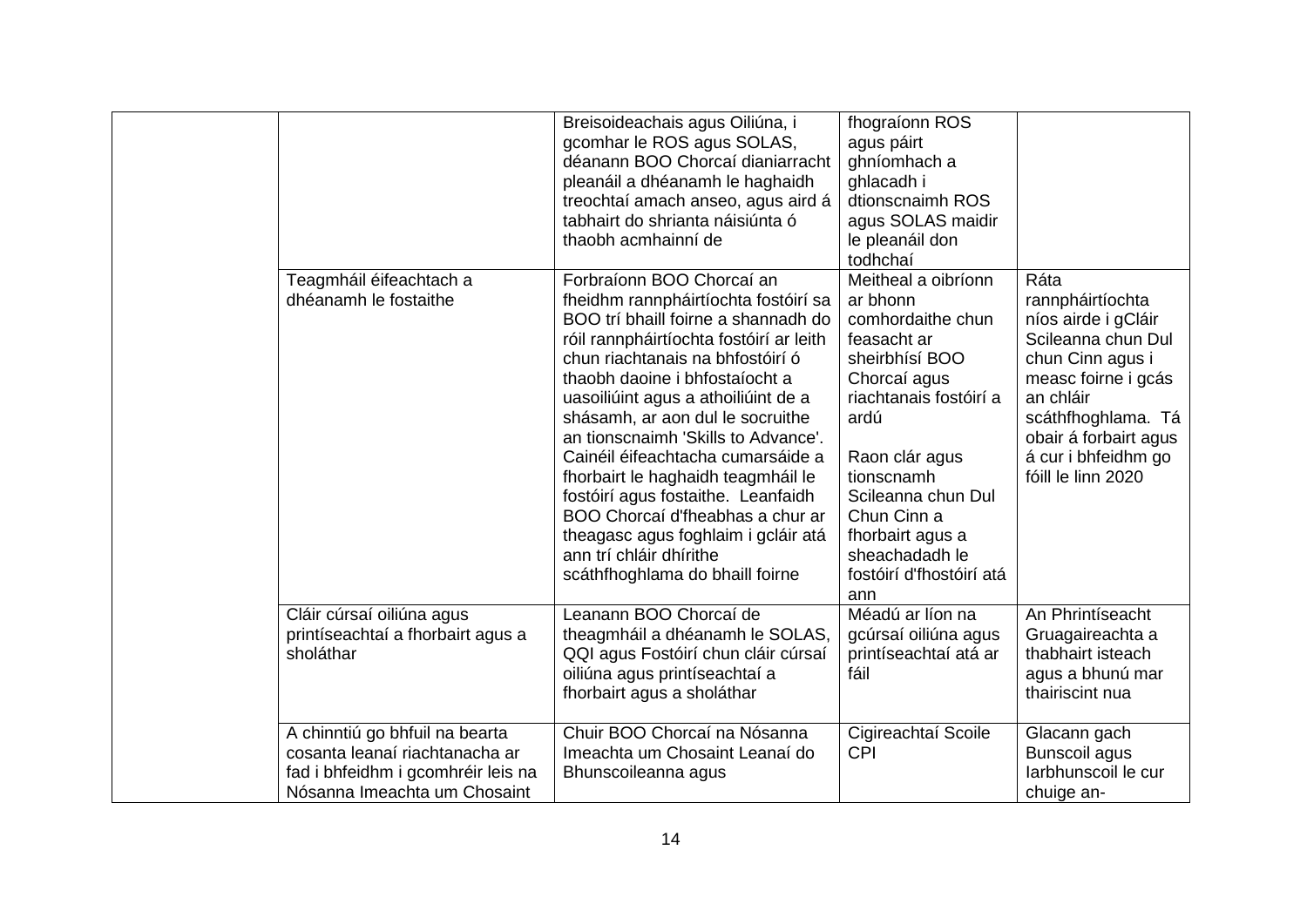| Leanaí do Bhunscoileanna agus<br>Iarbhunscoileanna 2017                            | larbhunscoileanna 2017 i bhfeidhm<br>i ngach scoil                                                                                                                                                                                                                                                                                                                                                                                                                                                           | Leantar an nós<br>imeachta cuí i ngach<br>cás ina dtagann<br>saincheist cosanta<br>leanaí chun cinn<br>agus eisítear na<br>fógraí ábhartha ar<br>aon dul leis na<br>Nósanna Imeachta                                                                                                                     | réamhghníomhach<br>agus dearfach i leith<br>saincheisteanna<br>Cosanta Leanaí                                                                                                                                                               |
|------------------------------------------------------------------------------------|--------------------------------------------------------------------------------------------------------------------------------------------------------------------------------------------------------------------------------------------------------------------------------------------------------------------------------------------------------------------------------------------------------------------------------------------------------------------------------------------------------------|----------------------------------------------------------------------------------------------------------------------------------------------------------------------------------------------------------------------------------------------------------------------------------------------------------|---------------------------------------------------------------------------------------------------------------------------------------------------------------------------------------------------------------------------------------------|
| Tosaíochtaí STEM/STEAM i<br>scoileanna                                             | Leanfaidh BOO Chorcaí d'ábhair<br>STEM/STEAM a chur chun cinn                                                                                                                                                                                                                                                                                                                                                                                                                                                | Leanfaidh<br>Scoileanna i<br>gCorcaigh de pháirt<br>a ghlacadh i<br>dtionscnaimh / in<br>imeachtaí éagsúla a<br>bhíonn ar siúl chun<br>amhail a chur chun<br>cinn, Comórtas na<br>nEolaithe Óga BT<br>san áireamh                                                                                        | Aird a tharraingt ar<br>na tionscnaimh atá<br>ann agus forbairt a<br>dhéanamh orthu<br>chun na leibhéil<br>arda<br>rannpháirtíochta a<br>choimeád                                                                                           |
| Tacaíochtaí foghlama TCF ar<br>ardchaighdeán a chur ar fáil i<br>scoileanna/ionaid | Úsáid TCF mar uirlis foghlama a<br>chur chun cinn trí chonradh BOO<br>Chorcaí maidir le gléasanna<br>bainistithe, chomh maith le hobair<br>an Ghrúpa Foghlama le Cuidiú<br>Teicneolaíochta don<br>Bhreisoideachas agus Oiliúint.<br>Déanfaidh sé athbhreithniú ar na<br>meicníochtaí atá ann chun úsáid a<br>bhaint as Moodle agus Office 365<br>mar ardáin chun na críche sin agus<br>forbróidh siad samhlacha<br>deachleachtais roinnte freisin chun<br>tacú le foghlaim chumaisc agus<br>plean feidhmithe | Tacaíocht a thabhairt<br>d'Ionaid/Scoileanna<br>agus Seirbhísí trí<br>mheán róil<br>Tacaíochta<br>Foghlama le Cuidiú<br>Teicneolaíochta<br>agus soláthar<br>gléasanna pearsanta<br>chun inniúlacht<br>dhigiteach agus<br>muinín i measc na<br>foirne soláthair a<br>úsáid agus a<br>fhorbairt, chun líon | 4 scoil bhreise a<br>bheith ag úsáid<br>seirbhísí gléasanna<br>móibíleacha<br>Plean foghlama<br>digití a bheith ag<br>gach scoil a<br>chomhlíonann<br>riachtanais ROS<br>Úsáid ghníomhach<br>á bain as<br>Timpeallacht<br>Fhíorúil Foghlama |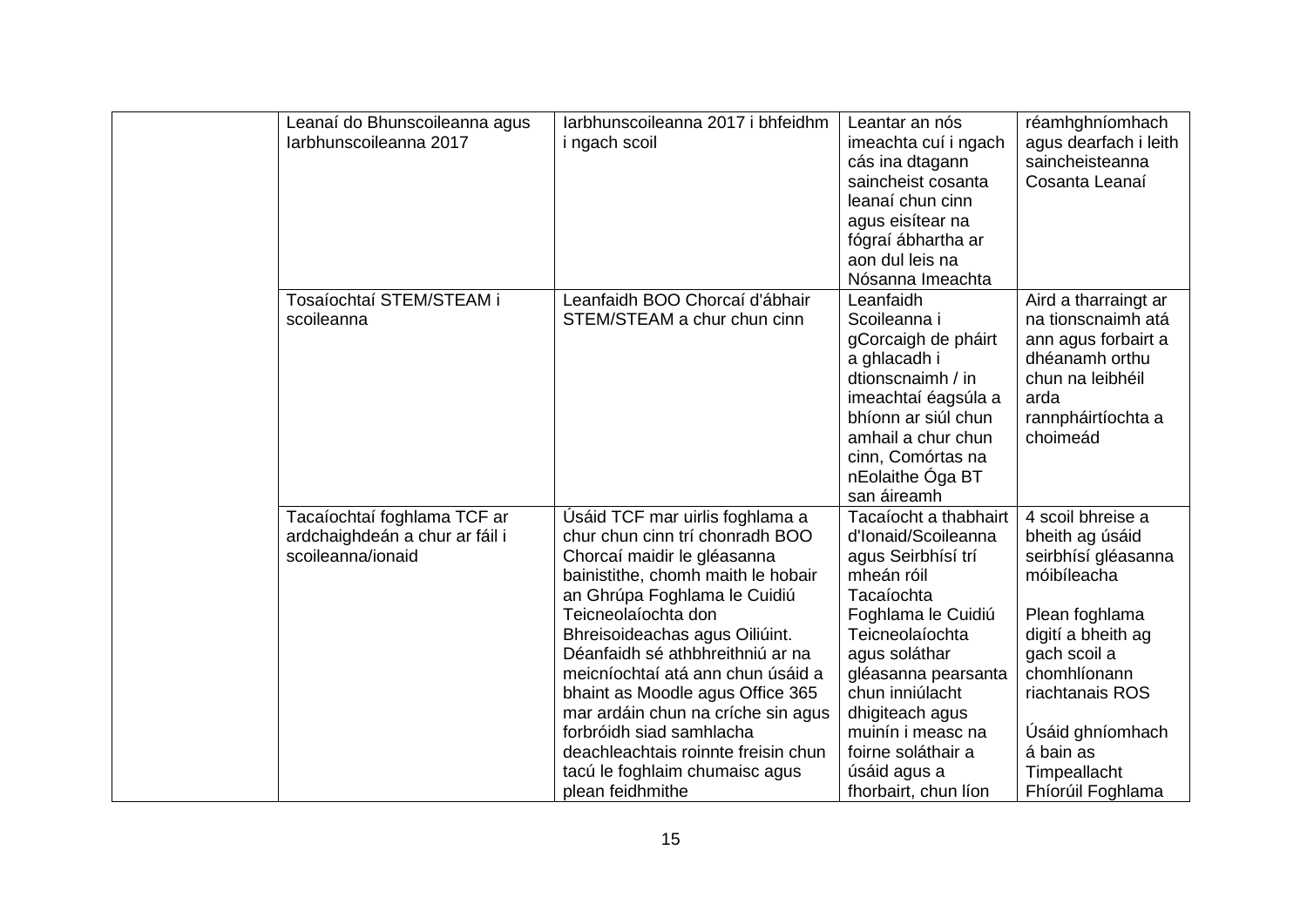|                          |                                                                                          |                                                                                                                                                                                                                                                                                                                                      | na scoileanna a<br>ghlacann le seirbhísí<br>gléasanna<br>móibíleacha a<br>mhéadú agus chun<br>an t-inneachar ar<br>ardáin foghlama a<br>mhéadú          | sna próisis<br>measúnaithe thar<br>ionaid agus<br>seirbhísí                                                                                                                                                                                     |
|--------------------------|------------------------------------------------------------------------------------------|--------------------------------------------------------------------------------------------------------------------------------------------------------------------------------------------------------------------------------------------------------------------------------------------------------------------------------------|---------------------------------------------------------------------------------------------------------------------------------------------------------|-------------------------------------------------------------------------------------------------------------------------------------------------------------------------------------------------------------------------------------------------|
| Tacaíocht<br>d'Fhoireann | Baill foirne a earcú agus a<br>choinneáil                                                | A chinntiú go bhfógrófar agus go<br>líonfar gach post folamh. Glacann<br>BOO Chorcaí le cur chuige<br>réamhghníomhach i leith<br>earcaíochta agus tá roinnt straitéisí<br>ar bun aige chun tionchar<br>ganntanas scileanna atá ann ar<br>bhonn náisiúnta thar roinnt<br>príomhphost a laghdú, poist<br>mhúinteoireachta san áireamh. | Gach folúntas a<br>fhógairt agus a<br>líonadh taobh istigh<br>de thréimhse<br>réasúnta agus<br>fógraíocht a<br>dhéanamh mar is cuí<br>agus in am trátha | Feachtas<br>earcaíochta ar líne<br>le tosú i bhFeabhra<br>agus le bheith ar<br>siúl ar feadh 6 mhí.<br>Gach folúntas a<br>líonadh taobh istigh<br>de 6 seachtaine in<br>ainneoin comhaltaí<br>boird agus<br>acmhainní boird a<br>bheith ar fáil |
|                          | Tacú le baill foirne maidir le<br>forbairt ghairmiúil leanúnach                          | Tá an ardbhainistíocht i ngach<br>réimse soláthair freagrach as<br>deiseanna FGL a aithint agus a<br>chur chun cinn ag leibhéal<br>corparáideach/scoile/ionaid agus<br>beidh tionscnaimh FGL bainteach<br>go sainiúil le réimse corparáideach,<br>le suíomh agus le duine.                                                           | Méadú ar líon na<br>gclár FGL dírithe a<br>sholáthraítear i<br>ngach réimse<br>soláthair                                                                | 2 chlár dírithe ar a<br>laghad a sholáthar<br>ag an leibhéal<br>corparáideach i<br>ngach réimse agus<br>2 cheann ar a<br>laghad ag leibhéal<br>an tsuímh                                                                                        |
|                          | Tacú le ceannaireacht<br>ardchaighdeáin sa BOO agus an<br>cheannaireacht sin a fhorbairt | Cruinnithe rialta idir grúpaí éagsúla<br>ardbhainistíochta le heagrú don<br>bhliain, agus cruinniú ina measc<br>chun measúnú a dhéanamh ar<br>fheidhmíocht agus an FGL atá de<br>dhíth á haithint lena linn sin freisin                                                                                                              | Cruinnithe a chur ar<br>siúl i gcomhréir leis<br>an sceideal agus<br>measúnuithe a<br>sheoladh ar aghaidh<br>chuig an<br>bhFeidhmeannas /               | Measúnú a chur i<br>gcrích ag gach<br>grúpa roimh<br>dheireadh Ráithe 3                                                                                                                                                                         |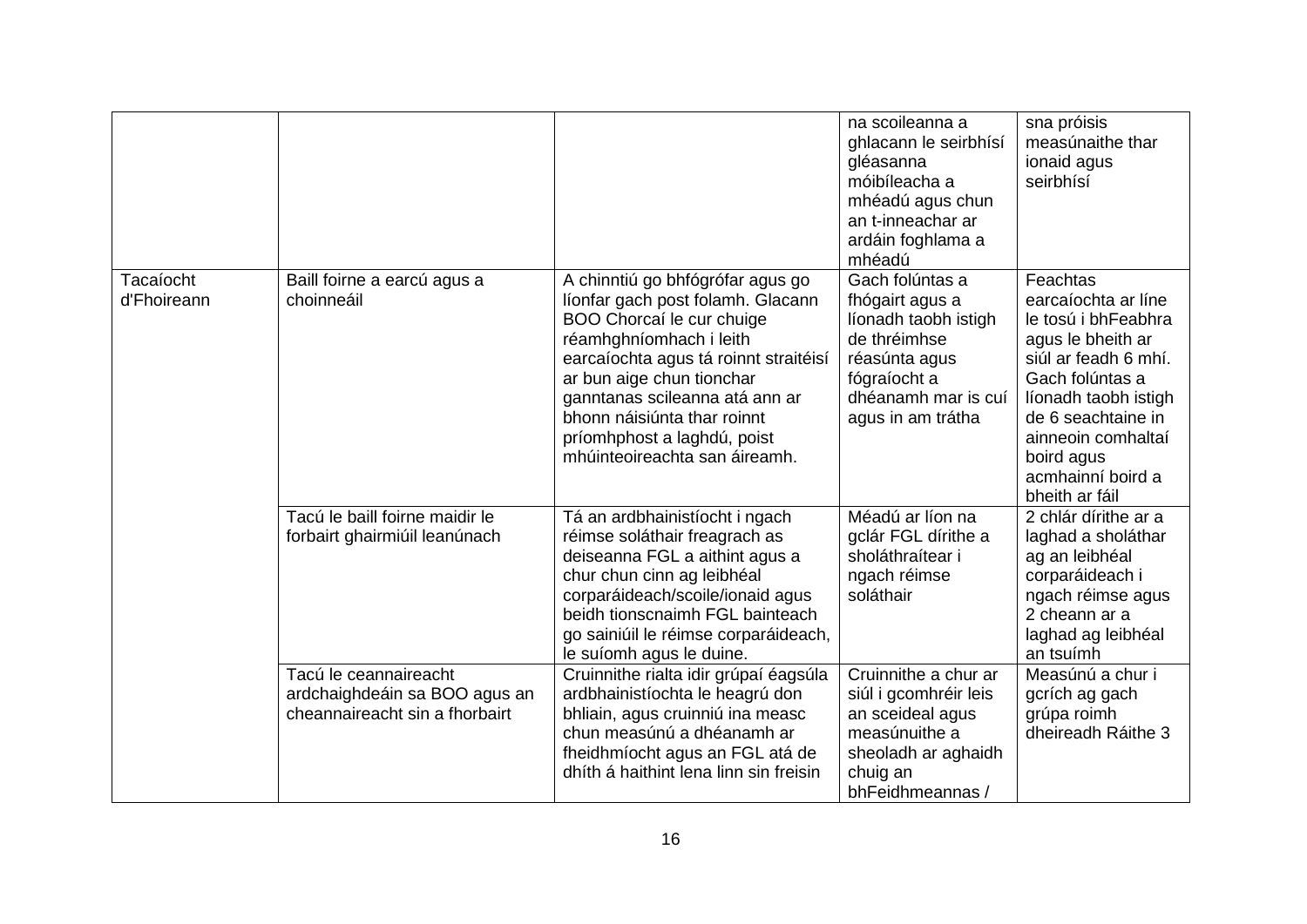|                  |                                                                                                              |                                                                                                                                                            | Bord leis na<br>tionscnaimh<br>forbartha a aithníodh<br>más gá                                                                                                                                 |                                                                                                                                                                                                                                                    |
|------------------|--------------------------------------------------------------------------------------------------------------|------------------------------------------------------------------------------------------------------------------------------------------------------------|------------------------------------------------------------------------------------------------------------------------------------------------------------------------------------------------|----------------------------------------------------------------------------------------------------------------------------------------------------------------------------------------------------------------------------------------------------|
|                  | Feasacht ar shláinte agus<br>sábháilteacht a chur chun cinn                                                  | Ráiteas Sláinte agus<br>Sábháilteachta nua a rolladh<br>amach ar fud na heagraíochta, in<br>éineacht le teimpléid tacaíochta                               | Ráiteas agus<br>teimpléid le cur i<br>bhfeidhm ag gach<br>ionad agus FGL a<br>chur ar fáil do<br>bhainisteoirí<br>sinsearacha, chomh<br>maith le hIonadaithe<br>Sláinte agus<br>Sábháilteachta | Tús a chur le<br>teimpléid ag<br>deireadh Ráithe 1<br>agus iad a chur i<br>bhfeidhm go<br>hiomlán a<br>dhéanamh roimh<br>dheireadh 2020,<br>agus tús a chur le<br>FGL sláinte agus<br>sábháilteachta ar<br>bhonn rollach ar fud<br>na heagraíochta |
|                  | Timpeallacht oibre dhearfach<br>agus thacúil a chur ar fáil                                                  | Leanann BOO Chorcaí de Chóras<br>Sláinte Ceirde a úsáid agus<br>cuireann sé Clár Cúnaimh<br>d'Fhostaithe ar fáil                                           | Obair leanúnach                                                                                                                                                                                | Obair leanúnach                                                                                                                                                                                                                                    |
|                  | Tacú le folláine foirne                                                                                      | Tionscnaimh folláine a aithint<br>bunaithe ar shuíomhanna agus<br>eagraíochtaí                                                                             | Tionscnaimh do<br>bhaill foirne a aithint<br>agus a chur chun<br>cinn ag gach<br>suíomh/ionad, de réir<br>acmhainní atá ar fáil                                                                | Tionscnamh do<br>bhaill foirne a chur<br>ar siúl ag gach<br>suíomh/ionad in<br>2020, de réir<br>acmhainní atá ar fáil                                                                                                                              |
| <b>Rialachas</b> | Struchtúir agus córais<br>eagraíochta a fhorbairt chun<br>riachtanais athraithe na<br>heagraíochta a shásamh | Athbhreithniú leanúnach a<br>dhéanamh ar struchtúir agus córais<br>agus cé chomh hoiriúnach is atá<br>siad, de réir na n-acmhainní agus<br>srianta ar fáil | Chomh fada agus is<br>féidir, leanann BOO<br>Chorcaí de bheith ag<br>feidhmiú go<br>héifeachtach agus<br>ag dul i ngleic le<br>rioscaí / athruithe ar<br>an timpeallacht de                    | Laghdú ar<br>mhíreanna<br>ardriosca liostaithe<br>sna Tuairiscí<br>Iniúchta                                                                                                                                                                        |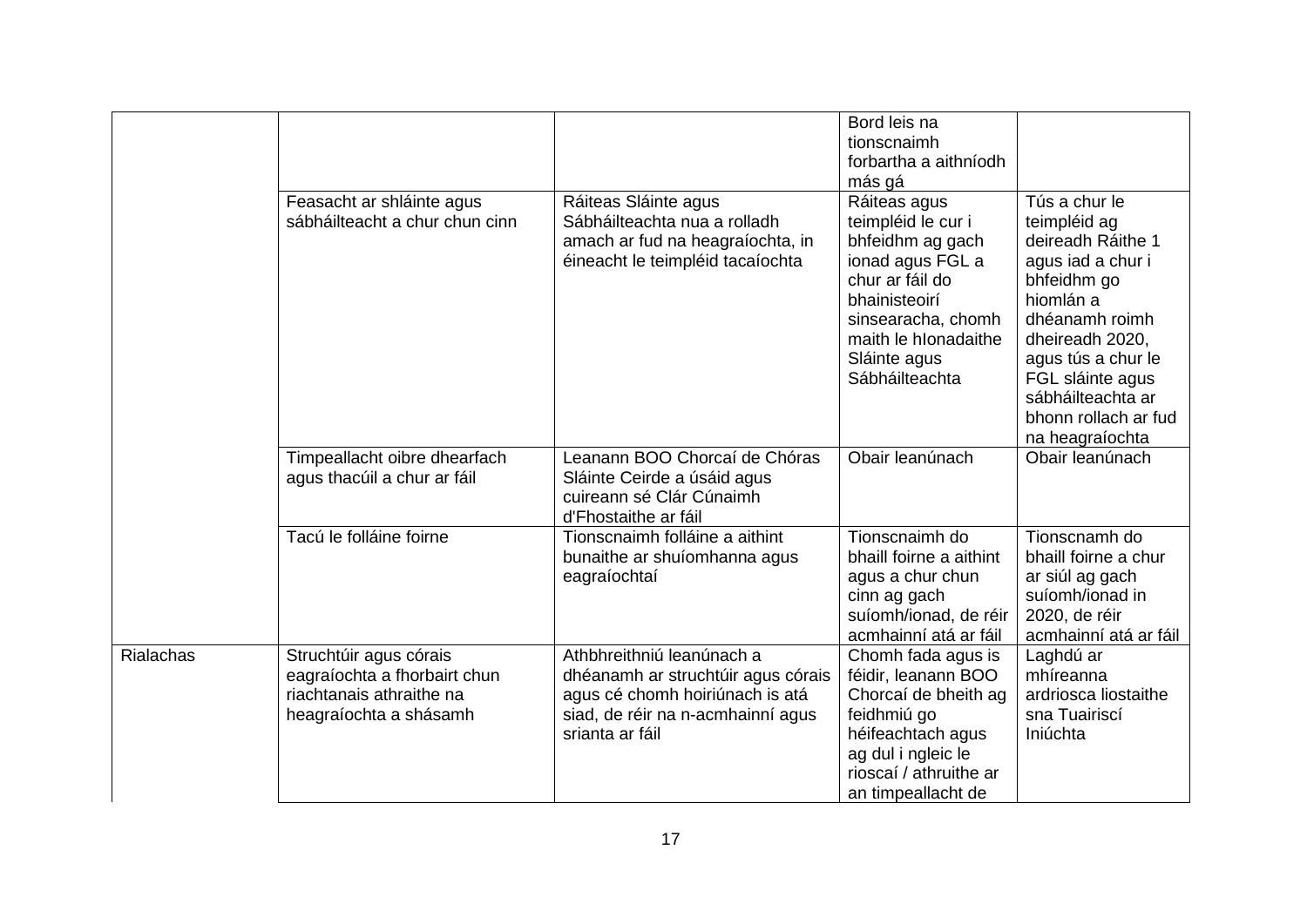|                                   |                                                                                                 | réir mar a thagann<br>siad chun cinn                             |                                                  |
|-----------------------------------|-------------------------------------------------------------------------------------------------|------------------------------------------------------------------|--------------------------------------------------|
| Airgeadas agus rioscaí a          | Réamh-mheastacháin rialta maidir                                                                | Sreabhadh airgid                                                 | Próisis éifeachtacha                             |
| bhainistiú go héifeachtach        | le sreabhadh airgid a ullmhú agus<br>saoráidí rótharraingthe cuí a chur<br>ar bun.              | leordhóthanach chun<br>íocaíochtaí a<br>dhéanamh                 | buiséadaithe agus<br>tuairiscithe.               |
|                                   | Buiséid a leithdháileadh ar                                                                     |                                                                  | Úsáid éifeachtúil<br>acmhainní                   |
|                                   | scoileanna, ionaid, cláir agus<br>tionscadail trí phróiseas<br>comhaontaithe agus trédhearcach. | Beartú tosaíochta<br>maidir le hacmhainní<br>airgeadais a úsáid. | airgeadais a<br>uasmhéadú                        |
|                                   |                                                                                                 |                                                                  |                                                  |
|                                   | Tuairiscí bainistíochta míosúla a<br>ullmhú agus a thabhairt do<br>shealbhóirí buiséid agus     |                                                                  | Riosca calaoise<br>agus<br>neamhchomhlíonta      |
|                                   | monatóireacht a dhéanamh ar<br>fholúntais.                                                      | Tuairisciú tráthúil<br>don eagraíocht                            | a sheachaint.                                    |
|                                   | Na hathbhreithnithe riachtanacha a<br>chur isteach do SOLAS agus                                | mhaoinithe                                                       | An fhoireann agus<br>eagraíocht a<br>chosaint ar |
|                                   | caiteachas deireadh bliana a<br>réamh-mheasadh ag Ráithe 2 agus                                 |                                                                  | dhamáiste clú.                                   |
|                                   | Ráithe 3. Tuairiscí Airgeadais a<br>chur ar fáil do ROS agus eile de                            |                                                                  |                                                  |
|                                   | réir mar is gá.                                                                                 |                                                                  |                                                  |
| Acmhainní a úsáid go héifeachtúil | Monatóireacht leanúnach ar<br>acmhainní agus úsáid acmhainní                                    | Seirbhísí a bhainistiú<br>agus leanúint de                       | Na hacmhainní ar<br>fad a úsáid mar is           |
|                                   |                                                                                                 | sheirbhísí a fhás                                                | cuí, agus cur                                    |
|                                   |                                                                                                 | agus a mhéadú chun                                               | isteach ar bhealach                              |
|                                   |                                                                                                 | a bhfuil ár n-                                                   | tráthúil ar gach                                 |
|                                   |                                                                                                 | úsáideoirí seirbhíse                                             | folúntas foirne /<br>maoiniú foirne              |
|                                   |                                                                                                 | ag súil leis a<br>shásamh                                        |                                                  |
| Cumarsáid éifeachtach a           | Modhanna cumarsáide cuí leis an                                                                 | Láithreán gréasáin                                               | Deireadh Ráithe 3 in                             |
| dhéanamh                          | bhfoireann a chur ar bun. Foireann                                                              | inlíne d'fhoireann a                                             | 2020 don inlíne                                  |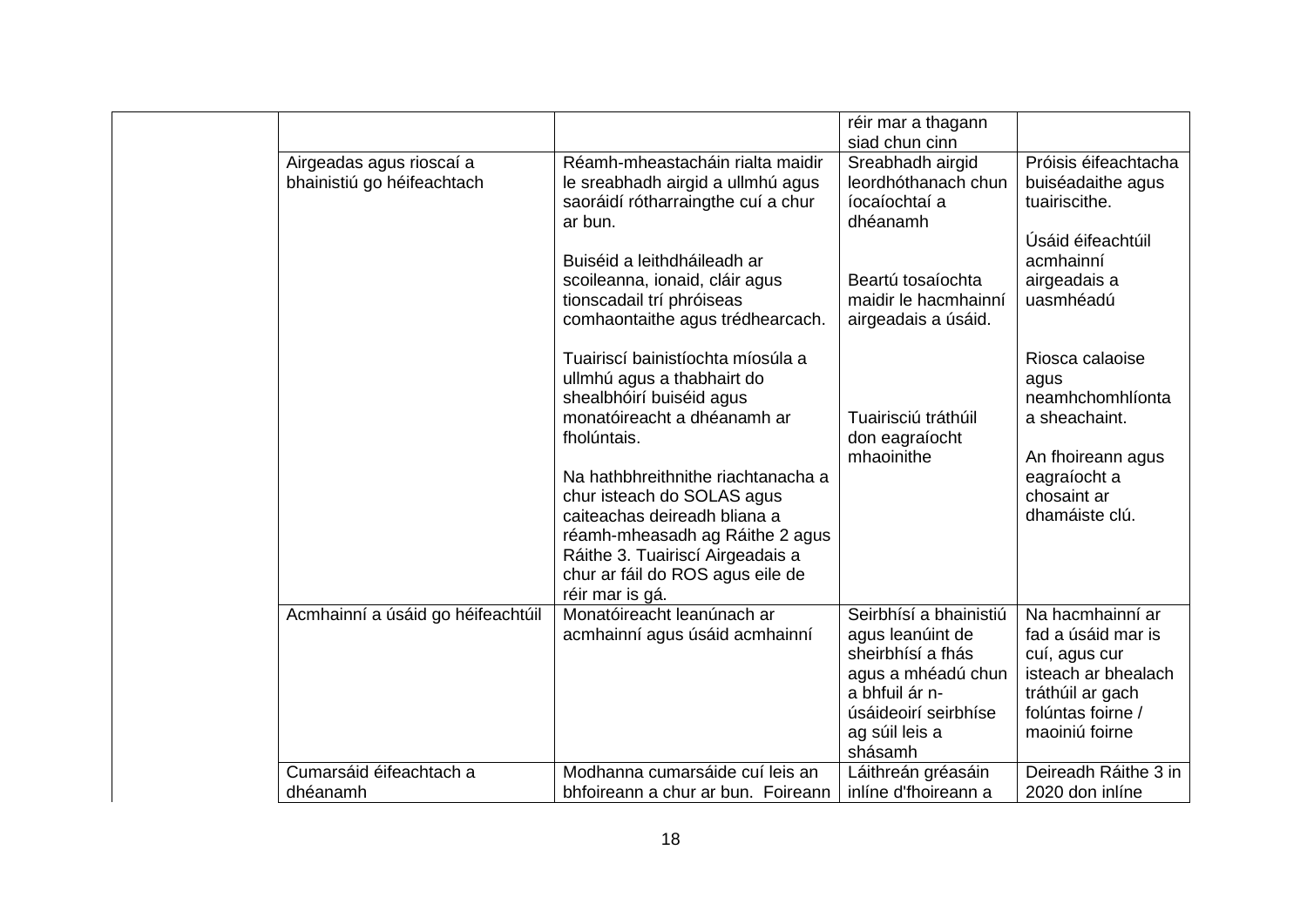|                                                                                                  | cumarsáide a bhunú chun BOO<br>Chorcaí a fhorbairt agus a chur<br>chun cinn mar rogha Soláthraí<br>Oideachais                    | athdhearadh agus a<br>athsheoladh, agus<br>béim a leagan ar<br>chumarsáid, plean<br>cumarsáide / cur<br>chun cinn a fhorbairt                                                                                                              | agus deireadh<br>Ráithe 2 don phlean<br>cumarsáide                                                                          |
|--------------------------------------------------------------------------------------------------|----------------------------------------------------------------------------------------------------------------------------------|--------------------------------------------------------------------------------------------------------------------------------------------------------------------------------------------------------------------------------------------|-----------------------------------------------------------------------------------------------------------------------------|
| Comhaontuithe Seirbhíse a<br>fhorbairt le páirtithe leasmhara<br>seachtracha                     | Córas a chur i bhfeidhm chun a<br>chinntiú go bhfuil Comhaontuithe<br>Seirbhíse i bhfeidhm le páirtithe<br>leasmhara             | Leanúint de na<br>Comhaontuithe<br>Seirbhíse atá ann a<br>athnuachan mar a<br>thiteann siad agus<br>Comhaontú<br>Seirbhíse a chur ar<br>bun le gach páirtí<br>leasmhar nua                                                                 | Comhaontú<br>seirbhíse a chur ar<br>bun le gach páirtí<br>leasmhar<br>seachtrach                                            |
| Cosaint sonraí éifeachtach a<br>chinntiú                                                         | Leanúint de mhonatóireacht a<br>dhéanamh ar chomhlíonadh GDPR<br>agus a chinntiú go bhfuil nósanna<br>imeachta suas chun dáta    | Athbhreithniú ar<br>nósanna imeachta a<br>dhéanamh ag<br>Oifigeach GDPR                                                                                                                                                                    | Nósanna imeachta<br>nuashonraithe a<br>eisiúint, más gá, le<br>linn 2020                                                    |
| Caidreamh éifeachtach a<br>dhéanamh le páirtithe leasmhara<br>agus comhpháirtíochtaí a fhorbairt | Leanfaidh BOO Chorcaí de<br>chaidreamh a dhéanamh leis na<br>páirtithe leasmhara ar fad ag an<br>leibhéal áitiúil agus náisiúnta | Tá ionadaíocht chuí<br>á déanamh ar BOO<br>Chorcaí ar gach<br>Bord áitiúil agus<br>náisiúnta. Ag<br>imeachtaí ROS /<br>SOLAS agus<br>tionscnaimh /<br>imeachtaí eile a<br>bhfuil tionchar acu ar<br>sholáthar seirbhísí<br>ag BOO Chorcaí. | Leanfaidh BOO<br>Chorcaí<br>d'athbhreithniú<br>leanúnach a<br>dhéanamh ar<br>rannpháirtíocht agus<br>caidreamh<br>gníomhach |
| Deachleachtas maidir le soláthar<br>a leanúint                                                   | Anailís ar chaiteachas 2019 agus<br>MAPP a ullmhú lena gcur isteach<br>chuig BOOÉ.                                               | Réimsí breise a<br>aithint a dteastaíonn<br>próisis soláthair ar                                                                                                                                                                           | MAPP a chur<br>isteach roimh 1<br>Meán Fómhair                                                                              |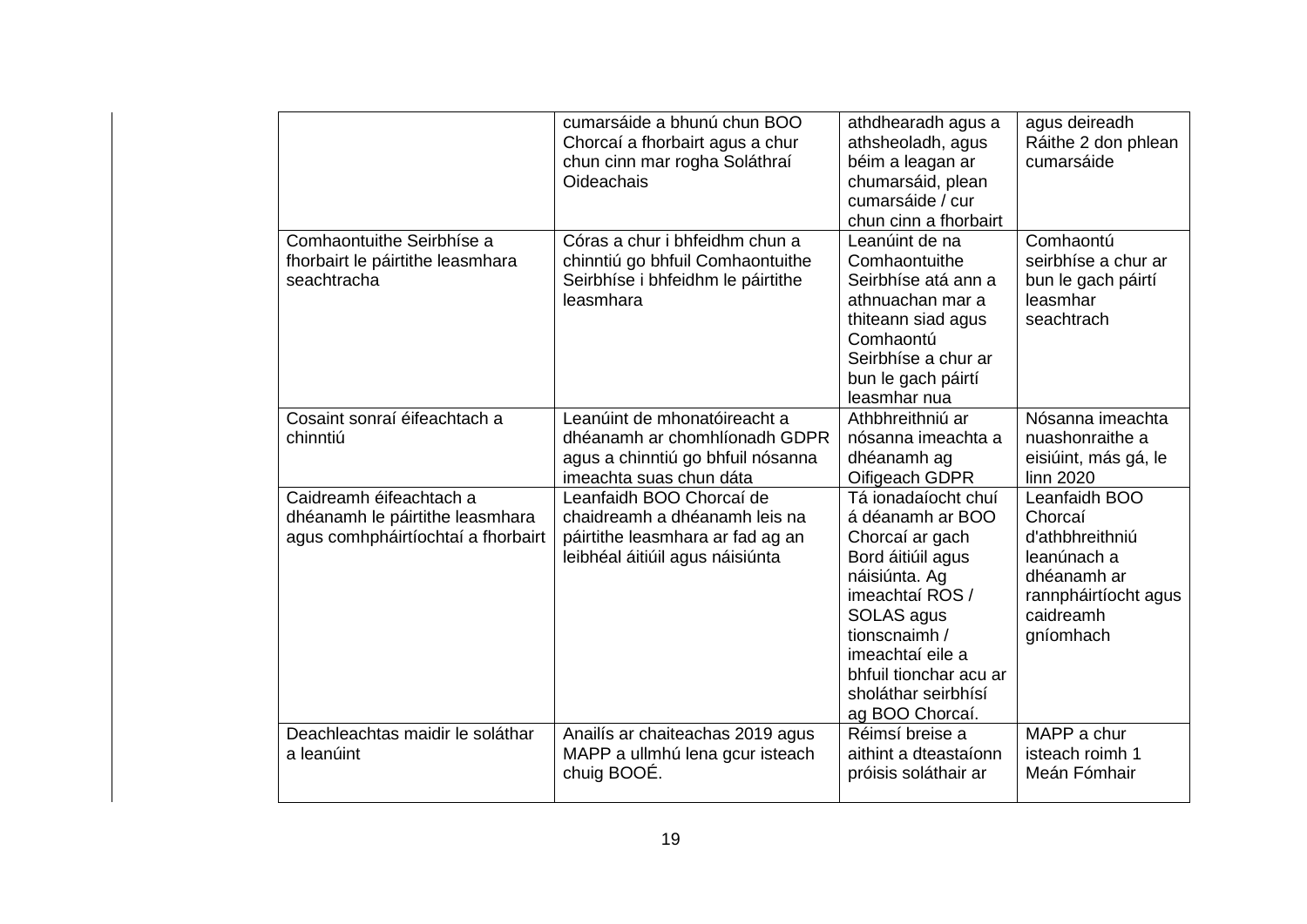|                                                                  | Plean Soláthair Corparáideach a<br>ullmhú do 2020-2021.                                                                                                                                                | fud na heagraíochta<br>ina leith.                                                                                                                                           |                                                                                                                      |
|------------------------------------------------------------------|--------------------------------------------------------------------------------------------------------------------------------------------------------------------------------------------------------|-----------------------------------------------------------------------------------------------------------------------------------------------------------------------------|----------------------------------------------------------------------------------------------------------------------|
|                                                                  | Tacú le Nósanna Imeachta<br>Soláthair a chur i bhfeidhm ar fud<br>na heagraíochta agus oiliúint<br>leanúnach a chur ar fáil mar is gá.                                                                 | Cur chuige<br>struchtúrtha i leith<br>tosaíochtaí soláthair.                                                                                                                | Réimsí a aithint ina<br>mbeifí ábalta luach<br>ar airgead a<br>uasmhéadú.                                            |
|                                                                  | Leanúint de pháirt a ghlacadh i<br>Líonra Soláthair BOOÉ.                                                                                                                                              | Comhlíonadh<br>soláthair a mhéadú                                                                                                                                           | Príomhtháscairí<br>feidhmíochta sa                                                                                   |
|                                                                  |                                                                                                                                                                                                        | A bheith suas chun<br>dáta maidir le<br>forbairtí ar sholáthar<br>poiblí.                                                                                                   | Phlean Soláthair<br>Corparáideach a<br>chur i bhfeidhm                                                               |
|                                                                  |                                                                                                                                                                                                        |                                                                                                                                                                             | A chinntiú go bhfuil<br>go leor oiliúna ag<br>sealbhóirí Buiséid<br>nua.                                             |
|                                                                  |                                                                                                                                                                                                        |                                                                                                                                                                             | Leas a bhaint as<br>creatlaigh i<br>bhfeidhm ar fud na<br>hEarnála Poiblí mar<br>is cuí.                             |
| A chinntiú go gcloítear le<br>riachtanais reachtúla agus rialála | Leanann BOO Chorcaí de<br>mhonatóireacht a dhéanamh chun<br>a chinntiú, chomh fada agus is<br>féidir agus de réir na n-acmhainní<br>atá ar fáil, go gcloítear le<br>riachtanais reachtúla agus rialála | Páirt a ghlacadh in<br>iniúchtaí éagsúla<br>inmheánacha agus<br>seachtracha,<br>monatóireacht a<br>dhéanamh ar<br>mholtaí agus<br>tuairiscí reachtúla a<br>tháirgeadh taobh | Plean Seirbhíse,<br>Ráitis Airgeadais<br>Bhliantúla,<br>Tuarascálacha<br>Bliantúla, tuairisciú<br>de réir mar is cuí |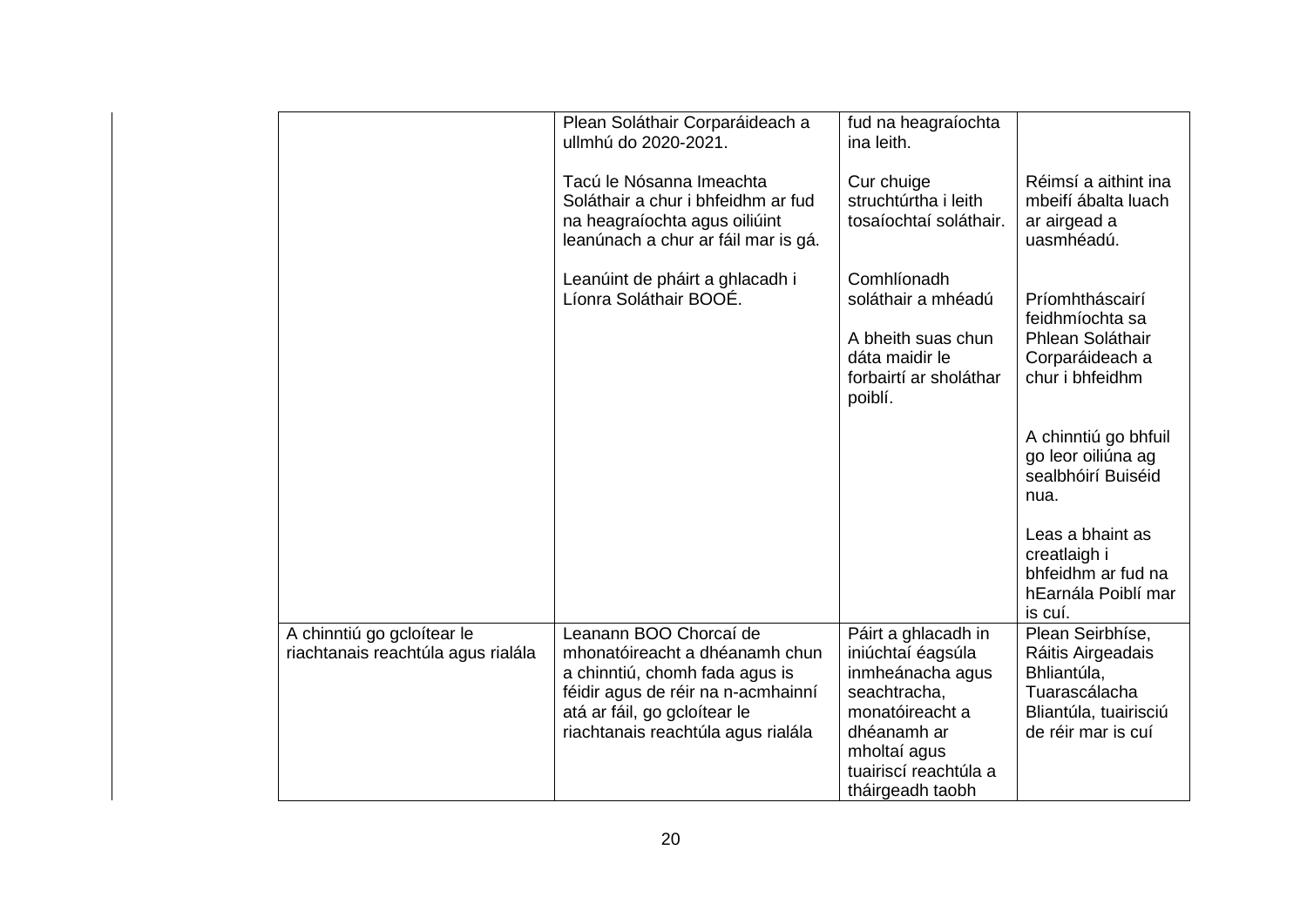|                |                                                                                                                                                                                       |                                                                                                                                                                                                                                                                                                                                                                                                                                                                                                                   | istigh de na tréimhsí<br>riachtanacha                                                                                                                                                                                                                           |                                                                         |
|----------------|---------------------------------------------------------------------------------------------------------------------------------------------------------------------------------------|-------------------------------------------------------------------------------------------------------------------------------------------------------------------------------------------------------------------------------------------------------------------------------------------------------------------------------------------------------------------------------------------------------------------------------------------------------------------------------------------------------------------|-----------------------------------------------------------------------------------------------------------------------------------------------------------------------------------------------------------------------------------------------------------------|-------------------------------------------------------------------------|
|                | A chinntiú go gcloítear go hiomlán<br>leis na Nósanna Imeachta um<br>Chosaint<br>Leanaí<br>do<br>Bhunscoileanna<br>agus<br>Iarbhunascoileanna 2017                                    | Chuir BOO Chorcaí na Nósanna<br>Imeachta um Chosaint Leanaí do<br>Bhunscoileanna agus<br>larbhunscoileanna 2017 i bhfeidhm<br>i ngach scoil. Trí phointe<br>teagmhála a bheith i bhfeidhm sa<br>Ceannoifig ar féidir Scoileanna<br>teagmháil a dhéanamh leo maidir<br>le haon saincheist cosanta leanaí a<br>thagann chun cinn agus a chinntiú<br>go gcloítear go hiomlán le nósanna<br>imeachta. Tá BOO Chorcaí ag plé<br>le BOOÉ chun nósanna imeachta a<br>fhorbairt don fhoireann neamh-<br>mhúinteoireachta. | Má thagann ceist<br>cosanta leanaí chun<br>cinn, teagmháil a<br>dhéanamh le duine<br>den daoine cuí sa<br>Cheannoifig agus an<br>nós imeachta cuí i<br>ngach cás a leanúint<br>agus na fógraí<br>ábhartha a eisiúint ar<br>aon dul leis na<br>Nósanna Imeachta. | Nós imeachta don<br>fhoireann neamh-<br>mhúinteoireachta a<br>fhoilsiú. |
| Cláir Chosanta | Tacú leis an ROS, de réir mar is<br>gá, chun na riachtanais a thagann<br>as Clár Cosanta Teifeach na<br>hÉireann agus socruithe a<br>dhéanamh d'iarratasóirí cosanta<br>idirnáisiúnta |                                                                                                                                                                                                                                                                                                                                                                                                                                                                                                                   |                                                                                                                                                                                                                                                                 |                                                                         |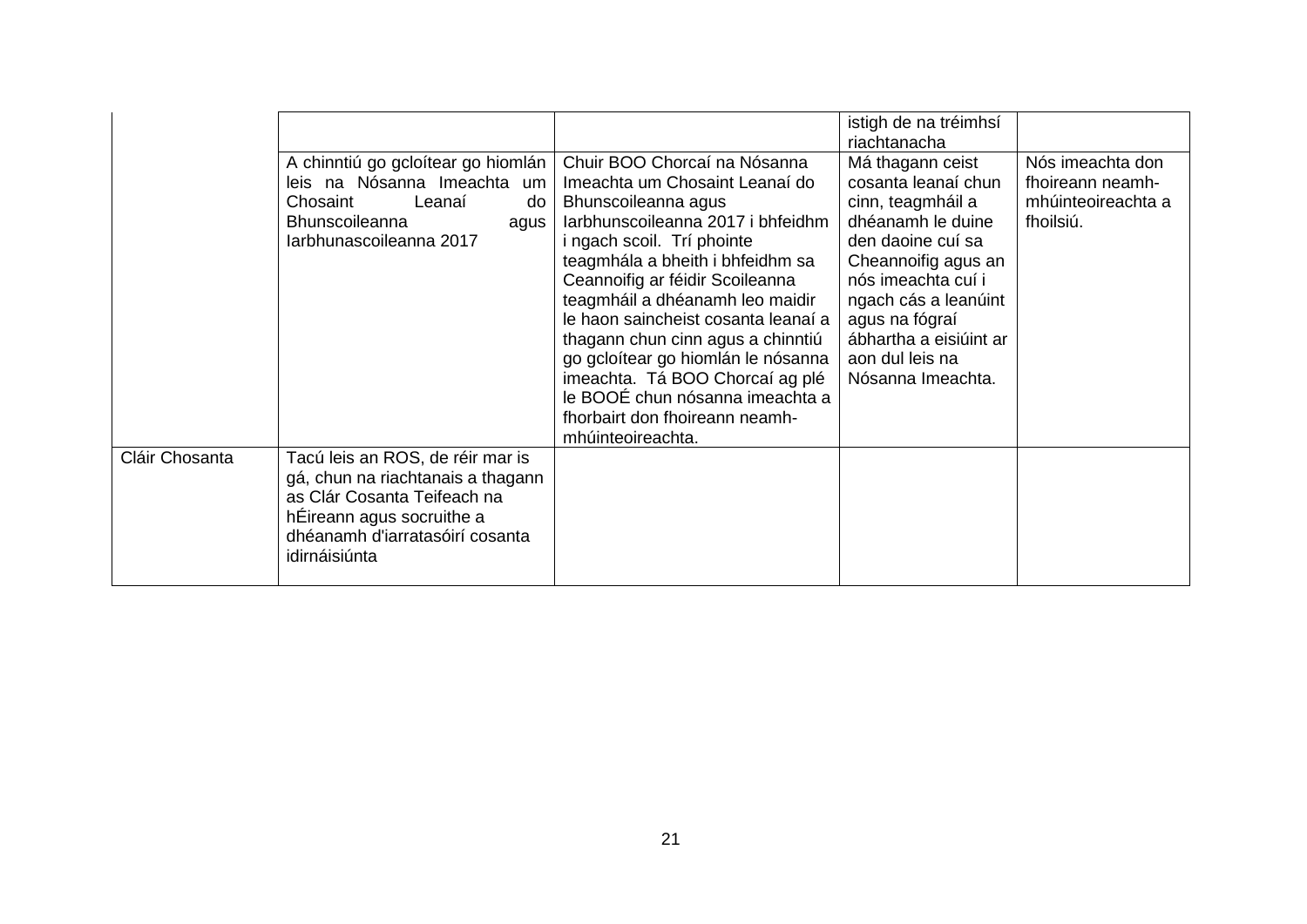Anuas ar na haidhmeanna agus tosaíochta thuas a chomhaontaíodh ag leibhéal náisiúnta, cuirfear tús leis na tosaíochtaí straitéiseacha sonracha seo a leanas do BOO Chorcaí, nó cuirfear i gcrích iad, le linn 2020 chun dul chun cinn ar an Ráiteas Straitéise foriomlán a áirithiú.

| Aidhm                                                                                        | <b>Tosaíocht</b>                                                                                                                        | Gníomh                                                                                                                           | <b>Táscaire Feidhmíochta</b>                                                                                                                                                                                           | <b>Sprioc</b>                                                                                                                                      |
|----------------------------------------------------------------------------------------------|-----------------------------------------------------------------------------------------------------------------------------------------|----------------------------------------------------------------------------------------------------------------------------------|------------------------------------------------------------------------------------------------------------------------------------------------------------------------------------------------------------------------|----------------------------------------------------------------------------------------------------------------------------------------------------|
| Córais TCF<br>Fheabsaithe                                                                    | Suíomh inlíne d'fhoireann a fhorbairt<br>agus a thabhairt isteach a leagfaidh<br>béim láidir ar chumarsáid agus<br>luachanna a nascadh. | Tús a chur le próiseas<br>chun soláthraí oiriúnach a<br>fhoinsiú                                                                 | Dul ar aghaidh a dhéanamh<br>ar obair ar bhealach<br>gníomhach chun a chinntiú<br>go mbíonn córas oiriúnach<br>don fheidhm agus suimiúil<br>go leor chun an fhoireann a<br>mhealladh                                   | Seoladh ag deireadh<br>ithe 3                                                                                                                      |
| Seirbhísí<br>Comhroinnte<br>Párolla<br>Sheirbhísí<br>Comhroinnte<br>Gnó Oideachais<br>(SCGO) | A chinntiú go bhfuiltear réidh don<br>aistriú toinne agus na tréimhsí a<br>thugtar do BOO Chorcaí ina leith                             | Athbhreithniú leanúnach<br>ar ghlantacháin sonraí,<br>sonraí stairiúla agus plé a<br>dhéanamh le SCGO<br>maidir le feidhmiúlacht | Plean a fhorbairt do na<br>sonraí atá ann a ghlanadh<br>agus plé réamhghníomhach<br>a dhéanamh le SCGO chun<br>a chinntiú go dtástáiltear<br>gach réimse feidhmiúlachta<br>i BOO Chorcaí roimh an<br>uasghrádú/aistriú | Na sonraí stairiúla ar<br>fad a aistriú roimh<br>dheireadh Ráithe 3,<br>más féidir, agus<br>tástáil a dhéanamh<br>ar gach réimse<br>feidhmiúlachta |
|                                                                                              | locaíochtaí le foghlaimeoirí a aistriú<br>chuig SCGO                                                                                    | Oibriú le SCGO maidir le<br>húdarás dearaidh agus<br>grúpa stiúrtha don<br>tionscadal seo                                        | locaíochtaí le foghlaimeoirí<br>a aistriú chuig SCGO                                                                                                                                                                   | Printísigh a aistriú i<br>Márta 2020 agus<br>foghlaimeoirí eile<br>roimh dheireadh na<br>bliana 2020                                               |
| Scothsheirbhís ó<br>Scothfhostaithe                                                          | Tús a chur le plé ar Scothsheirbhís ó<br>Scothfhostaithe                                                                                | Plean a scóipeáil agus a<br>fhorbairt chun go<br>ndéanfaidh BOO Chorcaí<br>aighneacht                                            | Plean a dhéanamh le<br>haghaidh measúnú tosaigh<br>le cur i gcrích, agus réimse<br>forbartha ar leith a aithint                                                                                                        | Ag brath ar<br>acmhainní ar fáil<br>agus ullmhacht<br>eagraíochta,<br>measúnú tosaigh a<br>chur i gcrích roimh<br>dheireadh Ráithe 2               |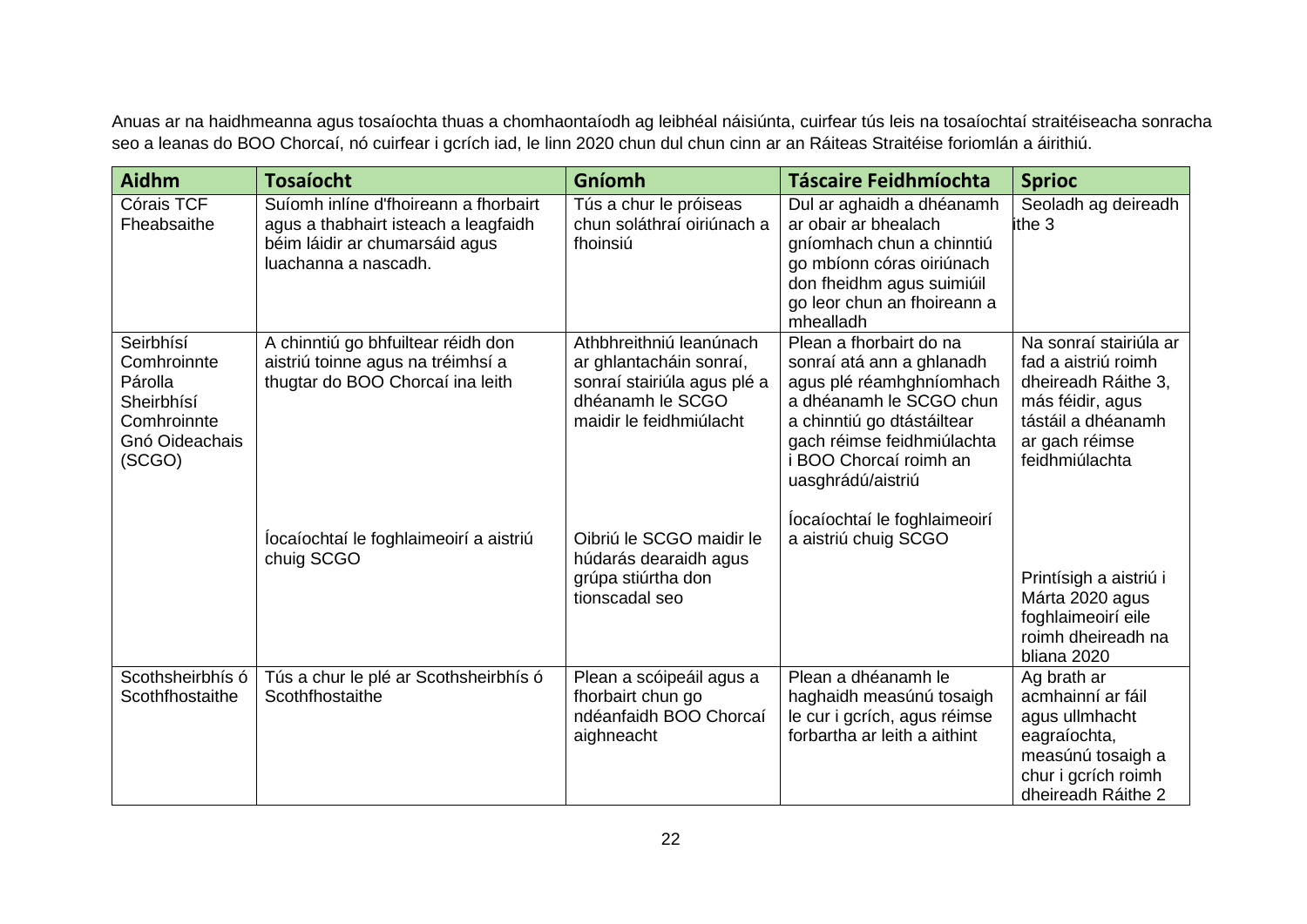|                           |                                                                                               |                                                                                                                                                                                                                                                                                                                                                                                   |                                                                                                                                                                                                                                                                                                                                                                                                                                                                                                             | agus tús a chur le<br>hobair ar iarratas<br>iomlán roimh<br>dheireadh Ráithe 3 |
|---------------------------|-----------------------------------------------------------------------------------------------|-----------------------------------------------------------------------------------------------------------------------------------------------------------------------------------------------------------------------------------------------------------------------------------------------------------------------------------------------------------------------------------|-------------------------------------------------------------------------------------------------------------------------------------------------------------------------------------------------------------------------------------------------------------------------------------------------------------------------------------------------------------------------------------------------------------------------------------------------------------------------------------------------------------|--------------------------------------------------------------------------------|
| Comhlíonadh<br>Airgeadais | Leanúint de chomhlíonadh riachtanas<br>airgeadais agus ioncaim reachtúil a<br>chur chun cinn. | Athbhreithniú leanúnach<br>a dhéanamh ar nósanna<br>imeachta oibriúcháin<br>airgeadais agus iad a<br>nuashonrú chun<br>deachleachtas aitheanta<br>agus comhlíonadh<br>ioncaim agus<br>reachtaíochta a léiriú.                                                                                                                                                                     | Tuiscint shoiléir ar úsáid<br>agus oiliúint a chur ar fáil<br>mar is gá.                                                                                                                                                                                                                                                                                                                                                                                                                                    |                                                                                |
| Bonneagar Cuí<br>Tógála   | Leanúint de Thionscadail Tógála<br>Caipitil a sholáthar                                       | Comhairleoirí, Foirne<br>Dearaidh, Seirbhísí<br>Bainistíochta<br>Tionscadal agus<br>Conraitheoirí a<br>sholáthar<br>Tionscadail atá ar siúl<br>agus a bheidh ar siúl a<br>bhainistiú agus a riar ar<br>aon dul le Treoirlíne<br>Teicniúla na ROS<br>larratais ar mhaoiniú a<br>phróiseáil agus<br>sruthanna maoinithe le<br>haghaidh Oibreacha<br>Tógála Caipitil a<br>bhainistiú | Oibreacha Críochnaithe:<br>← Coláiste Pobail<br>Cholmáin, Mainistir<br>na Corann<br>Coláiste Pobail<br>$\checkmark$<br>Chloich na Coillte<br>Coláiste Davis, Mala<br>Coláiste Eoin<br>Cóiríocht shealadach ag:<br>Scoil Mhuire, Cill na<br><b>Mallach</b><br>Coláiste Áth an<br>$\checkmark$<br>Chóiste<br>Scoil Chlíodhna,<br>$\checkmark$<br>Carraig Thuathail<br>Coláiste Pobail<br>Charraig Thuathail.<br>Próiseas Tairisceana a<br>thosú do Mhórthionscadail<br>ag:<br>Coláiste Áth an<br>✓<br>Chóiste | Meán Fómhair<br>2020/Nollaig 2020<br>Meán Fómhair 2020                         |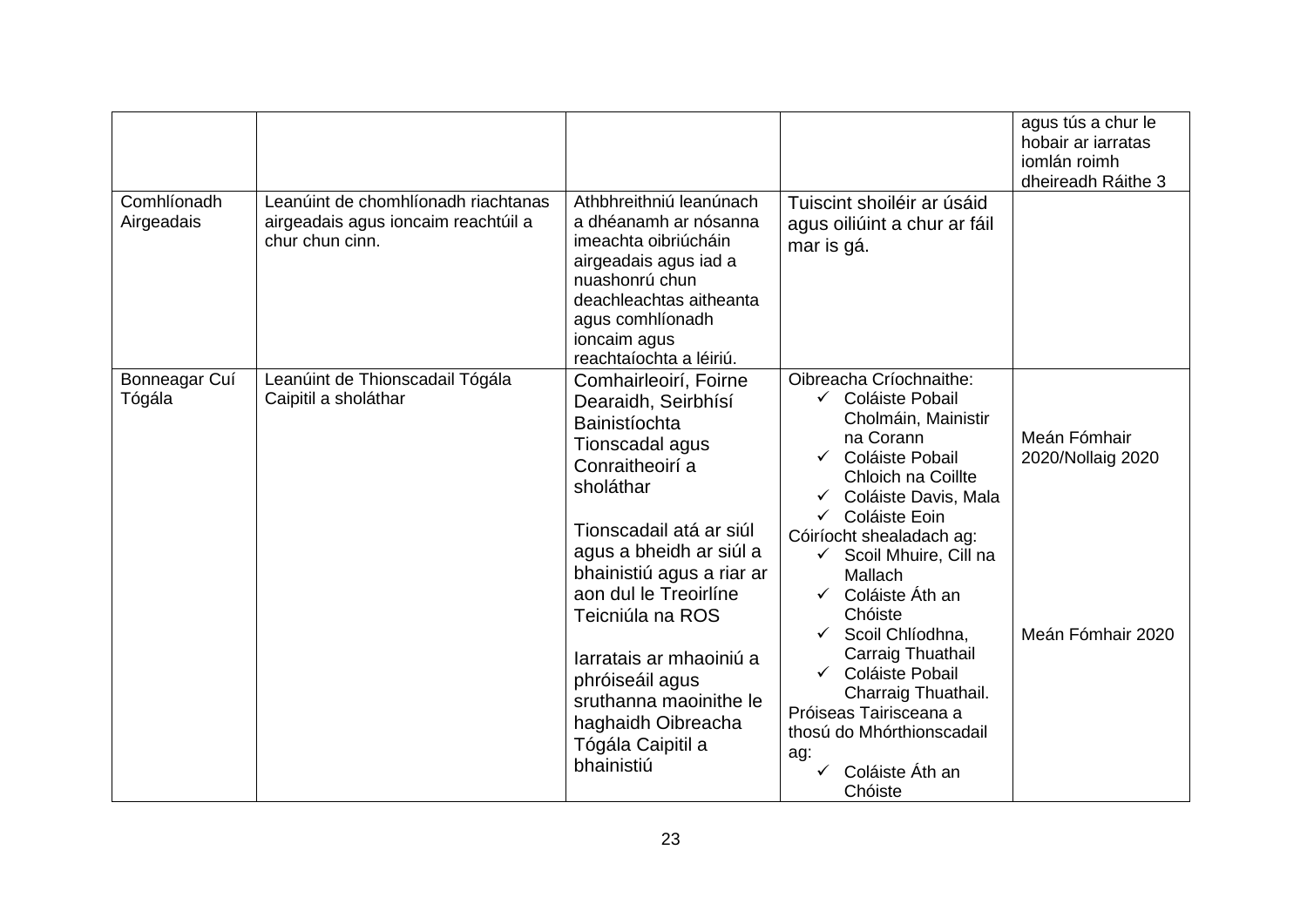|                                                                                                                   |                                                                                                  | Coláiste Bhrógáin<br>$\checkmark$<br>Naofa, Droichead na<br>Bandan<br>← Coláiste Ghobnatan,<br><b>Baile Mhuirne</b><br>Scoil Mhuire, Cill na<br>$\checkmark$<br>Mallach<br>Coláiste Pobail<br>$\checkmark$<br>Churrach an Eich<br>Bhuí, An Cóbh<br>Dul chun cinn a dhéanamh<br>maidir le hIarratais ar | <b>Ráithe 1 2020</b>            |
|-------------------------------------------------------------------------------------------------------------------|--------------------------------------------------------------------------------------------------|--------------------------------------------------------------------------------------------------------------------------------------------------------------------------------------------------------------------------------------------------------------------------------------------------------|---------------------------------|
|                                                                                                                   |                                                                                                  | chóiríocht bhreise do:<br>✓ Coláiste Choilm,<br>Baile an Chollaigh<br>← Coláiste Fionnchua,<br>Baile Mhistéala<br>← Coláiste Daibheid,<br>Cathair Chorcaí                                                                                                                                              | <b>Ráithe 2 2020</b><br>Ar siúl |
|                                                                                                                   |                                                                                                  | Tá scoileanna/ionaid ábalta<br>fanacht ar oscailt agus<br>oibriú i dtimpeallacht<br>shábháilte                                                                                                                                                                                                         | Ráithe 1 2020                   |
| An Scéim Oibreacha Samhraidh,<br>Oibreacha Éigeandála agus<br>miontionscadail oibreacha tógála a<br>chur i gcrích | Próiseáil a dhéanamh<br>ar aon dul le<br>riachtanais ROS maidir<br>le hiarratas agus<br>soláthar |                                                                                                                                                                                                                                                                                                        | <b>Ráithe 1 2020</b><br>Ar siúl |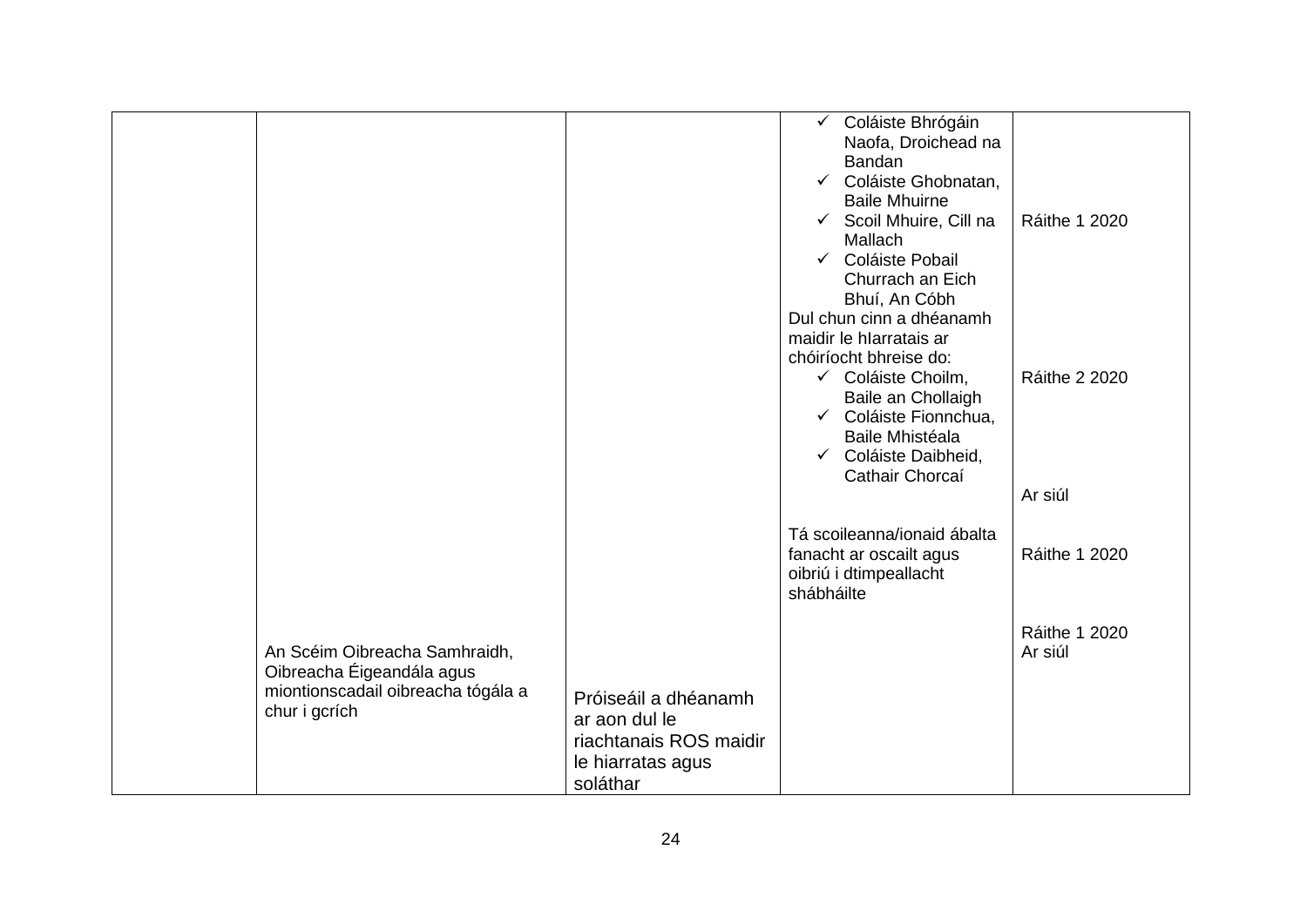| Scoileanna                             | Pléifidh BOO Chorcaí go<br>réamhghníomhach le roghanna<br>curaclaim nua cosúil leis an ábhar nua<br>Eolaíocht Ríomhaireachta ag leibhéal<br>na hArdteistiméireachta                                                                      | Táimid ag plé go<br>gníomhach le PPLLI<br>maidir leis an<br>bhféidearthacht atá ann<br>Sínis a thabhairt isteach<br>mar rogha ábhair i roinnt<br>dár scoileanna.<br>Leanaimid de thacaíocht<br>a thabhairt dár scoileanna<br>sa chéim tosaigh maidir le<br>hEolaíocht<br>Ríomhaireachta agus<br>Corpoideachas a<br>thabhairt isteach mar<br>ábhair scrúdaithe<br>Ardteistiméireachta | Na hábhair sin a thabhairt<br>isteach ag leibhéal na<br>hArdteistiméireachta i roinnt<br>dár scoileanna                                                                                         | Gach ceann de na 3<br>ábhar a thabhairt<br>isteach is scoil<br>amháin ar a laghad<br>roimh dheireadh<br>2020.              |
|----------------------------------------|------------------------------------------------------------------------------------------------------------------------------------------------------------------------------------------------------------------------------------------|--------------------------------------------------------------------------------------------------------------------------------------------------------------------------------------------------------------------------------------------------------------------------------------------------------------------------------------------------------------------------------------|-------------------------------------------------------------------------------------------------------------------------------------------------------------------------------------------------|----------------------------------------------------------------------------------------------------------------------------|
| Scoileanna                             | Leanfaimid lenár gcaidreamh lenár<br>bpáirtithe leasmhara a fhorbairt<br>bunaithe ar mheas frithpháirteach<br>agus gairmiúlacht roinnte chun leas ár<br>bhfoghlaimeoirí                                                                  | gcomhar leis an<br>gComhairle<br>Mhúinteoireachta, táimid<br>ag plé conas a<br>thabharfaimid an clár nua<br>Beacons isteach                                                                                                                                                                                                                                                          | Comhairliúchán rathúil leis<br>an gComhairle<br>Mhúinteoireachta agus<br>plean a chur ar bun, más<br>cuí                                                                                        | Úsáid a bhaint as<br>próiseas pleanála<br>iomlán chun<br>cinneadh a chumasú<br>maidir le conas is<br>féidir dul ar aghaidh |
| <b>Breisoideachas</b><br>agus Oiliúint | Leanfaimid ar aghaidh, trínár bpróisis<br>athbhreithnithe inmheánacha agus<br>seachtracha, chun deachleachtas<br>agus réimsí feabhais a aithint mar<br>chuid dár bhforbairt leanúnach ar<br>chóras Dearbhaithe Cáilíochta<br>chomhtháite | Tabhairt faoi<br>fhéinmheasúnuithe ar<br>leith ar sheirbhísí agus<br>ionaid mar chuid<br>rannpháirteach den<br>Athbhreithniú Reachtúil<br>foriomlán agus, mar chuid<br>de phleananna<br>feabhsúcháin a<br>bhaineann go sonrach le<br>hionad/seirbhís nó plean<br>ar fud an BOO, réimsí                                                                                               | Próiseas athbhreithnithe<br>reachtúil a dhéanann<br>Painéal Saineolaithe<br>Seachtracha QQI a bheith<br>críochnaithe, agus<br>tuarascáil athbhreithnithe<br>dhearfach a bheith ann dá<br>bharr. | Pleananna próisis<br>athbhreithnithe agus<br>feabhsúcháin a chur<br>i gcrích roimh Ráithe<br>4 2020                        |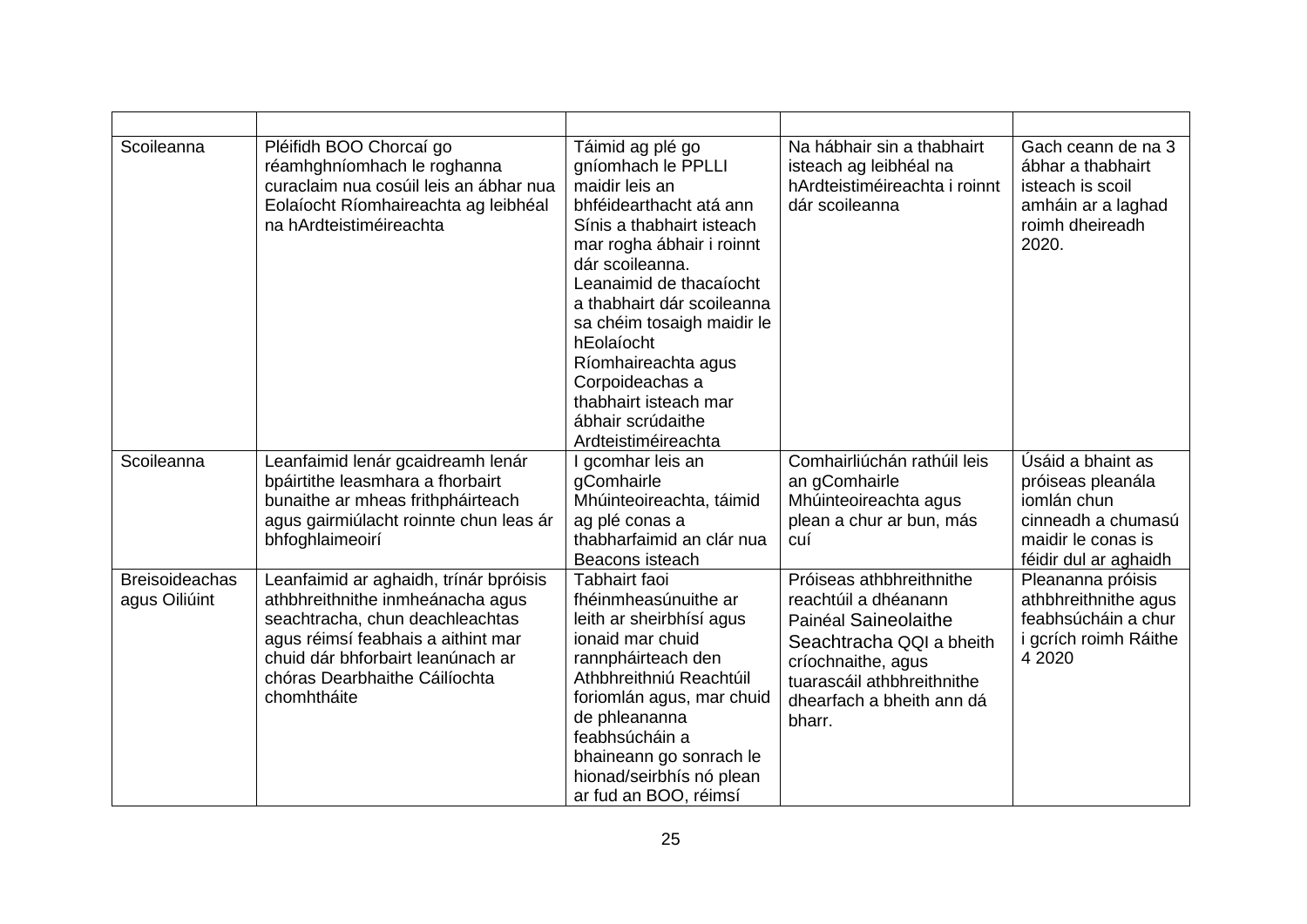|                                        |                                                                                                                                                                                                                                | feabhsúcháin agus<br>deachleachtais a aithint                                                                                                                                                              |                                                                                                                                                                                                                                                                                                   |              |
|----------------------------------------|--------------------------------------------------------------------------------------------------------------------------------------------------------------------------------------------------------------------------------|------------------------------------------------------------------------------------------------------------------------------------------------------------------------------------------------------------|---------------------------------------------------------------------------------------------------------------------------------------------------------------------------------------------------------------------------------------------------------------------------------------------------|--------------|
| <b>Breisoideachas</b><br>agus Oiliúint | Leanúint d'athbhreithniú a dhéanamh<br>ar áiseanna, áitreabh agus seirbhísí<br>atá ar fáil do sholáthar cláir<br>Breisoideachais agus Oiliúna agus<br>infheistíocht a dhéanamh in oibreacha<br>feabhsúcháin agus uasghráduithe | Réimsí ar féidir feabhas a<br>chur orthu/forbairt a<br>dhéanamh orthu a aithint.<br>Athbhreithnithe Sláinte<br>agus Sábháilteachta a<br>dhéanamh ar ár n-ionaid<br>Breisoideachais agus<br>Oiliúna go léir | Ionad an Taoibh<br>Thiar a chur i gcrích<br>Tús a chur le<br>huasghrádú ar ionad<br>breisoideachais agus<br>oiliúna Mhala<br>Ógtheagmháil<br>Mhaigh Chromtha a<br>uasghrádú<br>Tús a chur le<br>huasghrádú ar<br>áiseanna Altranas<br>Tréidliachta agus<br>Grianghrafadóireacht<br>Choláiste Eoin | Le linn 2020 |
| AN ÓIGE                                | Leanfaimid de thacaíocht a chur ar fáil<br>do sheirbhísí oibre don aos óg a<br>sholáthar, a fhorbairt agus a<br>mheasúnú ar fud Chorcaí trí<br>acmhainní cuí dírithe a sholáthar                                               | Tacú le UBU "Your Place,<br>Your Space" a chur i<br>bhfeidhm i gcomhar le<br>soláthraithe Seirbhíse<br>don Aos Óg agus<br>gníomhairí ag gníomhú<br>thar ceann BOO Chorcaí                                  | Athbhreithniú rathúil ar<br>thionscadail atá ann,<br>pleananna seirbhíse a<br>chomhaontú agus a chur i<br>bhfeidhm do na<br>tionscadail/réimsí ar a<br>ndírítear, agus tosaíochtaí<br>agus fócas comhaontaithe a<br>bheith ann                                                                    | Le linn 2020 |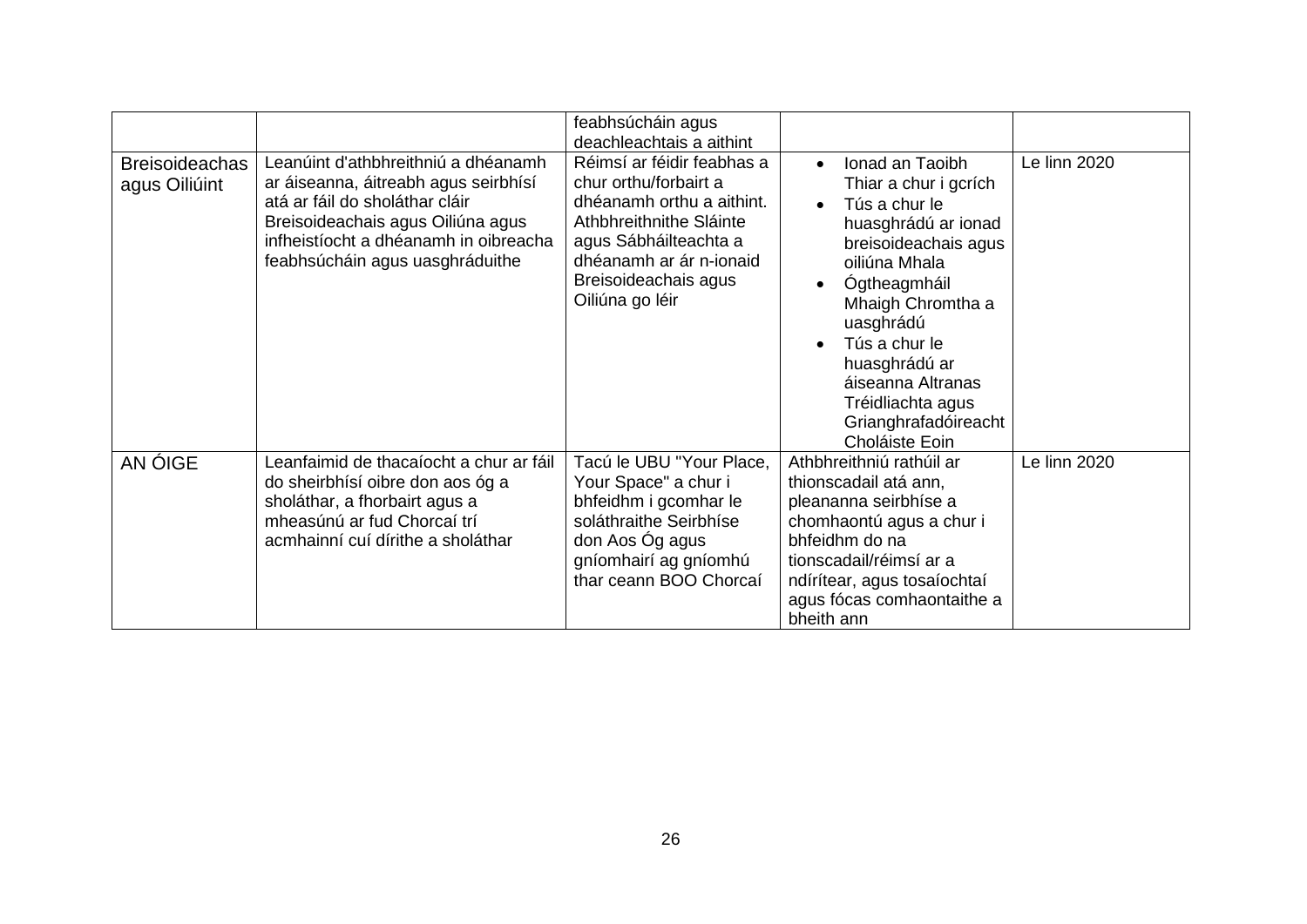# <span id="page-26-0"></span>**6. Forléargas ar Sheirbhísí 2020 (A bhaineann go sainiúil le BOO)**

#### <span id="page-26-1"></span>*SCOILEANNA*

#### <span id="page-26-2"></span>Bunscoileanna

Pátrún 2 Scoil Náisiúnta Phobail (SNP) is ea BOO Chorcaí. Is tús nua dúinn i BOO Chorcaí páirt a ghlacadh i mbunoideachas in Éirinn.

- Scoil Náisiúnta Phobail Scoil Aonghusa, Ascaill Kingsfort, Baile Castlepark, Mala, Contae Chorcaí
- Scoil Náisiúnta Phobail Scoil Chlíodhna, West End, Carraig Thuathail

Leanfaidh BOO Chorcaí de chomhairle agus tacaíocht oideachasúil, airgeadais, acmhainní daonna agus tógála do gach ceann de na scoileanna sin, chomh maith le tacaíocht maidir lena rialachas agus bainistíocht fhoriomlán. Tá Boird Bhainistíochta bunaithe dóibh agus tá oiliúint ar siúl chun cur ar a gcumas a bhfeidhmeanna ar fad a chomhlíonadh.

#### <span id="page-26-3"></span>Athchumraíocht Bunscoileanna

Bhunaigh an Roinn Oideachas agus Scileanna (ROS) Próiseas Éagsúlachta maidir le hAthchumraíocht Scoileanna chun aghaidh a thabhairt ar an ngealltanas i gClár an Rialtais 2016 chun méadú a chur ar líon na scoileanna il-sainchreidmheacha agus neamhshainchreidmheacha, agus é mar aidhm 400 scoil a bheith ann roimh 2030.

Tá freagrachtaí ar BOOanna, mar údaráis reachtúla agus faoin Acht um Boird Oideachais agus Oiliúna 2013, as soláthar oideachais ina réimsí feidhme a phleanáil, a chur ar fáil, a chomhordú agus a athbhreithniú. Tá BOO Chorcaí ag feitheamh le forbairtí breise ag an leibhéal náisiúnta sa réimse sin.

#### <span id="page-26-4"></span>**Iarbhunscoileanna**

Pátrún 28 coláiste iarbhunscoile is ea BOO Chorcaí. Áirítear leis sin 4 Choláiste Breisoideachais a thuairiscítear sa mhír Breisoideachais agus Oiliúna. Tá dhá cheann déag de na coláistí sin ainmnithe mar choláistí Pobail má tá comhaontú ann idir an t-easpag Caitliceach Rómhánach áitiúil maidir le rannpháirteachas i rialachas an choláiste. Soláthraíonn BOO Chorcaí raon seirbhísí do na scoileanna sin, lena n-áirítear seirbhísí airgeadais, acmhainní daonna, tógála, TCF, tacaíochta rialachais, chomh maith le tacaíocht pleanála oideachais.

Chomh maith leis sin, is é BOO Chorcaí comhphátrún 12 scoil phobail i gCorcaigh in éineacht le deoise nó ord rialta.

Tuartar go dtiocfaidh méadú 686 dalta ar fud ár scoileanna iarbhunscoileanna aitheanta i Meán Fómhair 2020. Is méadú suntasach é sin agus tá BOO Chorcaí ag pleanáil agus ag soláthar, ar bhealach gníomhach, roinnt tionscadal tógála suntasach chun freastal a dhéanamh ar an bhfás a bhfuiltear ag súil leis.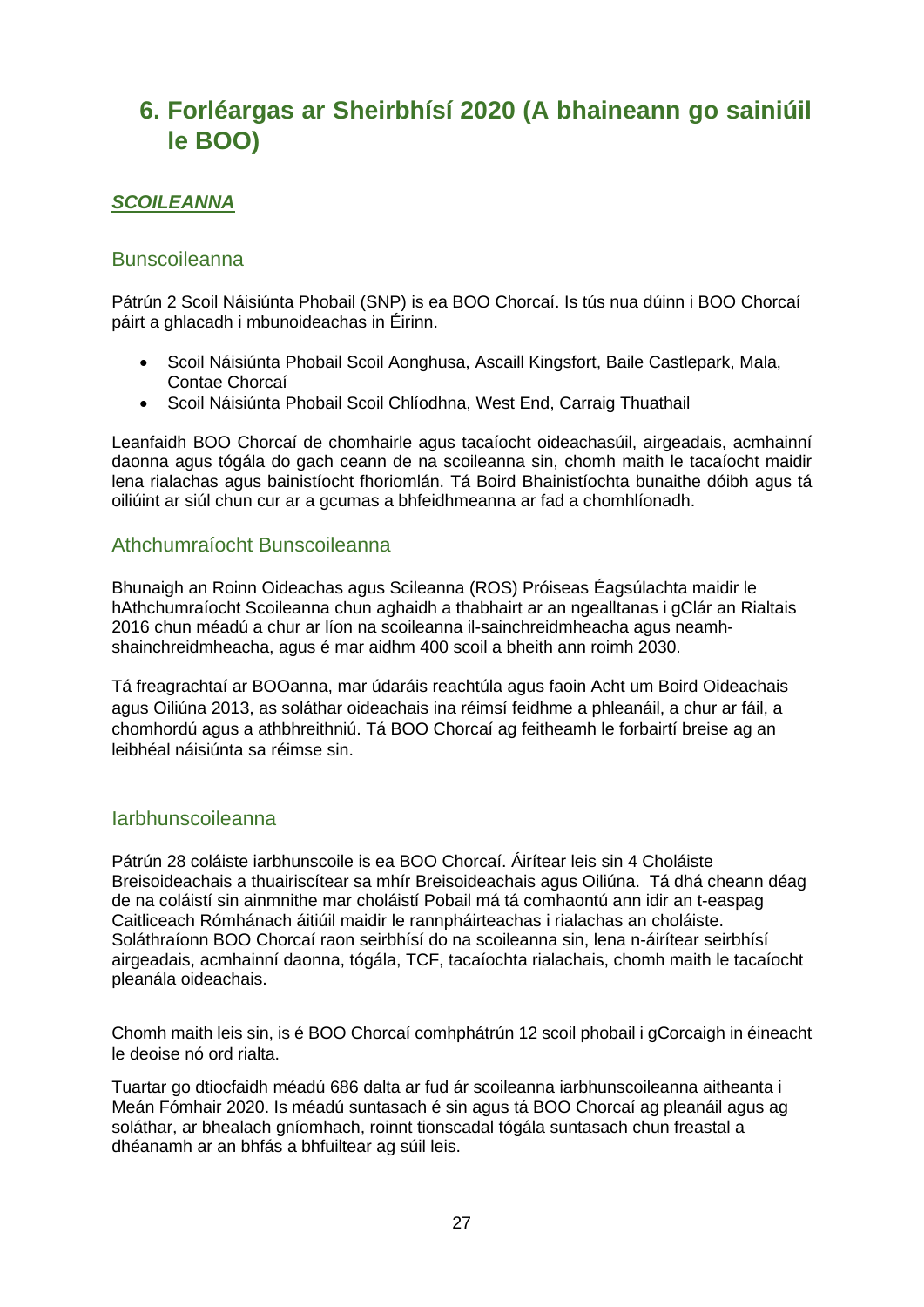Anuas air sin, soláthraíonn BOO Chorcaí roinnt suíomhanna oideachais den chineál iarbhunscoile chun tacú le hoideachas iarbhunscoile a chur ar fáil do dhaltaí nach bhfuil i soláthar príomhshrutha. Aonaid sainchúraim, ardtacaíochta agus cúraim cónaithe atá sna suíomhanna sin, is iad sin Ard Álainn, Ospidéal Stiofáin, Gleann Maghair agus Éist Linn, An Dúcharraig

#### <span id="page-27-0"></span>*BREISOIDEACHAS AGUS OILIÚINT*

#### <span id="page-27-1"></span>Coláistí Breisoideachais

Lean na Coláistí Breisoideachais de chuid BOO Chorcaí de raon agus cineál cúrsaí Iar-Ardteistiméireachta a chur ar fáil a bhí cosúil go leor leo siúd a cuireadh ar fáil sa bhliain roimhe sin. Cé go ndearna coláistí, sa chás gurbh fhéidir é a dhéanamh, cúrsaí a athrú agus a mhodhnú chun riachtanais an mhargaidh saothair áitiúil agus na bhfoghlaimeoirí a shásamh, bhí srian fós le cumas an BOO cúrsaí go hiomlán nua a fhorbairt agus a thabhairt isteach, mar gheall nárbh fhéidir baill foirne speisialaithe bhreise a earcú toisc go raibh níos mó múinteoirí ag an scéim ná a leithdháileadh múinteora.

Ar aon dul le riachtanais SOLAS agus Comhaontú Pleanála Straitéisí an BOO, rinneadh gach cúrsa iar-ardteistiméireachta a chatagóiriú go foirmiúil bunaithe ar a mbéim ar iontráil sa mhargadh saothair (fostaíocht) nó dul ar aghaidh chuig ardoideachas nó breisoideachas.

Tháinig laghdú ar líon na gclárúchán don bhliain acadúil 2019-2020 go 4000, ó 4,004 sa bhliain roimhe sin go dtí 3,733. Bhí tionchar suntasach ar líon na gclárúchán ar chúrsaí ag an bhfeabhas ar an ngeilleagar, a bhfuil deiseanna níos mó fostaíochta ann dá bharr, agus ag beartas leanúnach na hearnála Ardoideachais méadú a chur ar chlárúcháin agus na riachtanais pointí CAO do líon mór cúrsaí a laghdú.

Tá an earnáil iar-ardteistiméireachta fós ag plé le Printíseachtaí agus Cúrsaí Oiliúna a thabhairt isteach agus d'éirigh leo iad a thabhairt isteach sna Coláistí.Tugadh an phrintíseacht Seirbhísí Réadmhaoine/Ceantálaíochta isteach i gColáiste Tráchtála Chorcaí agus bhí éileamh mór uirthi agus thosaigh líon ard daoine ar an bprintíseacht. Cheadaigh SOLAS roinnt clár réamhphrintíseachta lena bhforbairt i Lár-Choláiste Eoin agus cuirfear tús lena soláthar in 2020.

#### <span id="page-27-2"></span>Ionad Oiliúna Chorcaí (Seirbhísí Oiliúna)

Is é Ionad Oiliúna Chorcaí, atá lonnaithe ar Ascaill Rosa, Baile an Easpaig, an t-ionad agus mol oibríochta do na seirbhísí oiliúna a sholáthraíonn BOO Chorcaí faoi Bhreisoideachas agus Oiliúint. Cé gurb é an t-ionad an suíomh soláthair do raon printíseachtaí, lena n-áirítear oiliúint lasmuigh den láthair oibre (Céim 2), freastalaíonn an t-ionad ar

raon clár sainoiliúna agus is é an t-ionad a chomhordaíonn agus a riarann soláthar seirbhíse. Tá raon oifigí tacaíochta Breisoideachais agus Oiliúna de chuid BOO Chorcaí lonnaithe ann, lena n-áirítear Dearbhú Cáilíochta, Treoir agus Seirbhísí don Aos Óg.

Ar aon dul le paraiméadair agus riachtanais phleanála náisiúnta maidir le Breisoideachais agus Oiliúint, leanfaidh seirbhísí oiliúna BOO Chorcaí ag iarraidh an cumas oiliúna printíseachta ar féidir a sholáthar tríd an ionad a mhéadú. Chun na críche sin, déanfar na spásanna oiliúna atá ann a athchumrú agus infheistíocht in acmhainn bhreise taobh amuigh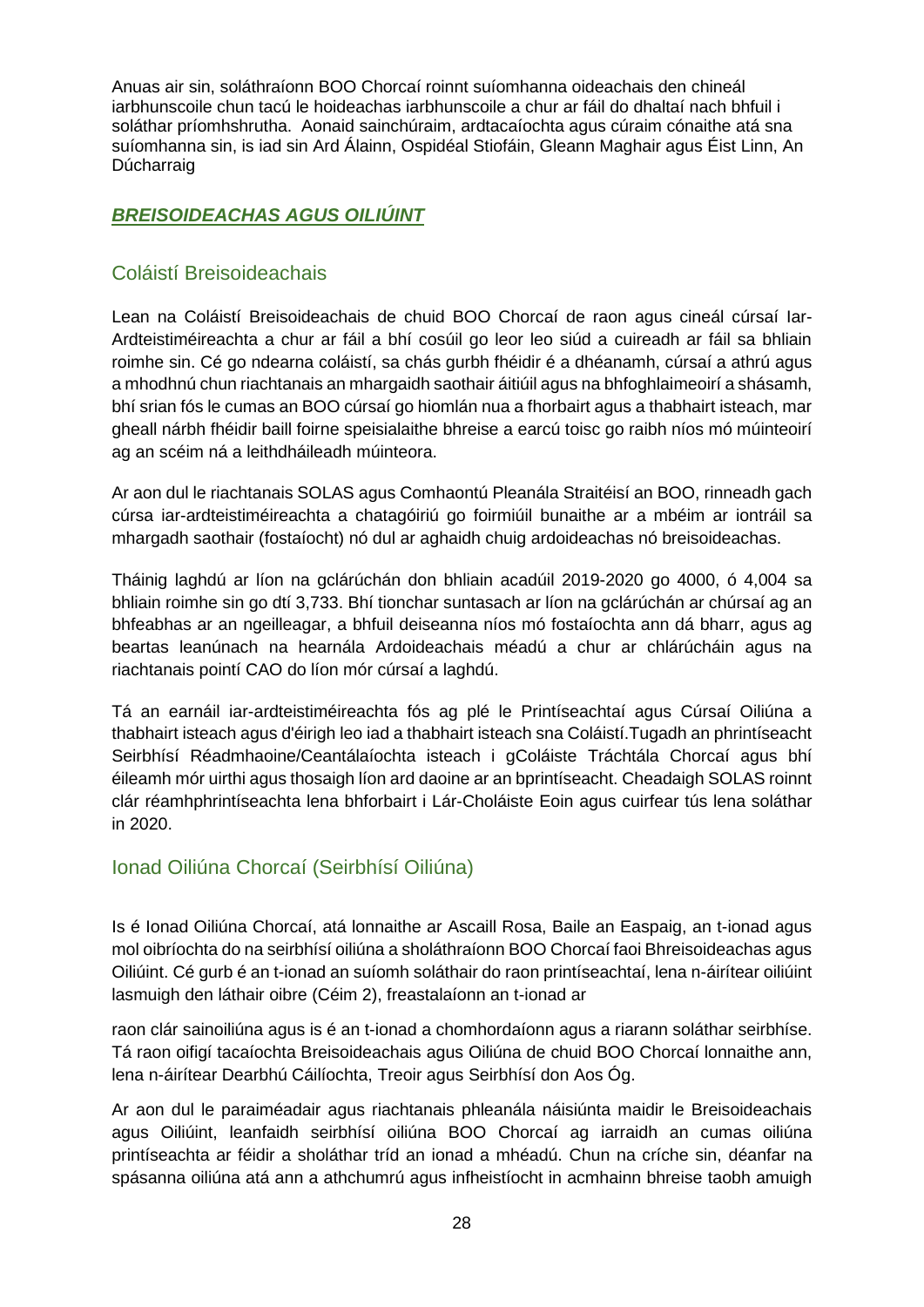den ionad. Leagfaidh an tIonad Oiliúna béim agus fócas ar leith ar fhorbairt agus soláthar na hoiliúna breise do dhaoine i bhfostaíocht ar aon dul le beartais SOLAS de réir mar a fhorbraítear iad.

I Samhain 2019, d'oscail Ionad Oiliúna Chorcaí Ionad Breisoideachais agus Oiliúna an Taoibh Thiar. Cuireann an t-ionad sin áiseanna saincheaptha ar fáil do raon clár breisoideachais agus oiliúna, go príomha chun freastal a dhéanamh ar riachtanais ar na hearnálacha Fáilteachais agus Lónadóireachta, lena n-áirítear an phrintíseacht commis chef agus na cláir fáilteachais agus scileanna cócaireachta ag leibhéal 5 agus 6 QQI. Críochnófar áis bhreise cistine go luath in 2020 ag an ionad.

Soláthraíonn feidhm Oiliúna BOO Chorcaí cláir chun scileanna a thabhairt do dhaoine dífhostaithe, chun a scileanna a athnuachan nó scileanna nua a thabhairt dóibh, chomh maith le cuardaitheoirí poist eile chun go mbeidh siad ábalta post a aimsiú agus/nó dul ar aghaidh go dtí ardoideachas nó breisoideachas agus oiliúint a chuirfidh ar a gcumas dul san iomaíocht sa mhargadh saothair. Soláthraítear na cláir sin trí mheán cúrsaí lae lánaimseartha, cúrsaí oíche nó cúrsaí ar líne. Tá laghdú ag teacht ar mhéid na gníomhaíochta i soláthar dírithe ar dhaoine dífhostaithe, de réir mar a thiteann líon na ndaoine ar an mbeochlár. Léirítear méid na gníomhaíochta oiliúna sa bhuiséad oiliúna bliantúil.

Dhírigh seirbhísí oiliúna ar a chumas agus cur chuige i leith na gealltanais agus tosaíochtaí atá leagtha amach sa straitéis Scileanna chun Dul Chun Cinn a chur i gcrích. Déantar socruithe sa straitéis sin maidir le daoine i bhfostaíocht a uas-sciliú agus a athoiliúint. Faoi na trí snáithe atá leagtha amach sa straitéis, forbraítear soláthar oideachais agus oiliúna chun riachtanais oiliúna agus forbartha gairmiúla na bhfostaithe a shásamh, agus soláthraítear é ar bhealach a bhfuil sé mar aidhm aige riachtanais na bhfostóirí agus fostaithe araon a shásamh. Déanfar forbairt bhreise ar chumas BOO Chorcaí gnéithe den straitéis Scileanna chun Dul Chun Cinn a chur i gcrích le linn 2020.

### <span id="page-28-0"></span>Seirbhísí don Aos Óg

Cuireann BOO Chorcaí raon seirbhíse óige do dhaoine óga ar fud an réigiúin mar chuid de chláir éagsúla don Aos Óg arna maoiniú ag an Roinn Leanaí agus Gnóthaí Óige trí roinnt soláthróirí maoinithe Seirbhíse don Aos Óg. Faigheann Seirbhís don Aos Óg BOO Chorcaí leithdháileadh maoinithe os cionn €2.5 billiún gach bliain. Tá sé mar aidhm ag an tseirbhís gníomhaíochtaí rannpháirtíochta don aos óg a chur ar fáil taobh amuigh de shuíomhanna oideachais foirmiúla chun daoine óga a spreagadh agus tacaíocht a thabhairt dóibh páirt ghníomhach a ghlacadh ina bpobal mar shaoránaigh, eiseamláirí agus ceannairí i measc a bpiaraí.

Oibríonn BOO Chorcaí, trína Aonad Seirbhísí don Aos Óg, le roinnt eagraíochtaí Óige chun Seirbhísí don Aos Óg a chur ar fáil thar a cheann, lena n-áirítear:

- YMCA
- Foróige
- Obair d'Ógra Éireann, Corcaigh
- Seirbhísí don Aos Óg, An Cóbh
- Clann Shíomóin, Corcaigh
- **Meitheal Mara**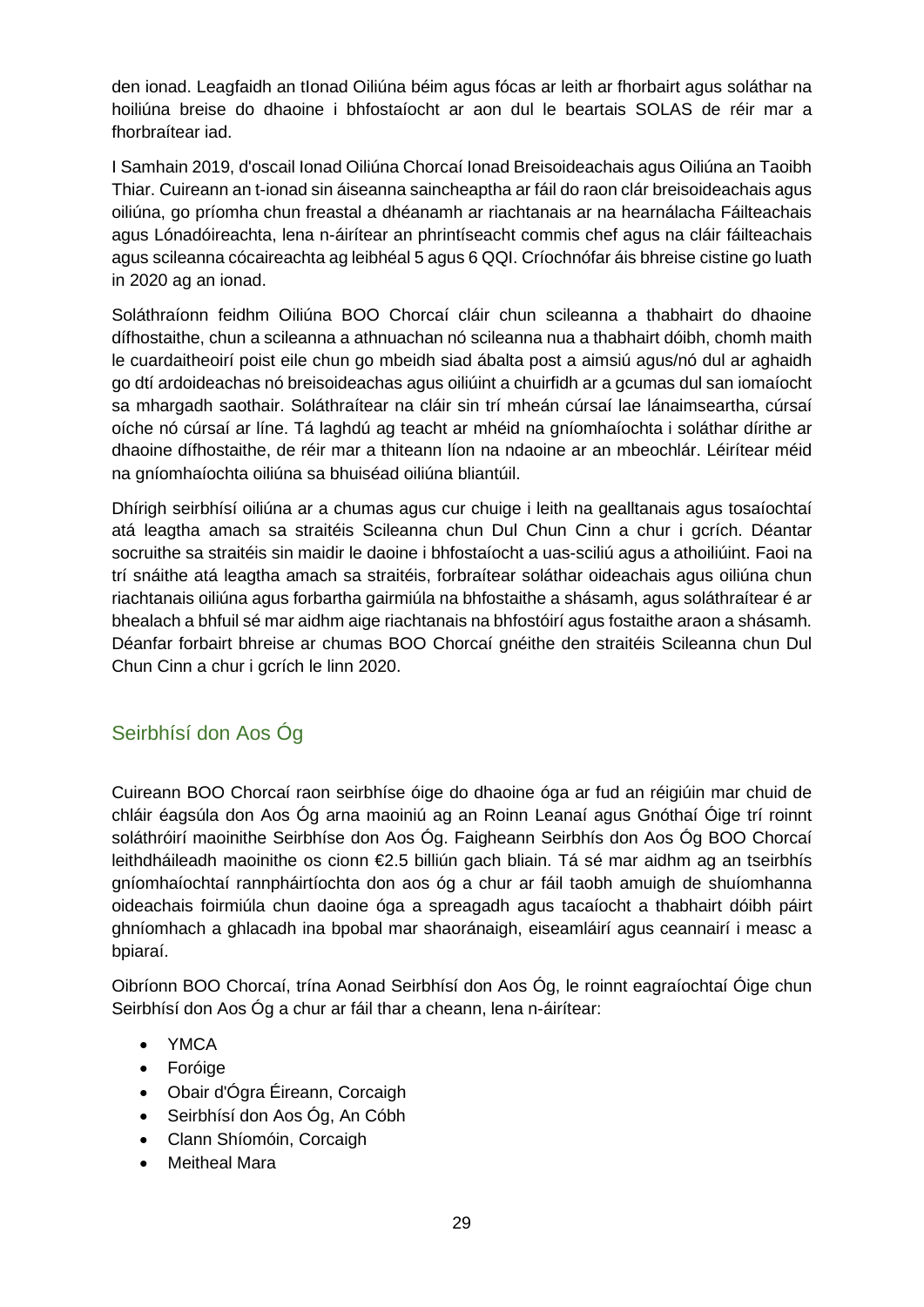- Good Shepherd Services
- Churchfield Trust.

Tá BOO Chorcaí freagrach as maoiniú a riar agus a thabhairt do os cionn 35 tionscadal agus seirbhís don aos óg ar fud Chathair Chorcaí agus Chontae Chorcaí.

Déanann foireann Seirbhísí don Aos Óg BOO Chorcaí tacaíocht a thabhairt dá n-obair agus soláthar agus déanann sí maoirseacht orthu chomh maith. Lorgaíodh cead ón Roinn Leanaí agus Gnóthaí Óige in 2019, agus fuarthas é, chun an fhoireann seirbhísí don aos óg a mhéadú. Dá bharr sin, earcaíodh Oifigeach Forbartha Óige (Oifigeach Óige sinsearach) a bhfaigheann tacaíocht ó thrí Oifigeach Óige. Fógraíodh dhá phost Tacaíochta don Aos Óg don tseirbhís, daoine a chuirfidh méadú ar a cumas agus a hábaltacht tacaíocht a thabhairt don fheidhm seirbhíse don aos óg sa BOO. Tá an méadú agus an fhorbairt sin ar an bhfoireann Seirbhísí don Aos Óg ach go háirithe tábhachtach mar a théann an earnáil ar aghaidh i dtreo an scéim mhaoinithe óige athbhreithnithe a chur i bhfeidhm, scéim a chuirfidh an Roinn Leanaí agus Gnóthaí Óige amach in 2020. Tá próifíliú suntasach limistéir ag teastáil don scéim, dar teideal "*UBU, Your Place, Your Space*", chun na riachtanais i measc an chohóirt ar a ndírítear a aithint agus chun cuir chuige dírithe oiriúnacha a fhorbairt in éineacht le soláthraithe seirbhíse chun na riachtanais sin a chomhlíonadh.

Déanann coiste an Bhoird maoirseacht ar Sheirbhísí don Aos Óg BOO Chorcaí, coiste atá freagrach as pleanáil straitéiseach agus monatóireacht.

### <span id="page-29-0"></span>Ógtheagmháil

Ar aon dul le plean straitéiseach BOO Chorcaí, tá sé mar aidhm againn oideachas agus oiliúint ar ardchaighdeán a sholáthar a léiríonn saol an lae inniu mar atá agus méadú a chur ar dheiseanna foghlaimeoirí dul ar aghaidh go dtí fostaíocht agus/nó breisoideachas.

Is clár oideachas agus oiliúna é Ógtheagmháil do dhaoine óga idir 15 agus 20 bliain d'aois a dteastaíonn oideachas atá difriúil le suíomh oideachais foirmiúil uathu. Díríonn an clár Ógtheagmhála mar a chéile ar fhorbairt scileanna acadúla, gairme agus boga agus tá deis ag foghlaimeoirí teastas a fháil ag Leibhéal 3 agus Leibhéal 4. Déanann an clár éascaíocht orthu rochtain a fháil ar bhreisoideachas, oiliúint agus fostaíocht, nó aistriú chucu nó dul ar aghaidh go dtí iad.

Tar éis do BOO Chorcaí athbhreithniú a dhéanamh ar an gclár Ógtheagmhála, forbraíodh curaclam athbhreithnithe i gcomhar le gach ionad. Forbraíodh an ghné Socrúcháin Oibre den chlár agus cuireadh feabhas air chun a chinntiú go bhfuil sé fós fónta d'fhoghlaimeoirí agus fostóirí. Dá bharr sin, tá deis foghlama níos fiúntaí agus níos suimiúla ann do rannpháirtithe agus fostóirí. Tá an Curaclam Ógtheagmhála ag úsáid cur chuige cumaiscthe foghlama níos mó ina dtugtar gníomhaíocht sa rang agus forbairt phearsanta le chéile ar bhealach pleanáilte agus struchtúrtha.

D'fhoilsigh SOLAS an mheastóireacht neamhspleách, Meastóireacht ar an gClár Náisiúnta Ógtheagmhála, chomh maith lena fhreagraí agus moltaí féin maidir leis na Torthaí i mBealtaine 2019. Tá tús curtha ag BOO Chorcaí le hathbhreithniú agus tagarmharcáil a sholáthair dá réir sin.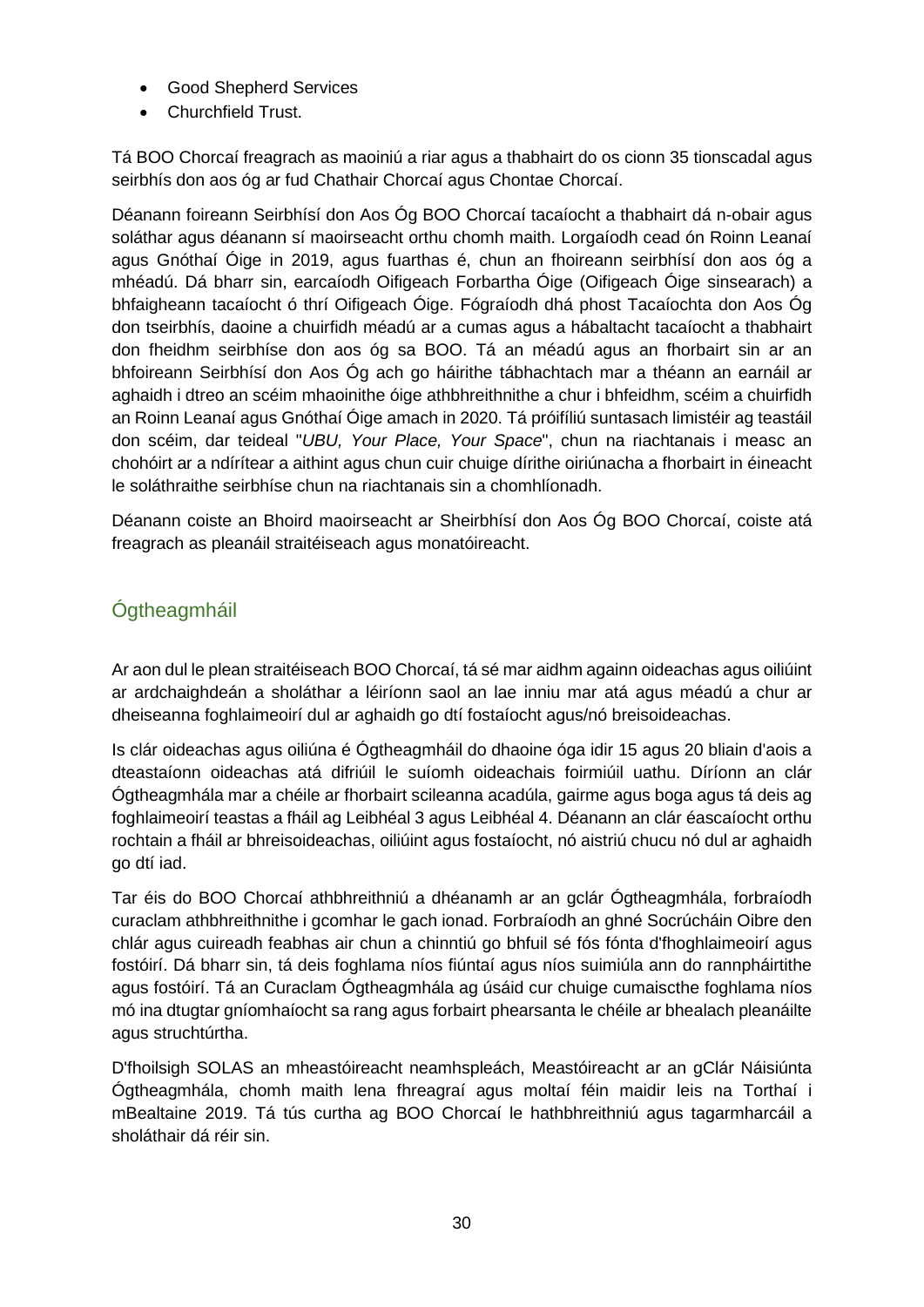#### <span id="page-30-0"></span>Litearthacht d'Aosaigh

Díríonn Bord Oideachais agus Oiliúna Chorcaí ar Sheirbhís Oideachais Litearthachta d'Aosaigh chomhtháite a chur ar fáil. Tá creidiúnú ar fáil ó Leibhéal 1 go Leibhéal 6 ar an gCreat Náisiúnta Cáilíochtaí (CNC). Laistigh den sainchúram sin, soláthraíonn Seirbhís Litearthachta BOO Chorcaí raon leathan clár a dhíríonn ar fheabhas a chur ar léitheoireacht, scríbhneoireacht, uimhearthacht agus scileanna TCF do dhaoine fásta ar mian leo feabhas a chur ar a n-inniúlachtaí agus ar a rannpháirtíocht sa saol pearsanta, sóisialta, pobail agus eacnamaíoch. Tá na cláir a chuirtear ar fáil éagsúil agus solúbtha. Bíonn idir thacaíocht 1:1 ó shaorálaithe, dhianteagasc grúpa agus thorthaí creidiúnaithe/deimhnithe. Díríonn deimhniú ar thorthaí foghlama ag leibhéil 1-3 CNC.

Oibríonn an tseirbhís go dlúth leis an tSeirbhís Oideachais d'Aosaigh i gcoitinne chun roghanna dul chun cinn a chur ar fáil d'fhoghlaimeoirí a bhaineann go sainiúil le riachtanais na bhfoghlaimeoirí, fostóirí agus an cheantair áitiúil. Oibrítear le comhghleacaithe le linn an phróisis phleanála chun a chinntiú go soláthraítear cláir oiriúnacha fhriothálacha ag Leibhéal 3 agus go mbíonn conairí soiléire ann chun dul ar aghaidh go dtí cláir Leibhéal 4 agus Leibhéal 5.

Sa chlár Scileanna don Obair, oibríonn an tseirbhís litearthachta le fostóirí chun cláir a chur ar fáil a bhfuil sé mar aidhm acu leibhéil inniúlachta na bhfostaithe ag a bhfuil leibhéil ísle cáilíochtaí oideachais a ardú agus feabhas a chur ar a scileanna TF. Mar sin, beidh fostaithe ábalta déileáil le hathruithe rialta agus leanúnacha ar chleachtais oibre. Cuirtear teagasc Béarla do Chainteoirí Teangacha Eile ar fáil suas go dtí Leibhéal 3 ar an CNC agus tugtar tús áite don lucht iarrtha tearmainn agus oibrithe imirceacha agus inimirceacha ón AE ar ioncaim ísle. Tugann an clár Foghlama Teaghlaigh tacaíochtaí ríthábhachtacha do thuismitheoirí nach raibh ach oideachas teoranta acu, agus cuidíonn sé le bacainní a shárú maidir le foghlaim i gcomhthéacsanna difriúla.

In 2019, rinneadh an Ról Réigiúnach maidir le Scileanna don Obair a athailíniú. Mar chuid den ról, bhí comhordaitheoir ag bainistiú agus ag comhordú soláthair an chláir ar fud réigiún an Oirdheiscirt (Corcaigh, Ciarraí, Port Láirge agus Loch Garman). Ach anois níl an comhordaitheoir freagrach ach as cláir i réigiún Chorcaí.

#### <span id="page-30-1"></span>Oideachas Pobail

Soláthraítear Oideachas Pobail i gcomhar le heagraíochtaí pobail chun deiseanna foghlama áitiúla a chur ar fáil. Is é an aidhm ná forbairt a dhéanamh ar chumas pobal áitiúil páirt a ghlacadh i bhfreagairtí do mhíbhuntáiste oideachais agus struchtúrach a fhorbairt.

Déantar seirbhísí Oideachais Pobail agus d'Aosaigh BOO Chorcaí a bhainistiú agus a chomhordú ar bhonn fo-réigiúnach, agus tá ceithre réimse pleanála agus soláthair ailínithe leis na limistéir Coiste Forbartha Pobail Áitiúil (CFPÁ), is iad sin Corcaigh Thuaidh, Corcaigh Theas, Corcaigh Thiar agus Cathair Chorcaí.

Cé go bhfuil formhór na gcúrsaí a chuirtear ar fáil faoi na cláir sin ar bhonn páirtaimseartha, tá siad struchtúrtha ar bhealach a dhéanann éascaíocht orthu rochtain a fháil ar bhreisoideachas, oiliúint agus fostaíocht, nó aistriú chucu nó dul ar aghaidh go dtí iad, más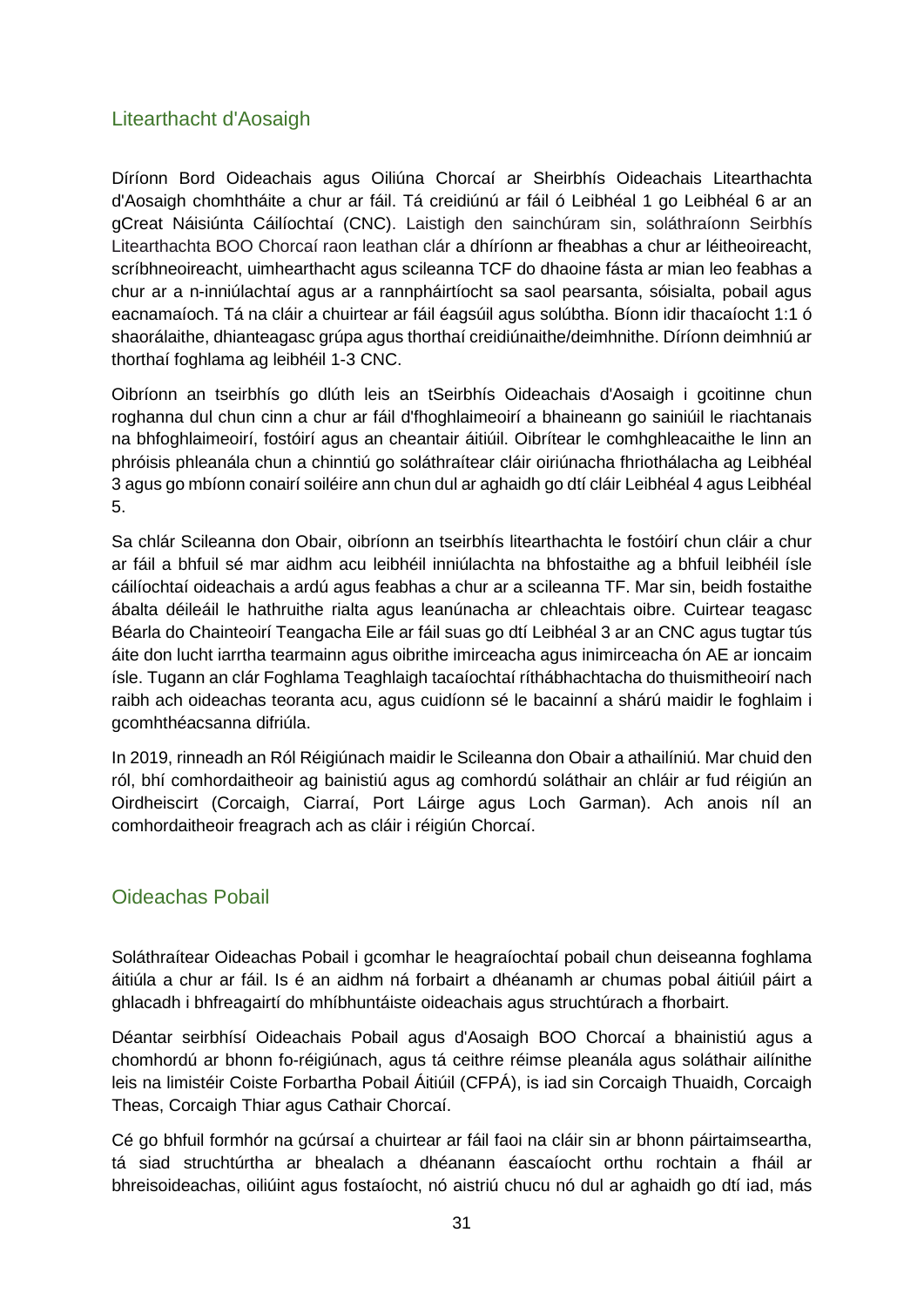mian leis na rannpháirtithe. Cuireann siad meascán de chláir creidiúnaithe/deimhnithe ar fáil, de ghnáth ag Leibhéal 2 go dtí Leibhéal 4 den CNC, ach tá roinnt clár forbartha cumais nach bhfuil creidiúnaithe atá dírithe ar fhoghlaimeoirí nár chríochnaigh oideachas foirmiúil.

#### <span id="page-31-0"></span>An Tionscnamh um Fhilleadh ar an Oideachas (TFO)

Is é aidhm fhoriomlán an chláir Tionscnamh um Fhilleadh ar an Obair ná méadú a chur ar rannpháirteachas i measc daoine óga agus daoine fásta nach bhfuil oideachas meánscoile uachtaraí acu i ndeiseanna foghlama páirtaimseartha creidiúnaithe ar féidir bronntaí ar an gCreat Náisiúnta Cáilíochtaí (CNC) a ghnóthú astu chun éascaíocht a dhéanamh orthu rochtain a fháil ar oideachas eile nó conairí fostaíochta, ó aistriú chucu nó dul ar aghaidh go dtí iad.

Díríonn Bord Oideachais agus Oiliúna Chorcaí ar Sheirbhís Oideachais Litearthachta d'Aosaigh chomhtháite a chur ar fáil. Tá creidiúnú ar fáil ó Leibhéal 1 go Leibhéal 6 ar an gCreat Náisiúnta Cáilíochtaí (CNC). Mar chuid den tseirbhís sin, oibríonn an Tionscnamh um Fhilleadh ar an Oideachas go dlúth le hOideachas Bunata d'Aosaigh, Scéim Deiseanna Oiliúna Gairmoideachais agus an tSeirbhís Oideachais d'Aosaigh chun roghanna dul chun cinn d'fhoghlaimeoirí a bhaineann go sainiúil le riachtanais an cheantair áitiúil agus na bhfoghlaimeoirí a chur ar fáil. Déanann an Tionscnamh um Fhilleadh ar an Oideachas caidreamh le Coláistí Breisoideachais agus Comhordaitheoirí Ógtheagmhála chun a chinntiú go soláthraítear cláir fhriothálacha ó Leibhéal 4 go dtí cláir Leibhéal 5 Coláistí Breisoideachais.

Díríonn an Tionscnamh um Fhilleadh ar an Oideachas go príomhá ar chúrsaí Leibhéal 4 QQI ach tá cúrsaí Leibhéal 3 agus Leibhéal 5 á soláthar chomh maith.Cuireann na cúrsaí sin bealach chun cinn ar fáil ó chúrsaí ag leibhéil níos ísle agus dul ar aghaidh go dtí cúrsaí Coláistí Breisoideachais agus Ionad Oiliúna chomh maith.

### <span id="page-31-1"></span>Seirbhísí Treorach Chorcaí

Soláthraíonn Seirbhís Treorach BOO Chorcaí seirbhís saor in aisce, neamhchlaonta agus faoi rún a bhíonn ar fáil d'fhoghlaimeoirí fásta reatha agus daoine dífhostaithe nach bhfuil cáilíocht chomh hard le cáilíocht(aí) Leibhéal 6 QQI acu. Cuidíonn ár dTreoirphearsanra le foghlaimeoirí scrúdú a dhéanamh ar a suimeanna agus buanna agus na roghanna cúrsa is fearr a aithint.

### <span id="page-31-2"></span>*TACAÍOCHT EAGRAÍOCHTÚIL*

Díríonn na seirbhísí a sholáthraíonn tacaíocht eagraíochtúil ar sholáthar seirbhísí nach seirbhísí foghlama iad ach atá riachtanach chun tacú le hoideoirí agus teagascóirí díriú isteach ar sheirbhísí a sholáthar go díreach d'fhoghlaimeoirí. Ar an mbealach sin, déantar cinnte de go mbíonn eispéireas foghlama den chéad scoth ag foghlaimeoirí agus go mbíonn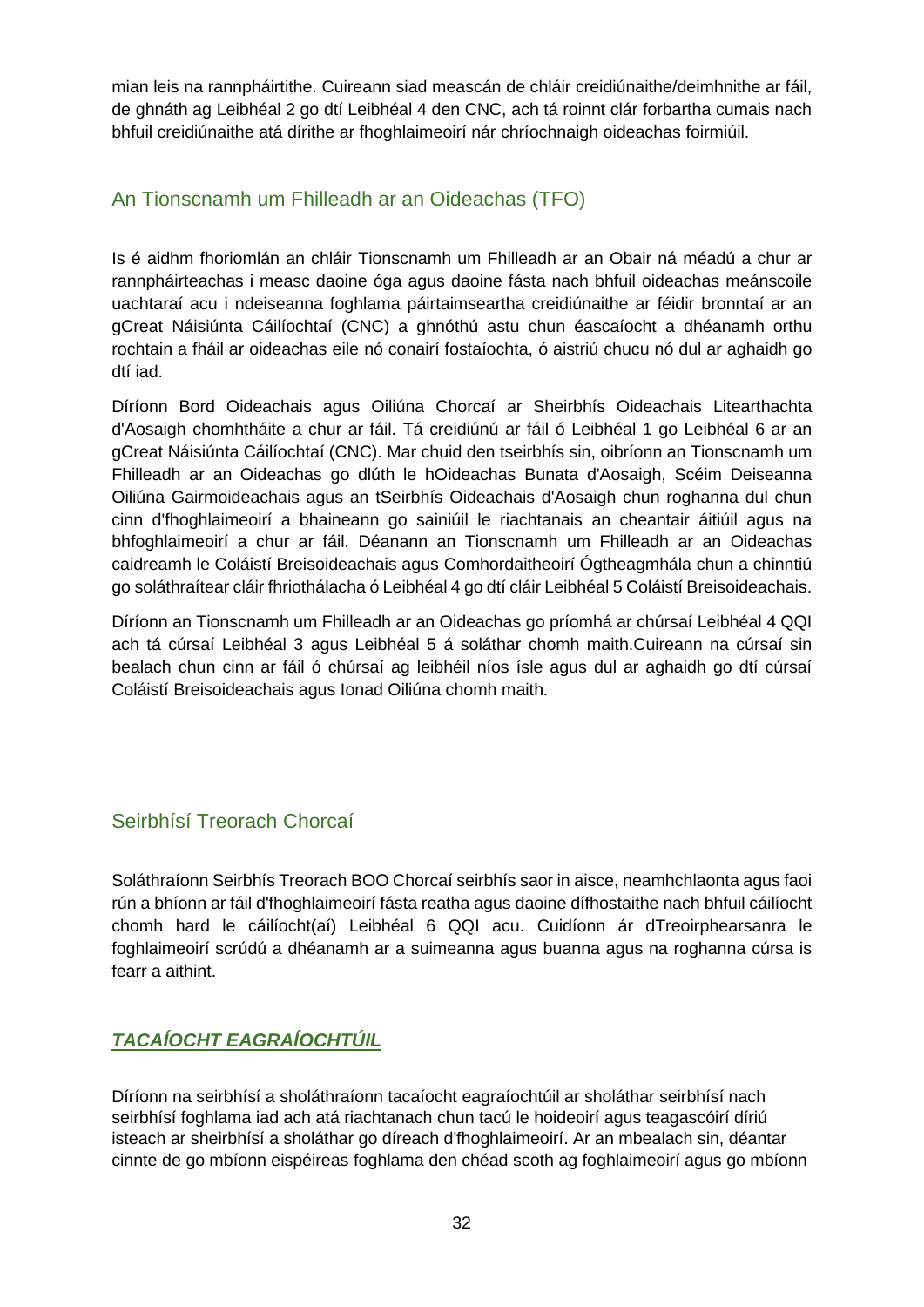BOO Chorcaí nuálach, freagrúil agus ag tús cadhnaíochta ó thaobh soláthar oideachais agus oiliúna de.

Ón a bunaíodh BOO Chorcaí, tá athbhreithniú déanta aige ar conas atá na seirbhísí neamhfhoghlama struchtúrtha agus conas a sholáthraíonn an Ceannoifig na seirbhísí sin do gach réimse soláthair foghlama.

Faoi láthair, tá na seirbhísí sin roinnte ina gcúig rannóg. Tá sainchúram leathan ag gach rannóg agus tá siad go léir ag teastáil chun a chinntiú go gcloíonn an eagraíocht le riachtanais a bhaineann le rialachas corparáideach agus, ag an am céanna, gur féidir leis an eagraíocht riachtanais faoi raon leathan reachtaíochta a théann i bhfeidhm ar an eagraíocht a chomhlíonadh.

Cé gur próiseas leanúnach forbartha atá i gceist le dearadh eagraíochtúil, tá roinnt tionscadal earnála á ndéanamh ag an ROS ar bhonn náisiúnta. D'fhéadfadh na tionscadail sin, ach go háirithe seirbhísí comhroinnte le haghaidh párolla agus airgeadais, tionchar a dhéanamh ar struchtúr ár n-eagraíochta, ar ár gcumas leanúint de na seirbhísí reatha a sholáthar, chomh maith lenár gcumas seirbhísí a mhéadú mar fhreagra ar bhrúnna inmheánacha agus seachtracha, cosúil le soláthar seirbhísí do scoileanna nach scoileanna BOO iad.

Leanann BOO Chorcaí de pháirt dhearfach a ghlacadh i dtionscadail náisiúnta, toisc go naithnítear gur próiseas forbartha de réir a chéile atá i gceist heagraíocht a fhás agus a fhorbairt.

#### <span id="page-32-0"></span>Caipiteal agus Soláthar

Cuireann an Rannóg Caipitil agus Soláthair raon seirbhísí ar fáil chun tacú le Coláistí agus Ionaid i dtaca le cláir thógála agus riachtanais soláthair. Tá an dá réimse an-difriúil lena chéile, agus is iad an raon seirbhísí a chuirtear ar fáil;

Foirgnimh

- Tionscadail Tógála Caipitil BOO do scoileanna nua, síntí, cóiríocht shealadach srl
- Iarratas ar chead pleanála atá ag teastáil agus achomhairc
- Scéim Oibreacha Samhraidh do Scoileanna
- Scéim Oibreacha Éigeandála
- Ábhair thógála féinmhaoinithe BOO
- Bainistíocht Saoráidí cothabháil HO a eagrú, éifeachtúlacht fuinnimh BOO Chorcaí srl
- Tacú le scoileanna nach scoileanna BOO iad nuair a iarrann Tionscadail Chaipitil Aonad Tógála ROS air sin

#### Soláthar

- Forbairt agus monatóireacht a dhéanamh ar nósanna imeachta BOO Chorcaí (HO agus an BOO i gcoitinne) chun a chinntiú go gcloítear le deachleachtas agus riachtanais an Ard-Reachtaire Cuntas agus Ciste
- Earraí / seirbhísí a sholáthar i gcomhréir le beartais agus nósanna imeachta
- Orduithe / íocaíochtaí Ceannoifige
- Teagmháil a dhéanamh le hOifig um Sholáthar Rialtais, BOOÉ, fóraim soláthair srl.
- Clár conarthaí agus athnuachaintí a choinneáil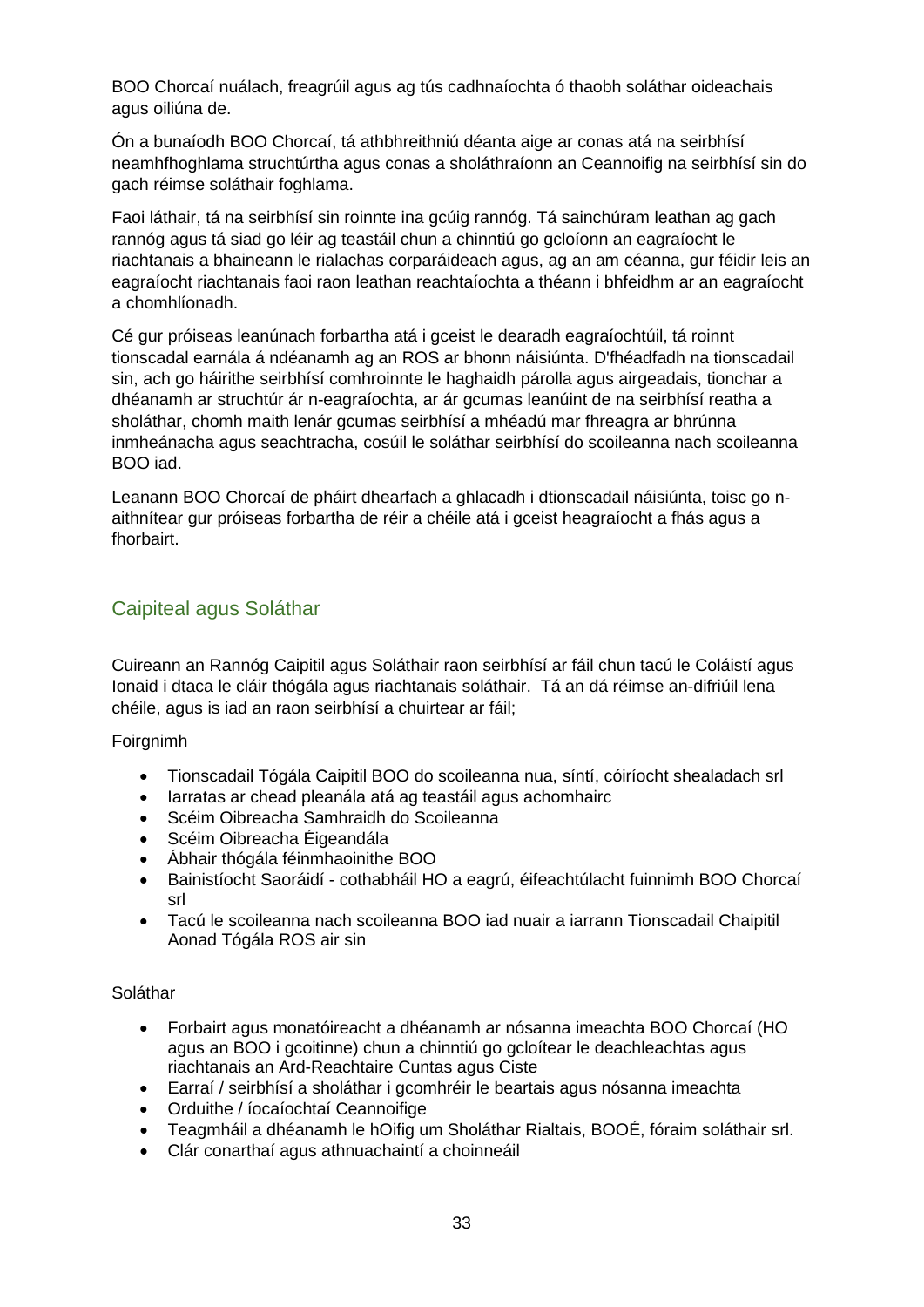### <span id="page-33-0"></span>Seirbhísí Corparáideacha

Is é príomhaidhm na Seirbhísí Corparáideacha ná a chinntiú go bhfuil struchtúir rialachais i bhfeidhm agus go gcloítear le riachtanais reachtaíochta agus imlitreach, agus go ndéantar forbairt air sin trí na córais agus cleachtais oibre atá ann a athbhreithniú agus feabhas a chur ar an gcóras rialuithe inmheánaigh. I measc na réimsí ar leith atá faoi shainchúram na rannóige, tá;

- Rialachas Corparáideach
- Cosaint Sonraí
- Sláinte, Sábháilteacht agus Leas san Ionad Oibre
- Bainistíocht Réadmhaoine agus Léasanna
- Margaíocht
- Bainistiú Comhaontuithe Seirbhíse
- Scéim na dTeangacha Oifigiúla
- Seirbhísí Tacaíochta Riaracháin don Bhord agus Feidhmeannas

#### <span id="page-33-1"></span>Acmhainní Daonna

Cuireann an Rannóg Acmhainní Daonna raon seirbhísí ar fáil a thacaíonn le Bainisteoirí agus baill foirne BOO Chorcaí. Clúdaíonn na seirbhísí gach gné den fhostaíocht ó "earcaíocht go scor" ball foirne chun a chinntiú go gcloíonn BOO Chorcaí agus a bhainisteoirí le reachtaíocht fostaíochta agus imlitreacha. I measc na seirbhísí a chuirtear ar fáil, tá;

- Earcaíocht
- Grinnfhiosrúchán an Gharda Síochána
- Leithdháileadh agus Úsáid Foirne
- Riarachán Párolla
- Riarachán Saoire
- Sláinte ceirde
- Comhaontuithe agus/nó córais náisiúnta a chur i bhfeidhm
- Caidreamh Foirne
- Oiliúint agus Forbairt Foirne
- Aoisliúntas

#### <span id="page-33-2"></span>Teicneolaíocht Faisnéise agus Cumarsáide

Bíonn ról TFC ag athrú de réir a chéile go fóill thar gach gné de sheirbhísí BOO Chorcaí. Tá méadú suntasach tagtha ar a thábhacht ó thaobh bonn a chur faoi riarachán agus rialachas, chomh maith le teagasc agus foghlaim. Mar Rannóg, is mar seo a leanas a bhfuil raon na seirbhísí agus tacaíochtaí do Choláistí/Ionaid;

- Bainistíochta Tionscadal ar na córais nua, uasghrádaithe san áireamh
- Forbairt bhonneagair agus bainistíocht a dhéanamh uirthi sin
- Córais bogearraí chuí a aithint, chomh maith le uasghrádú a dhéanamh orthu
- Córais chumarsáide a fhorbairt agus a chothabháil
- Tacaíocht Theicniúil
- Conraitheoirí a Bhainistiú
- Seirbhís chomhairleach do sholáthar
- Pleananna Aisghabhála Tubaiste
- Cosaint Sonraí agus Slándáil TF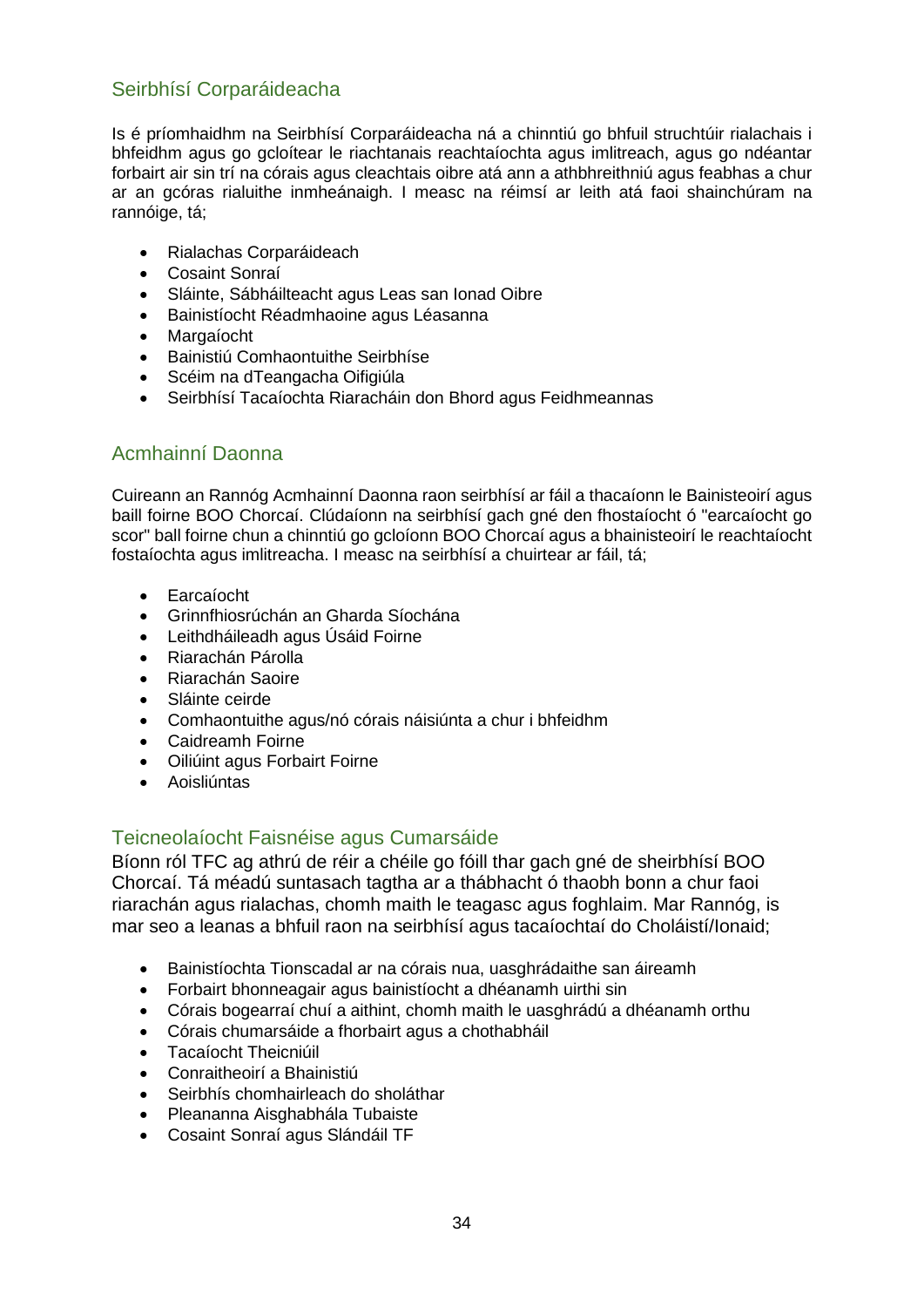### <span id="page-34-0"></span>Airgeadais

Bainistíonn Rannóg Airgeadais BOO Chorcaí cuntais BOO Chorcaí, soláthraíonn sí maoirseacht airgeadais agus tugann sí comhairle chun a chinntiú go gcloítear le reachtaíocht agus imlitreacha. I measc na seirbhísí a chuirtear ar fáil, tá;

- Íocaíochtaí agus nósanna imeachta, ceadanna, rialuithe agus comhlíonadh lena mbaineann
- Baincéireacht
- Tuairisciú agus réiteach cuntas maidir le hidirbheart airgeadais
- Ráitis Airgeadais Bhliantúla a ullmhú
- Buiséadú agus réamh-mheastacháin
- Éilimh Chiste Sóisialta na hEorpa a bhainistiú
- Sruthanna maoinithe a bhainistiú
- Iniúchtaí an Ard-Reachtaire Cuntas agus Ciste agus Chiste Sóisialta na hEorpa a chomhordú